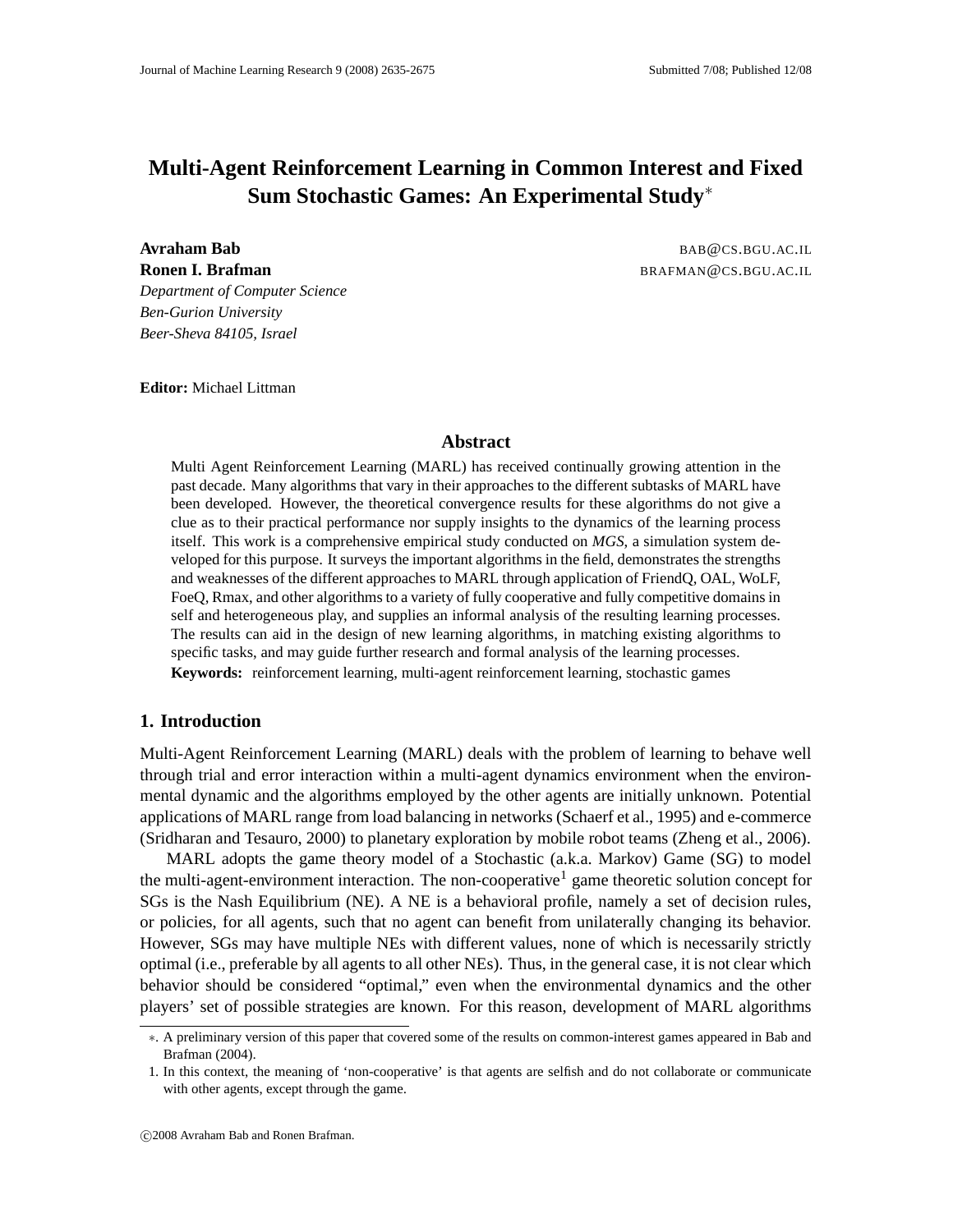has concentrated on algorithms for classes of SGs in which there is a unique NE, or in which all NEs have the same value. In such cases, it is possible to measure the performance of learning algorithms against a well defined target.<sup>2</sup> In particular, most MARL algorithms are shown to converge to such NEs in self play in either Common Interest SGs (CISGs) or Fixed Sum SGs (FSSGs), which we describe next.

CISGs model environments in which the agents share common interests and have no conflicting interests. In such environments, defining an optimal joint behavior for all agents is straightforward it is the joint behavior that maximizes the common interests. However, since the agents are independent, they face the task of coordinating such joint behavior in the case in which there are several optimal options. FSSGs, on the other hand, model environments in which two agents have fully conflicting interests. In FSSGs, there is a well defined *minimax* solution (Filar and Vrieze, 1997).

Several different MARL algorithms have been proved to converge in the limit to optimal behavior in CISGs (Littman, 2001; Wang and Sandholm, 2002) and in FSSGs (Littman, 1994). One has been shown to converge to ε-optimal behavior in polynomial time in both CISGs and FSSGs (Brafman and Tennenholtz, 2002, 2003). Since MARL is, by its nature, an online task, determining the abilities of the algorithms in practical domains is important. However, existing theoretical results tell us very little about the practical efficacy of the algorithms;<sup>3</sup> to this end a comprehensive empirical comparison is necessary. Experimental results that have been published in the literature on CISGs (Claus and Boutilier, 1997; Wang and Sandholm, 2002; Chalkiadakis and Boutilier, 2003) and on FSSGs (Littman, 1994; Uther and Veloso, 2003; Bowling and Veloso, 2002), do not meet this demand. They do not examine representative samples of algorithms and/or use small and simple test models and/or do not examine online learning. Furthermore, the different experimental setups used in different publications do not enable cross comparisons of the algorithms they examine.

This work provides a comprehensive empirical study of MARL algorithms in CISGs and FSSGs. It offers a decomposition of the MARL task into subtasks. It then compares three algorithms for learning in CISGs: FriendQ (Littman, 2001), OAL (Wang and Sandholm, 2002), and Rmax (Brafman and Tennenholtz, 2002); and three algorithms for learning in FSSGs: FoeQ (Littman, 1994, 2001), WoLF (Bowling and Veloso, 2002) and Rmax (Brafman and Tennenholtz, 2002). These algorithms were selected because they represent a variety of approaches to the offered subtasks, while providing certain convergence guarantees. We experimented with diverse variants of these algorithms on several non-trivial test environments which we designed to demonstrate the efficacy of the different approaches in each of the subtasks. To concentrate attention on the basic learning task, full state observability and perfect monitoring (that is, the ability to observe the actions of other agents) are assumed. The results allow us to rank the performance of the algorithms according to properties of the environment and possible performance measures.

The experiments for this work have been conducted using MGS, a Markov Game Simulation system developed for this purpose. MGS is implemented in the Java programming language and supplies interfaces and abstract classes for the simple creation of players and grid worlds and convenient logging. We believe that MGS can be of good service to both MARL algorithm designers and users. MGS is free, open source software available at http://www.cs.bgu.ac.il/˜mal.

<sup>2.</sup> Much recent work is concerned with the question of how to define and evaluate the performance of learning algorithms in more general games. See, for example, Vohraa and Wellman (2007) which is devoted to this issue.

<sup>3.</sup> Vidal and Durfee (2003) take a step towards theoretical analysis of the learning dynamics. They offer theoretical tools to analyzing and predicting behavior of multi-agent systems that are represented by simpler models than SGs. Powers and Shoham (2005) offer experimental results on iterative games, which are a much simpler model than SGs.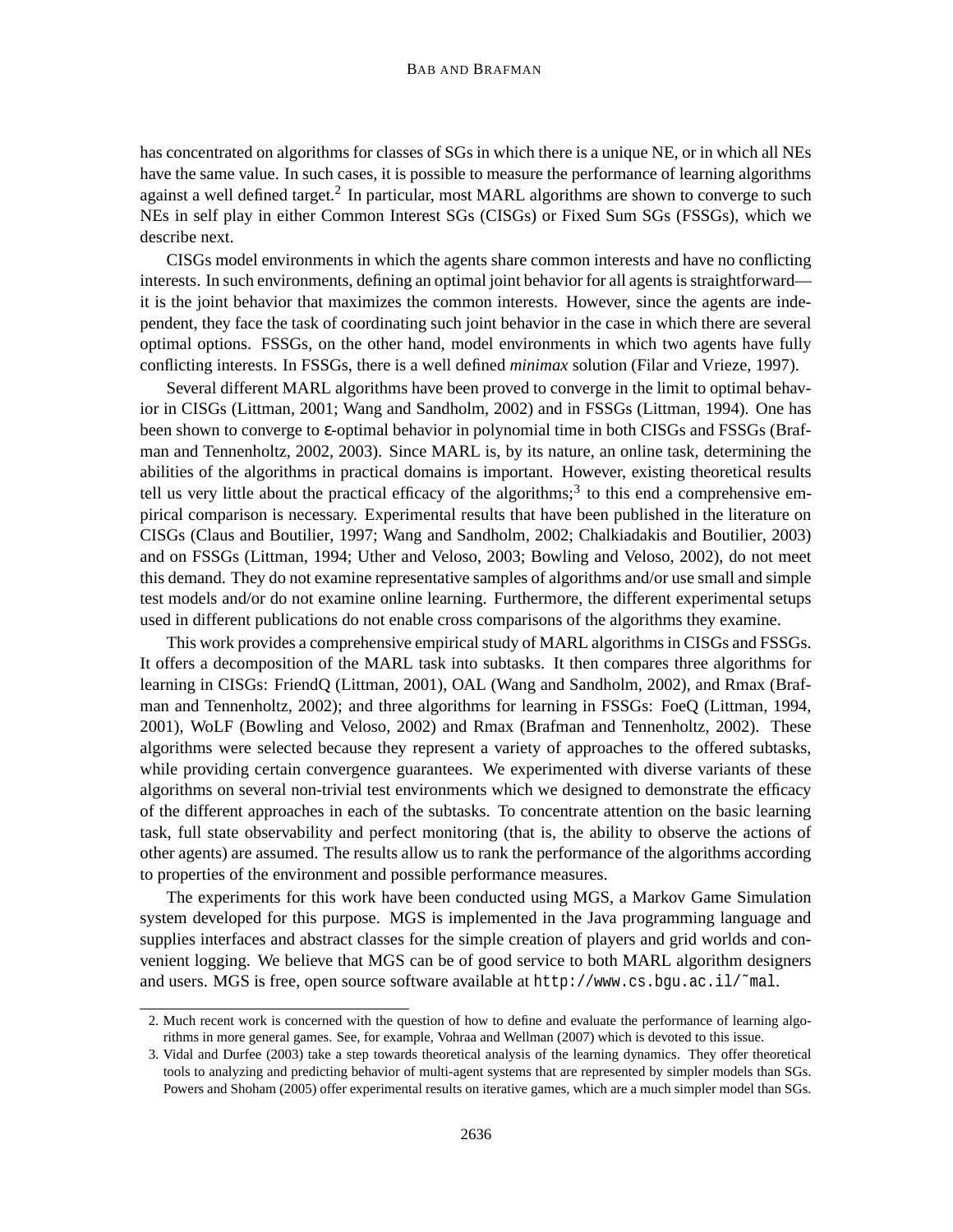The paper is organized as follows. Necessary background is given in Section 2. Sections 3 and 4 describe the particular problems and algorithms for CISGs and FSSGs, respectively, and present experimental results and analysis. Section 5 describes MGS and Section 6 concludes the paper.

## **2. Multi-Agent Reinforcement Learning and Stochastic Games**

Multi-Agent Reinforcement Learning (MARL) is an extension of RL (Sutton and Barto, 1998; Kaelbling et al., 1996) to multi-agent environments. It deals with the problems associated with the learning of optimal behavior from the point of view of an agent acting in a multi-agent environment. At the outset, the environmental dynamics and the algorithms employed by the other players are unknown to the given agent. The environment is modeled by a finite set of states and the agents-environment interaction is discretized into time steps. At each time step, the players simultaneously choose actions, available from individual sets of actions. Depending stochastically on the joint action, the environment transitions into its next state and each player is rewarded. The present work assumes full state observability and perfect monitoring, namely, the agent observes the actions taken and rewards received by the other players. It also assumes that the agents have no additional means of communication. The multi-agent-environment interaction is modeled by a Stochastic (a.k.a Markov) Game (SG).

## **Definition 2.1 (Stochastic Game)** *An SG*  $G := \{\alpha, A, S, T, R\}$  *consists of:*

- $\alpha = \{1, ..., n\}$   *a set of players. We will typically use n to denote the number of players.*
- $A = A_1 \times A_2 \times ... \times A_n$  a set of joint actions.  $A_i$  is a set of private actions available to player *i.*
- *S - a set of states.*
- $T: S \times A \times S \rightarrow [0,1]$  a transition function.  $T(s,a,s') = Pr(s' | s,a)$  is the probability that the system transitions to state s' when joint action a is taken at state s ( $\sum_{s'} T(s, a, s') = 1$ ).
- $R: S \times A \times S \to \mathbb{R}^n$  a payoff function.  $[R(s, a, s')]_i$  is i's reward upon transition from state s *to state s* <sup>0</sup> *under joint action a.*

The behavior of player *i* in an SG is described by a *policy*. A policy is a mapping  $\pi_i : \mathcal{H} \to$  $\mathscr{PD}(A_i)$  where  $\mathscr{H} := \{(s_0, a_1, s_1, a_2, ..., s_i) \mid i \geq 0\}$  is the set of possible histories of the process and  $\mathscr{PD}(A_i)$  is a probability distribution over  $A_i$ . A policy that depends only on the current state of the process, that is,  $\pi_i : S \to \mathcal{PD}(A_i)$  is called *stationary*. A deterministic policy, that is a mapping,  $\pi_i : \mathcal{H} \to A_i$  is called *pure*, whereas a stochastic policy is called *mixed*. A tuple of policies  $\pi = (\pi_1, \ldots, \pi_n)$  for *n* players of a SG is called a *policy profile*. The objective of an agent in a SG is to maximize some function of its accumulated payoffs, referred to as the agent's return. In this study, the infinite horizon discounted return (IHDR) is considered. The expected IHDR for player *i*, resulting from policy profile  $\pi$ , is defined by the sum  $\sum_{t=0}^{\infty} \gamma^t E^{\pi}(r_t^i)$  where  $r_t^i$  is player *i*'s payoff at time *t* and  $\gamma \in [0,1)$  is a discount factor. Consequently, a state-policy value function, *V* is defined by  $V_i(s, \pi) = \sum_{t=0}^{\infty} \gamma^t E^{\pi}(r_i^i \mid s_0 = s)$ .

We note that different algorithms optimize different objectives. Yet, typically, the same underlying ideas can be used to formulate different variants of the same basic algorithm that aim to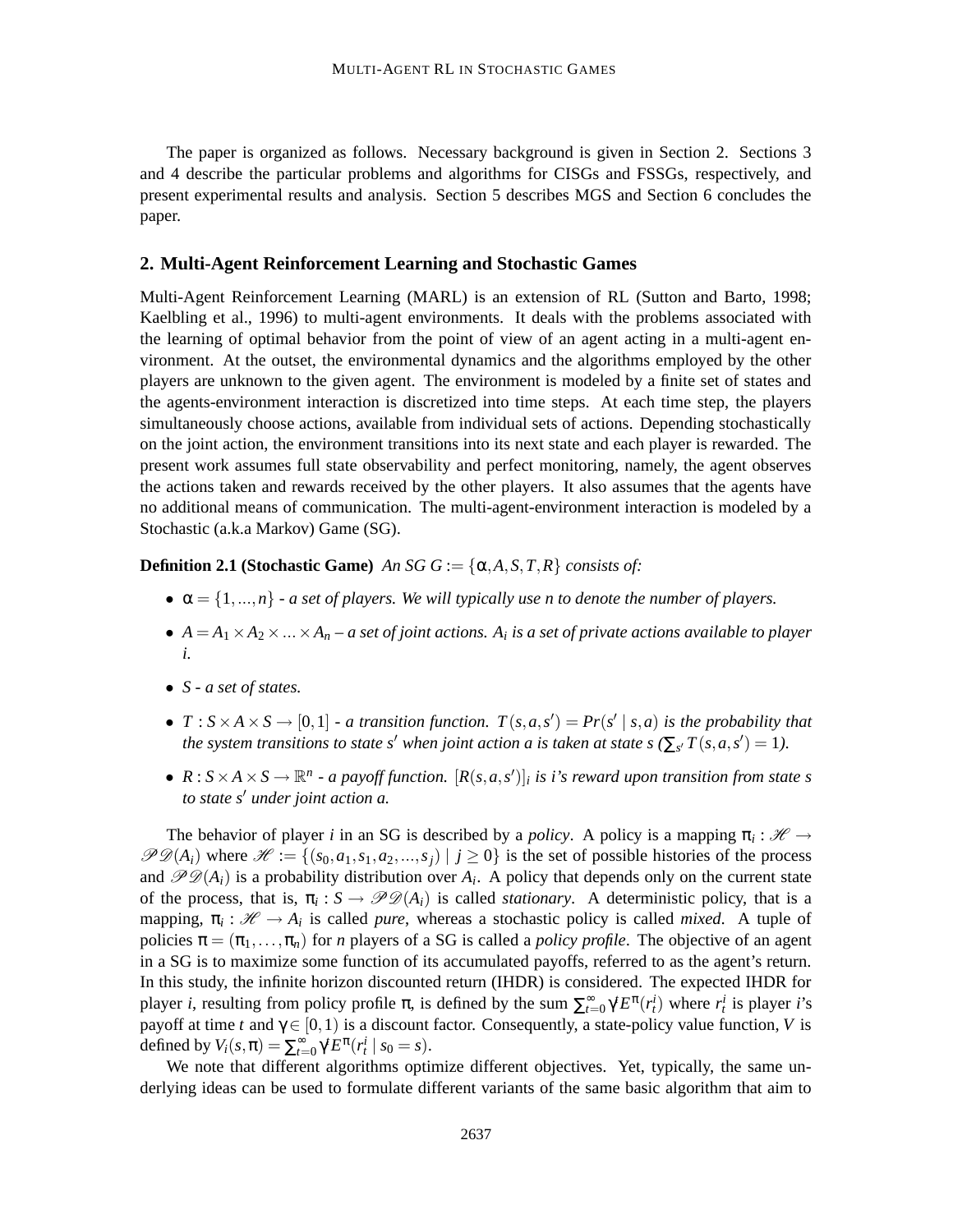#### BAB AND BRAFMAN

maximize different natural objectives. While we use formulations that aim to maximize IHDR, the games we experiment on are such that any good policy will reach an absorbing state (following which the agents are placed in their initial states) quickly. In this setting, given a reasonably high discount factor, γ, IHDR maximizing behavior will be identical to behavior maximizing average reward. Consequently, we will sometimes find it more natural to report performance measures such as average reward per step.

For single agent domains, where  $n = 1$ , there is always an optimal pure stationary policy that maximizes  $V(s, \pi)$  for all  $s \in S$  (Filar and Vrieze, 1997). The single-agent state-policy value function for the optimal policy, referred to as the state-value function, is the unique fixed point of the Bellman optimality equations

$$
V^*(s) = \max_{a \in A} \left( R(s,a) + \gamma \sum_{s' \in S} T(s,a,s')V^*(s') \right), \forall s \in S.
$$

An optimal policy may be specified by  $\pi^*(s) = arg \max_{a \in A} (R(s, a) + \gamma \sum_{s' \in S} T(s, a, s') V^*(s'))$  (Puterman, 1994). Many single agent Reinforcement Learning (RL) methods interleave approximation of the value function with derivation of a learning policy from the current approximation.

In MARL, maximizing the IHDR cannot be done by simply maximizing over (private) policies since the return depends also on the other players' policies which, in turn, may depend on the agent's actions. Hence, to maximize the IHDR, the agent must adopt a policy that is a *best response* to the other players' policies. Formally,  $\pi_i$  is a best response to  $\pi^{-i} = (\pi_1, ..., \pi_{i-1}, \pi_{i+1}, ..., \pi_n)$  if  $V_i(s, \pi_1, \ldots, \pi_i, \ldots, \pi_n) \geq V_i(s, \pi_1, \ldots, \pi_i', \ldots, \pi_n)$  for all  $\pi_i'$  and  $s \in S$ . A best response function is defined by  $BR(\pi^{-i}) = \{\pi_i \mid \pi_i \text{ is a best response to } \pi^{-i}\}.$  In general,  $\bigcap_{\pi^{-i}} BR(\pi^{-i}) = \emptyset$ , namely, there is no policy that is a best response to all of the possible behaviors of the other players.

Whereas the goal of single-agent reinforcement learning is clear—maximizes some aggregate of your reward stream, the picture is more complex in multi-agent settings. Here, one's performance depends on what the other agents do, and strategic considerations come to the fore. For instance, the well-known notion of Nash Equilibria does not, in general, provide a clear target for learning algorithms, as many such equilibria may exist in a game, none of which dominates the others. Although some recent work has attempted to clarify this issue (Brafman and Tennenholtz, 2004; Shoham et al., 2007), there is still no clear agreement on the goal of MARL. However, there are two special classes of SGs in which there is a clear target for learning: Common-interest SGs, and Fixed-sum SGs. These are two extreme cases of SGs where players are either fully cooperative or fully opposed. Much work in the area of MARL has concentrated on these classes of SGs, and algorithms with good theoretical guarantees exist for each of them. In this paper, we analyze a number of algorithms for such games.

## **3. Learning in CISGs**

In CISGs, the payoffs are identical for all agents. That is, for any given choice of  $s$ ,  $a$  and  $s'$  and any pair *i*, *j* of agents, we have that  $[R(s, a, s')]_i = [R(s, a, s')]_j$ . Therefore, all agents have identical interests and we may speak of optimal joint policies, namely, policy profiles that maximize the common IHDR for the team of agents. Such profiles are also NEs because no agent can gain by deviating from them. CISGs pose all the standard challenges of single-agent RL, in particular the need to balance exploration and exploitation and to propagate new experience. In addition, they challenge the agents to coordinate behavior since to obtain maximum value may require that agents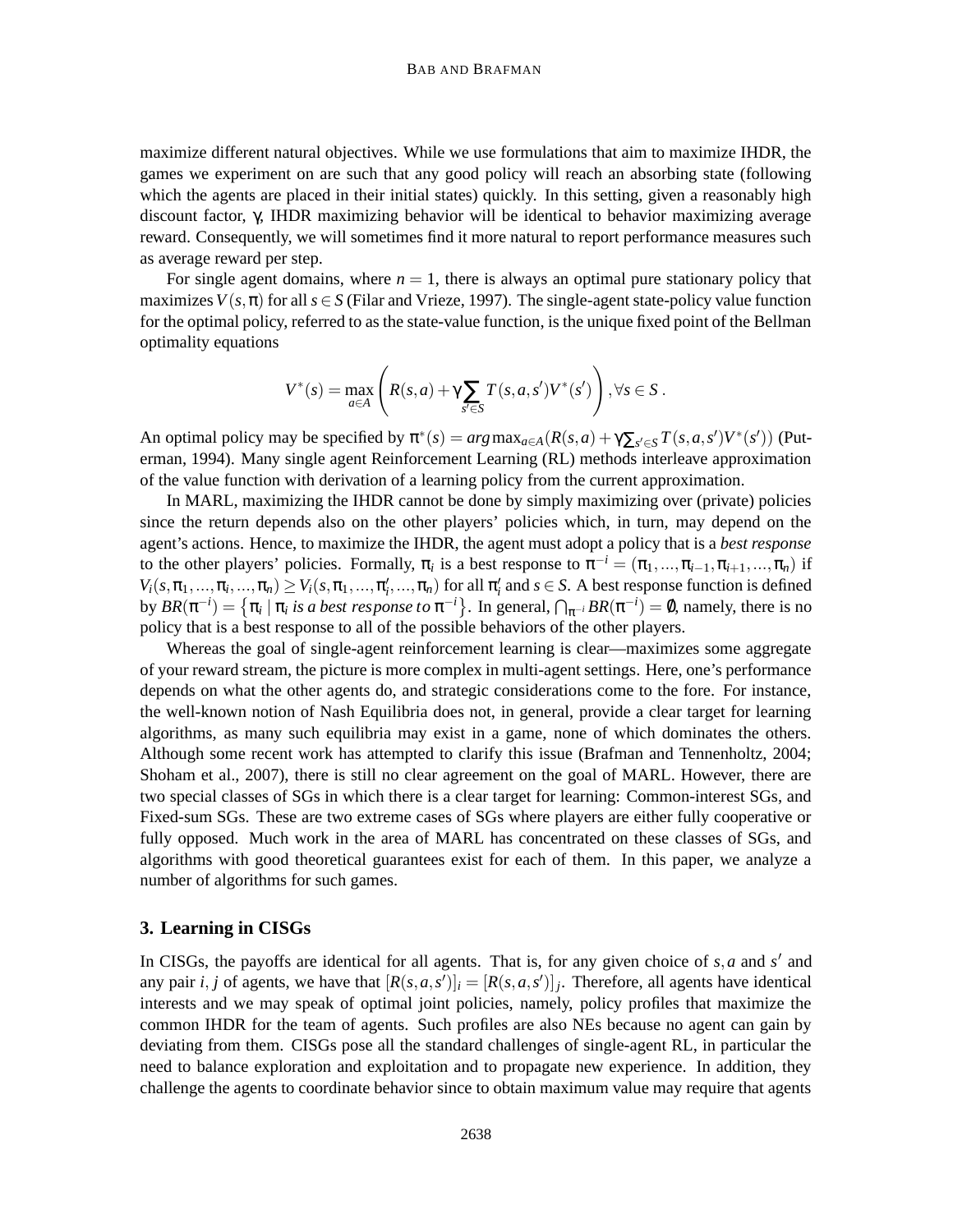select a particular joint action. On the other hand, CISGs do not require that agents confront the more difficult task of optimizing behavior against an adversary.

For efficient learning in CISGs, agents are required to coordinate on two levels: (i) select whether to explore or exploit in unison; and (ii) coordinate the exploration and exploitation moves. This requirement stems from the dependence of the team's next state on the actions of *all* its members. Hence, it is impossible for the team to exploit unless all agents exploit together, and using the same choice of exploitation strategy. Exploration, too, can be less effective when only some agents explore.

Furthermore, even when the model is known, multiple NEs yielding maximal payoffs to the agents are likely to exist, and the agents still face the task of reaching consensus on which specific NE to play.

This section describes and compares three algorithms for learning in CISGs: OAL (Wang and Sandholm, 2002), FriendQ (Littman, 2001), and Rmax (Brafman and Tennenholtz, 2002). They were selected because each embodies a different approach to learning, while guaranteeing convergence to optimal behavior in CISGs. Diverse variants of these algorithms are examined with the aim of gaining better understanding of their performance with respect to their approach to explorationexploitation, information propagation, and coordination tasks.<sup>4</sup> These variants and the tasks on which they were tested are described in the following subsections.

## **3.1 FriendQ**

FriendQ (Littman, 2001) extends single agent Q-learning into CISGs. After taking a joint action  $a = (a_1, \ldots, a_n)$  in state *s* at time *t* and reaching state *s*' with reward  $r_{cur}$ , each agent updates its *Q*-value estimates for  $\langle s, a \rangle$  as follows:

$$
Q_t(s,a) \leftarrow (1-\alpha_t)Q_{t-1}(s,a) + \alpha_t \left(r_{cur} + \gamma \max_{a' \in A} Q(s',a')\right).
$$

As in single agent Q-learning, given that  $\sum_{t=0}^{\infty} \alpha_t = \infty$ ,  $\sum_{t=0}^{\infty} \alpha_t^2 < \infty$  and that every joint action is performed infinitely often in every state, the *Q*-values are guaranteed to converge asymptotically to *Q* ∗ (Littman, 2001). Convergence to optimal behavior is achieved using *Greedy in the Limit with Infinite Exploration Learning Policies* (GLIELP) (Sutton and Barto, 1998).

There are two types of GLIELPs, *directed* and *undirected*. Directed GLIELPs reason about the uncertainty of the current belief about action values (Kaelbling, 1993; Dearden et al., 1998, 1999; Chalkiadakis and Boutilier, 2003). However, the computational complexity of the underlying statistical methods makes directed exploration impractical for simulations of the size conducted in this study.<sup>5</sup> Two popular undirected exploration methods are  $\varepsilon$ -greedy action selection and Boltzman distributed action selection. There is no established technique for applying Boltzman exploration to FriendQ, so in our experiments it is executed with ε-greedy exploration only. ε-greedy exploration is applied to SGs in the following way: each agent randomly picks an exploratory private action with probability  $\varepsilon$ , and with probability  $1-\varepsilon$  takes its part of an optimal (greedy) joint action with

<sup>4.</sup> By this we mean the ability of the algorithm to propagate information observed in one state to other states. For example, Q-learning does not propagate information beyond the current state, unless techniques such as eligibility traces are used.

<sup>5.</sup> It can be argued that many realistic applications impose severe constraints on the length of trajectories. In this case, directed exploration techniques and techniques such as transfer learning appear to be essential for success. Conducting a study of algorithms for such contexts would seem to be of great interest.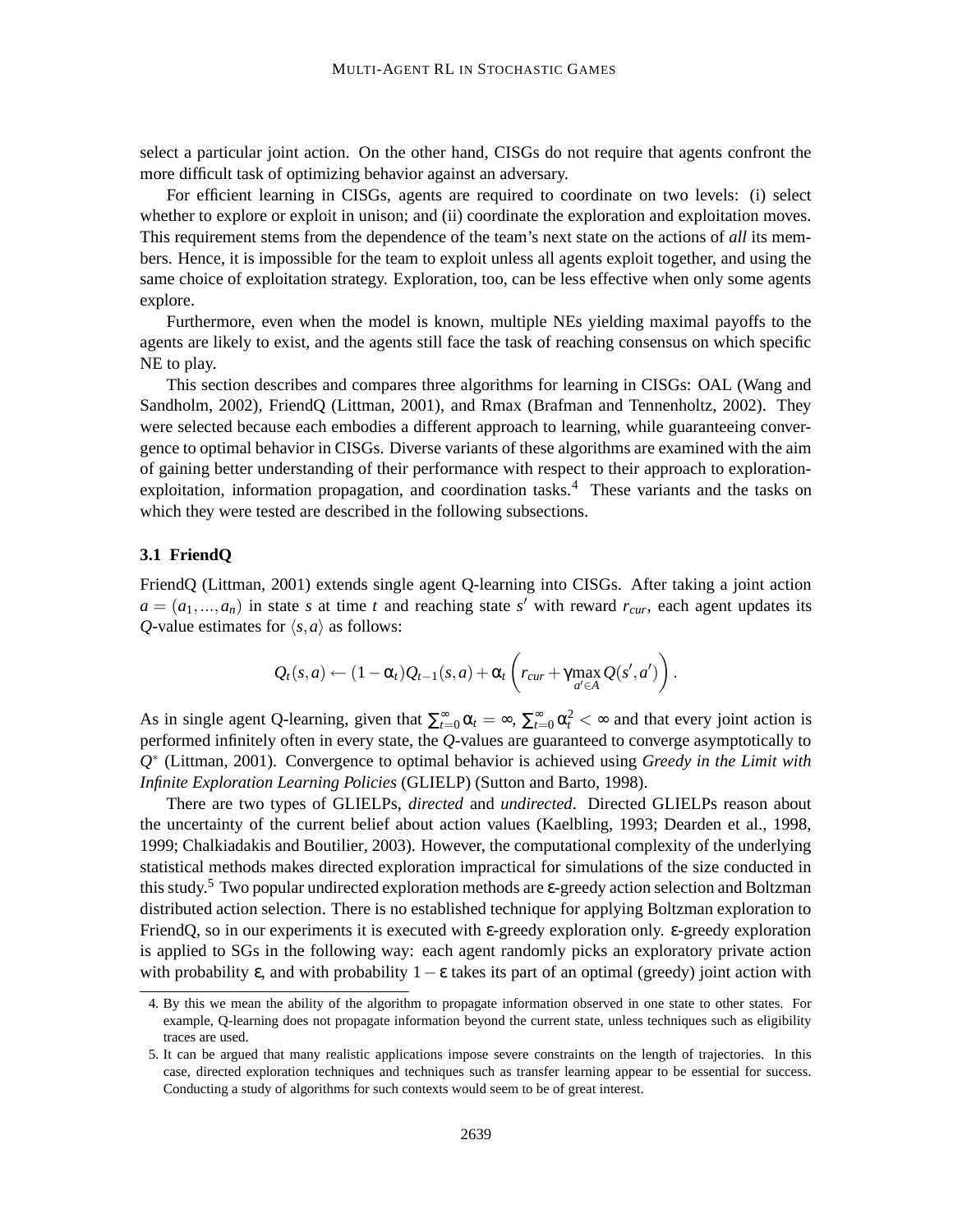respect to the current *Q*-value (Claus and Boutilier, 1997). ε is asymptotically decreased to zero over time.

Since full state observability, perfect monitoring, and identical initial Q-values to all agents are assumed, all agents maintain identical Q-values throughout the process, and consequently the same classification of greedy actions. But, two problems arise: (i) Because randomization is used to select exploration *or* exploitation, the agents cannot coordinate their choice of when and what to explore. (ii) In the case of multiple optimal policies, that is, several joint actions with maximal *Q*-values in a certain state, the agents must agree on one such action. The original FriendQ algorithm has no explicit mechanism for handling these issues.

This work compares some enhanced versions of FriendQ: First, Uncoordinated FriendQ (UFQ), the simple version described above, is tested. Next, the effect of adding coordination of greedy joint actions by using techniques introduced by Brafman and Tennenholtz (2003) is examined. Basically, a shared order over joint actions is used for selecting among equivalent NEs. If such an order is not built into the agents, it is established during a preliminary phase using an existing technique (Brafman and Tennenholtz, 2003). This version is referred to as Coordinated FriendQ (CFQ). Then, coordination of exploration and exploratory actions is added in Deterministic FriendQ (DFQ). In DFQ, the agents explore and exploit in unison, always exploring the least tried joint action. An exploratory action is taken each  $\lfloor 1/\epsilon \rfloor'$ th move. Finally, we add Eligibility Traces (Sutton and Barto, 1998) to DFQ (ETDFQ).<sup>6</sup> Eligibility Traces propagate new experience to update Q-values of previously visited states and not only the most recently visited state.

#### **3.2 OAL**

OAL combines classic *model-based* reinforcement learning with a new *fictitious play* algorithm for action and equilibrium selection named BAP (Biased Adaptive Play) (Wang and Sandholm, 2002). BAP is an action-selection method for a class of repeated games that contains common interest games. Here, BAP is described in the context of common interest repeated games. Let *m* and *k* be integers such that  $1 \leq k \leq m$ . Each agent maintains a memory of the past *m* joint actions. At the first *m* steps of the repeated game, each player randomly chooses its actions. Starting from step  $m+1$ , each agent randomly samples *k* out of the *m* most recent joint actions. Let *SP<sub>i</sub>* be the set of *k* joint actions drawn by agent  $i$  at some time step. If (i) there is a joint action  $a'$  that is estimated to be  $\varepsilon$ -optimal, such that for all  $a \in SP_i$ ,  $a^{-i} \subset a'$  (where  $a^{-i} \subset a'$  denotes the fact that the individual actions of all agents other than agent  $i$  are identical in  $a$  and  $a'$ ), and (ii) there is at least one optimal joint action  $a \in SP_i$ , then agent *i* chooses its part of the most recent optimal joint action in  $SP_i$ . If the above two conditions are not met, then agent  $i$  chooses an action  $a_i$  that maximizes its expected payoff under the assumption that the other players' sampled history reflects their future behavior. This type of action selection is known as *fictitious play* (Brown, 1951).

$$
EP(a_i) = \sum_{a^{-i} \in SP_i} R(a_i \cup a^{-i}) \frac{N(a^{-i}, SP_i)}{k}
$$

where  $N(a^{-i}, SP_i)$  is the number of occurrences of  $a^{-i}$  in  $SP_i$ . Given that there is no sub-optimal NE and  $m \geq k(n+2)$ , BAP is guaranteed to converge to a NE. It was shown that, for every game that satisfies these conditions, there is some positive probability *p* and some positive integer *T* such that

<sup>6.</sup> A variant of Eligibility Traces called Replacing Traces was used (Singh and Sutton, 1996). In Replacing Traces, the eligibility traces are bounded by 1.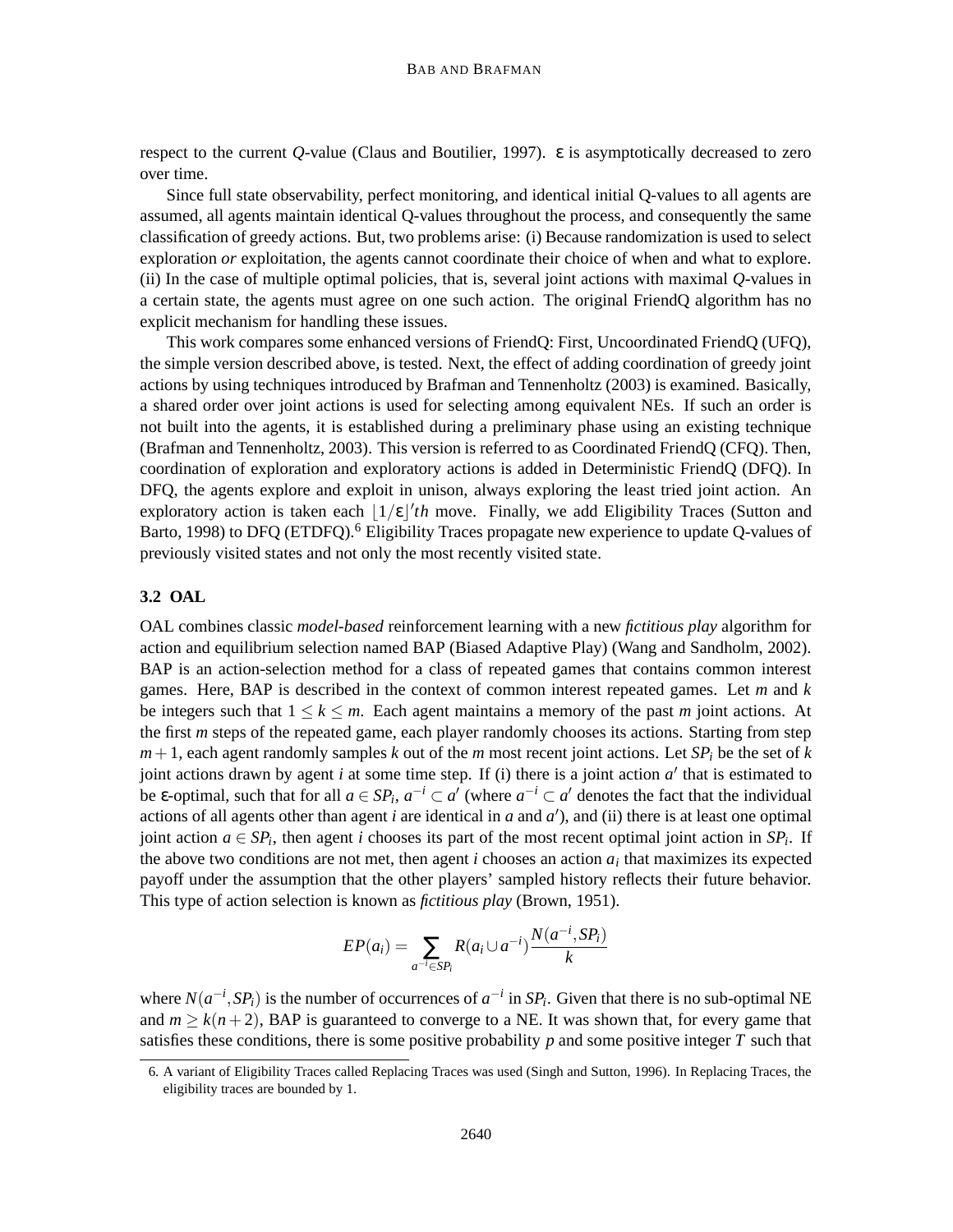for any history of plays, with probability at least *p*, BAP converges to a consensus in *T* steps. That is, all players agree in the same joint-action which is a NE.

After observing a transition from state *s* on action *a*, OAL updates Q-values according to the learning rule

$$
Q_{t+1}(s,a) = R_t(s,a) + \gamma \sum_{s'} T_t(s,a,s') \max_{a'} Q_t(s',a')
$$

where  $R_t$ , the approximated mean reward, and  $T_t$ , the approximated transition probability are estimated using the statistics gathered up to time *t*. At each step, OAL constructs a Virtual Game (VG) for the current state-game (the matrix game defined by the current state's Q-values) and plays according to it. The VG has common payoff 1 for any optimal joint action and payoff 0 for any other action. In our implementation we use the VG in conjunction with ε-greedy as well as Boltzman action selection. Boltzman action selection is implemented as follows: At each step, an action is sampled according to the Boltzman distribution induced by the Expected Payoffs in the current VG

$$
\frac{e^{EP(s,a)/\tau}}{\sum_{b} e^{EP(s,b)/\tau}}.
$$

If a sub-optimal action is sampled, it is explored by the agent, otherwise BAP is executed on the VG to select an exploitation action.

We examine OAL also with an addition of Prioritized Sweeping (PS) (Moore and Atkeson, 1993) to the underlying Q-learning algorithm (PSOAL). PS is a heuristic method for optimizing finite propagation of TD-errors in the model. PS attempts to order propagation according to the size of the change to the Q-values, for example, states that are liable to have a greater update should be updated first. For comparison, a combination of the model-based Q-learning algorithm used by OAL with the action and equilibrium-selection technique used by CFQ is also examined. This combination is referred to as ModelQ (MQ).

## **3.3 Rmax**

Rmax (Brafman and Tennenholtz, 2002) is a model-based algorithm designed to handle learning in MDPs and in fixed-sum stochastic games. However, because Rmax does not make random decisions (e.g., random exploration), its MDP version can also be used to tackle MARL in CISGs. Brafman and Tennenholtz (2003) view a CISG as an MDP controlled by a distributed team of agents and show how such a team can coordinate its behavior given a deterministic algorithm such as Rmax. In a preliminary phase of the game, a protocol is used to establish common knowledge of the individual action sets, of orders over these sets, and of an order over the agents. At each point in time, all agents have an identical model of the environment and know what joint action needs to be executed next (when a number of actions are optimal with respect to the current state, the agents use the shared order over joint actions to select among these actions). Thus, each agent plays its part of this action. It is shown that even weaker coordination devices can be used, and that these ideas can be employed even under imperfect monitoring.

Rmax maintains a model of the environment, initialized in a particular optimistic manner. It always behaves optimally with respect to its current model, while updating this model (and hence its behavior) when new observations are made. The model  $M'$  used by Rmax consists of  $n+1$  states  $S' = \{s_0, ..., s_n\}$  where  $s_1, ..., s_n$  correspond to the states of the real model *M*, and  $s_0$  is a fictitious state.<sup>7</sup> The transition probabilities in *M'* are initialized to  $T_{M'}(s, a, s_0) = 1 \ \forall \langle s, a \rangle \in S' \times A$ . The

<sup>7.</sup> The model may be constructed online as states are discovered.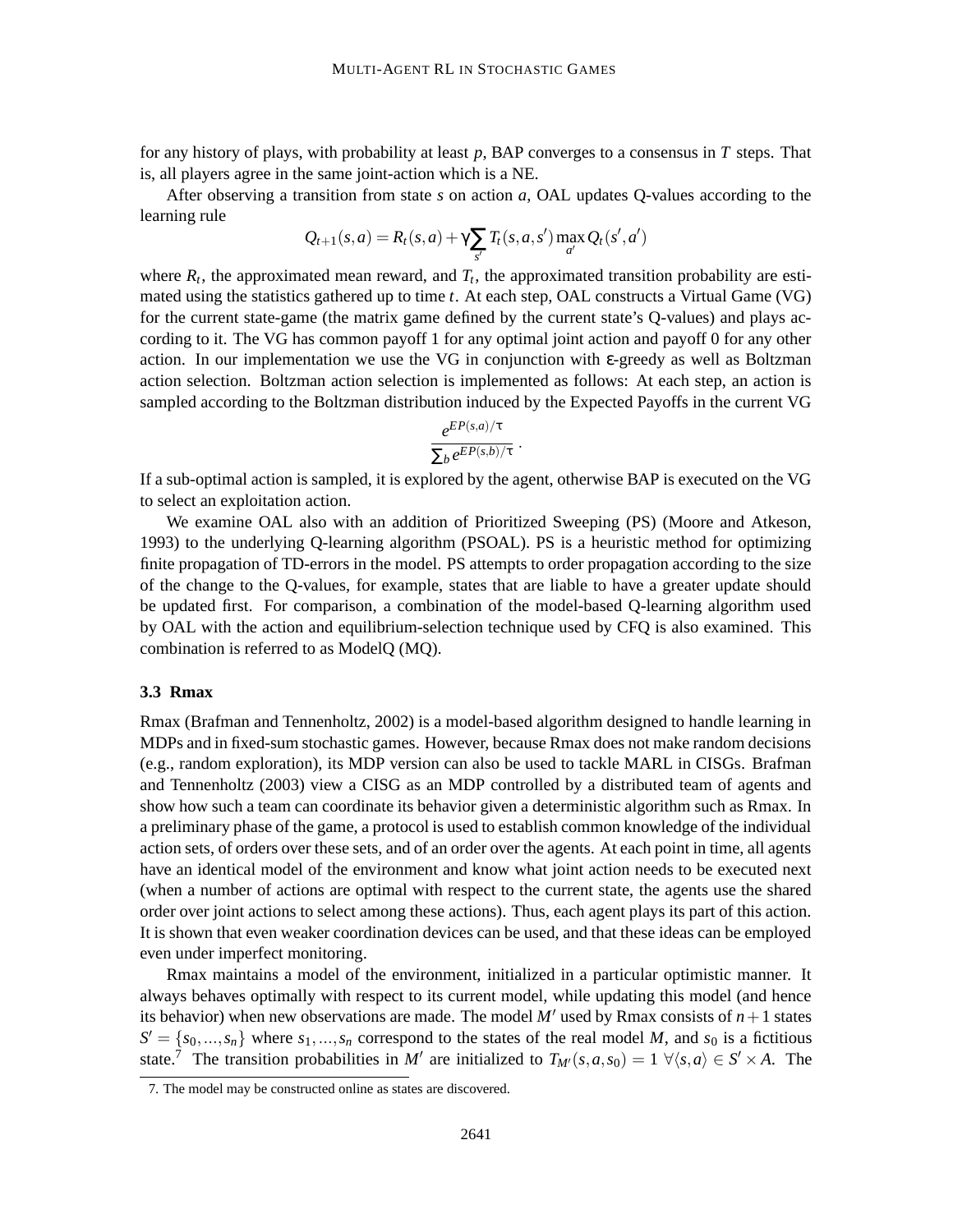reward function is initialized to  $R_{M}(s, a) = R_{max} \ \forall \langle s, a \rangle \in S' \times A$ , where  $R_{max}$  is an upper bound on  $\max_{s \in S, a \in A} R(s, a)$ . Each state/joint-action pair in *M'* is classified either as *known* or as *unknown*. Initially, all entries are unknown.

Rmax computes an optimal policy with respect to  $M'$  and follows this policy until some entry becomes known. It keeps the following records: (i) number of times each action was taken at each state and the resulting state; (ii) the actual rewards,  $r_{ac}(s, a)$ , received at each entry. An entry  $(s, a)$ becomes known after it has been sampled *K*1 times, such that with high probability  $T_M(s, a, s') - \rho \leq$  $PE(s, a, s'|K1) \leq T_M(s, a, s') + \rho$  where  $T_M$  is the transition function in *M*,  $PE(s, a, \cdot |K1)$  is the empirical transition probability according to the  $K1$  samples, and  $\rho$  is the accuracy required from  $M'$ . When an entry  $(s, a)$  becomes known, the following updates are made:  $T_{M}(s, a, \cdot) \leftarrow PE(s, a, \cdot |K1)$ and  $R_{M}(s, a) \leftarrow r_{ac}(s, a)$ . Then, a new deterministic optimal policy with respect to the updated model is computed and followed. Rmax converges to an ε-optimal policy in polynomial number of steps.

The worst-case bounds on *K*1 (Brafman and Tennenholtz, 2002) assume maximal entropy on the transition probabilities, that is,  $T_M(s, a, s') = 1/|S|$  for all  $s, a, s'$ . These bounds, although polynomial, are impractical. In the experiments, these bounds are violated, which enables us to eliminate knowledge of the state space size. Furthermore, *Rmax* is not assumed to be known. Instead, it is initialized to some positive value and updated online to be twice the highest reward encountered so far.

## **3.4 Discussion of Algorithms**

Returning to the FriendQ algorithm, the efficiency of GLIELPs depends on the topology and dynamic of the environment. If the probability to explore falls low before "profitable" parts of the environment are sufficiently sampled, the increasing bias to exploit may keep the agents in suboptimal states. As a result, GLIELPs can exhibit significant differences depending on the particular schedule of exploration. In model free algorithms, and FriendQ, in particular, this phenomenon is intensified by the decreasing learning rate that makes learning from the same experience slower over time. GLIELPs also suffer from their inability to completely stop exploration at some point. Thus, even when greedy behavior is optimal, the agent is unable to attain optimal return.

The exploration method of Rmax is less susceptible to the structure of the environment. As long as Rmax cannot achieve actual return ε-close to optimal, it will have a strong bias for exploration since unknown entries seem very attractive. This strategy is profitable when the model can be learned in a short time. However, the theoretical worst-case bounds for convergence in Rmax are impractical. In practice, much lower values of *K*1 suffice. Bayesian exploration (Dearden et al., 1999; Chalkiadakis and Boutilier, 2003) and locality considerations might help to obtain better adaptive bounds, but these approaches are not pursued here.

GLIELPs make learning "slower" as the agents get "older". To accelerate learning, an algorithm can try to use new experience in a more exhaustive manner, using it to improve behavior in previously visited states. Eligibility traces are used to propagate information in FriendQ. In model-based algorithms, an exhaustive computation per new experience is too expensive (in CPU time). Thus, OAL is tested with Prioritized Sweeping and Rmax makes one exhaustive computation each time a new entry becomes known (and does no further computation).

Exploration in FriendQ and OAL algorithms is not coordinated. Each of the agents independently chooses an exploratory action with some diminishing probability. Thus, joint actions that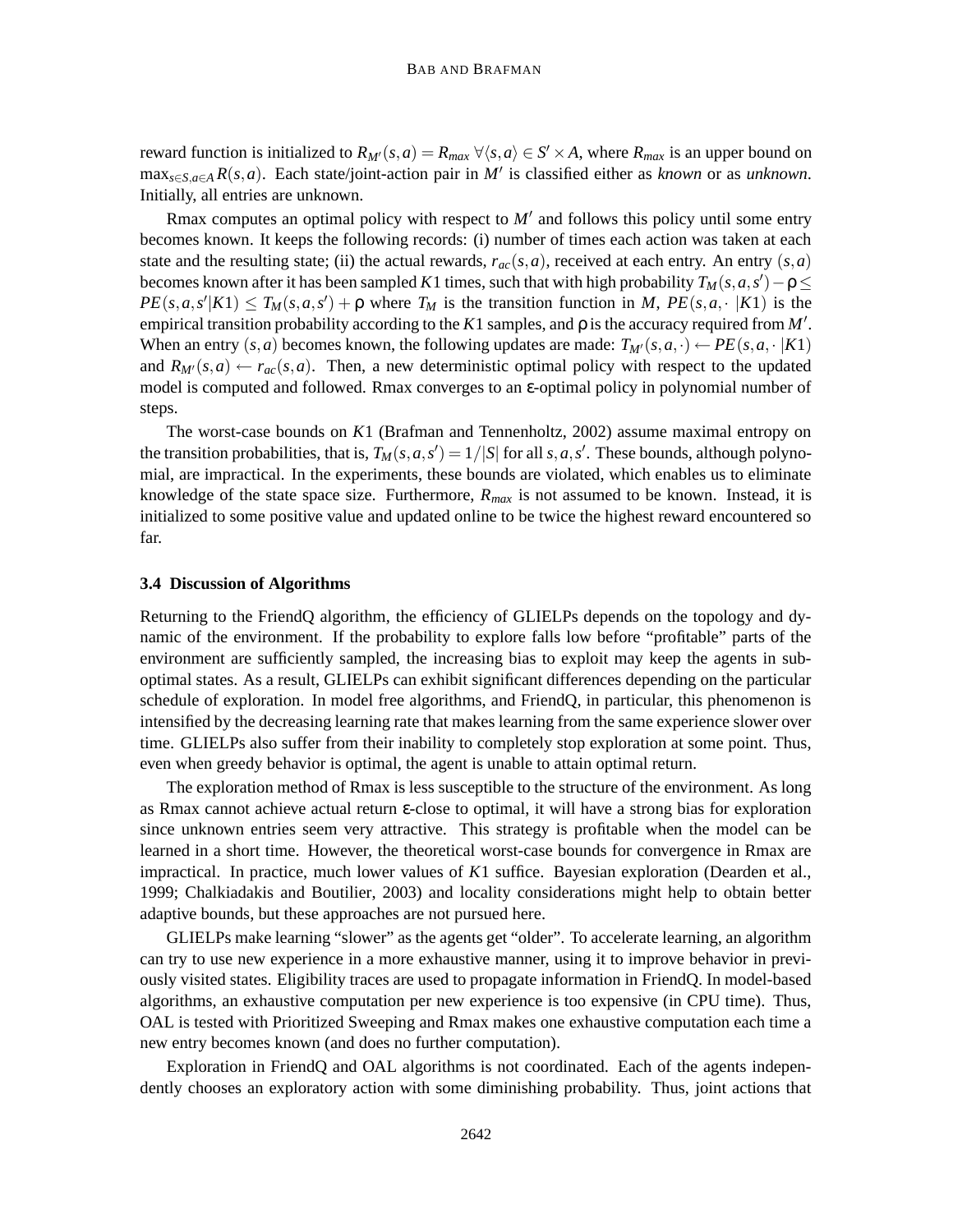have no element (private action) of some optimal joint action have a lower chance of being explored. Hence, some popular techniques for decreasing exploration in the single agent case lead to finite exploration in the multi agent case. For example, taking  $\varepsilon = 1/t$ *ime* for  $\varepsilon$ -greedy policies will make the chance of exploring such joint actions 1/*time<sup>n</sup>* , where *n* is the number of agents.

Equilibrium selection in Rmax and CFQ comes with no cost. In OAL, it is essentially a random protocol for achieving consensus. This protocol may take long to reach consensus with respect to the current Q-values, but provides for another exploration mechanism at early stages, when Q-values are frequently updated.

All three algorithms have parameters that need to be preset. Parameter tuning is task specific and based more on intuition and trial and error than on theoretical results. FriendQ has a range of parameters for decaying the learning rate, the exploration probability and the eligibility traces, which also pose inter-parameter dependencies. For decreasing the learning rate parameter, we used the results presented in Even-Dar and Mansour (2003). OAL takes parameters for history sample size and for exploration. In this respect, Rmax is friendlier. It has a single and very intuitive parameter—number of visits to declare an entry *known*. When the value of this parameter is high, a very accurate model is learned and behavior will be, eventually, very close to optimal. But this comes at the cost of possibly unnecessary exploration and delayed exploitation.

Table 1 summarizes the differences between the three algorithms according to the features mentioned above.

| property                 | <b>UFO</b>             | <b>CFO</b>                               | <b>DFO</b>                                     | <b>OAL</b>         | Rmax               |  |  |  |  |
|--------------------------|------------------------|------------------------------------------|------------------------------------------------|--------------------|--------------------|--|--|--|--|
| <b>Exploration</b>       |                        | ε-greedy with exponential and polynomial | <b>Boltzman</b><br>&                           | Greedy w.r.t opti- |                    |  |  |  |  |
|                          | $decay of \varepsilon$ |                                          | $\epsilon$ -greedy (polyno-                    | mistic model       |                    |  |  |  |  |
|                          |                        |                                          | mial decay)                                    |                    |                    |  |  |  |  |
| Coordination             | None                   | order:<br>Common                         | Common order:                                  | Random protocol;   | order:<br>Common   |  |  |  |  |
|                          |                        | non-deterministic                        | deterministic                                  | non-deterministic  | deterministic      |  |  |  |  |
| Action<br>Greedy         |                        | Maximize common return                   |                                                | <b>Fictitious</b>  | Maximize<br>com-   |  |  |  |  |
| <b>Selection</b>         |                        |                                          |                                                | play/consensus     | mon return         |  |  |  |  |
| <b>Information</b>       |                        | Single sweep per step $&E$ T             |                                                | Single sweep per   | Limited<br>exhaus- |  |  |  |  |
| <b>Propagation</b>       |                        |                                          | step $& PS$                                    | tive computations  |                    |  |  |  |  |
| <b>Parameter</b><br>Tun- |                        |                                          | Many parameters, task sensitive, not intuitive |                    | One<br>parameter,  |  |  |  |  |
| ing                      |                        |                                          |                                                |                    |                    |  |  |  |  |
|                          |                        |                                          |                                                | intuitive          |                    |  |  |  |  |

Table 1: Major differences between the experimented algorithms.

## **3.5 Experimental Results & Analysis**

This section describes experiments with the FriendQ, OAL, and Rmax algorithms on three CISGs. The games were designed to evaluate the effects of exploration, coordination, and informationpropagation methods on performance in different environments. All games are grid-based. The grid cells are referred to by *(row, column)* coordinates indexed from  $(0,0)$  at the top left corner of the grid. In all games, the available actions for each agent are *up, down, left, right,* and *stand*. The games were played in both deterministic and stochastic modes. In deterministic mode, the action always succeeds. In stochastic mode, each action, excluding *stand*, succeeds with probability 0.6. With probability 0.4, uniformly at random, the agent is moved to the each of the other adjacent cells or left in place. Action *stand* succeeds with probability 1. If the direction of motion is towards a wall, the player remains in place. Similarly, two players cannot occupy the same position. Therefore, if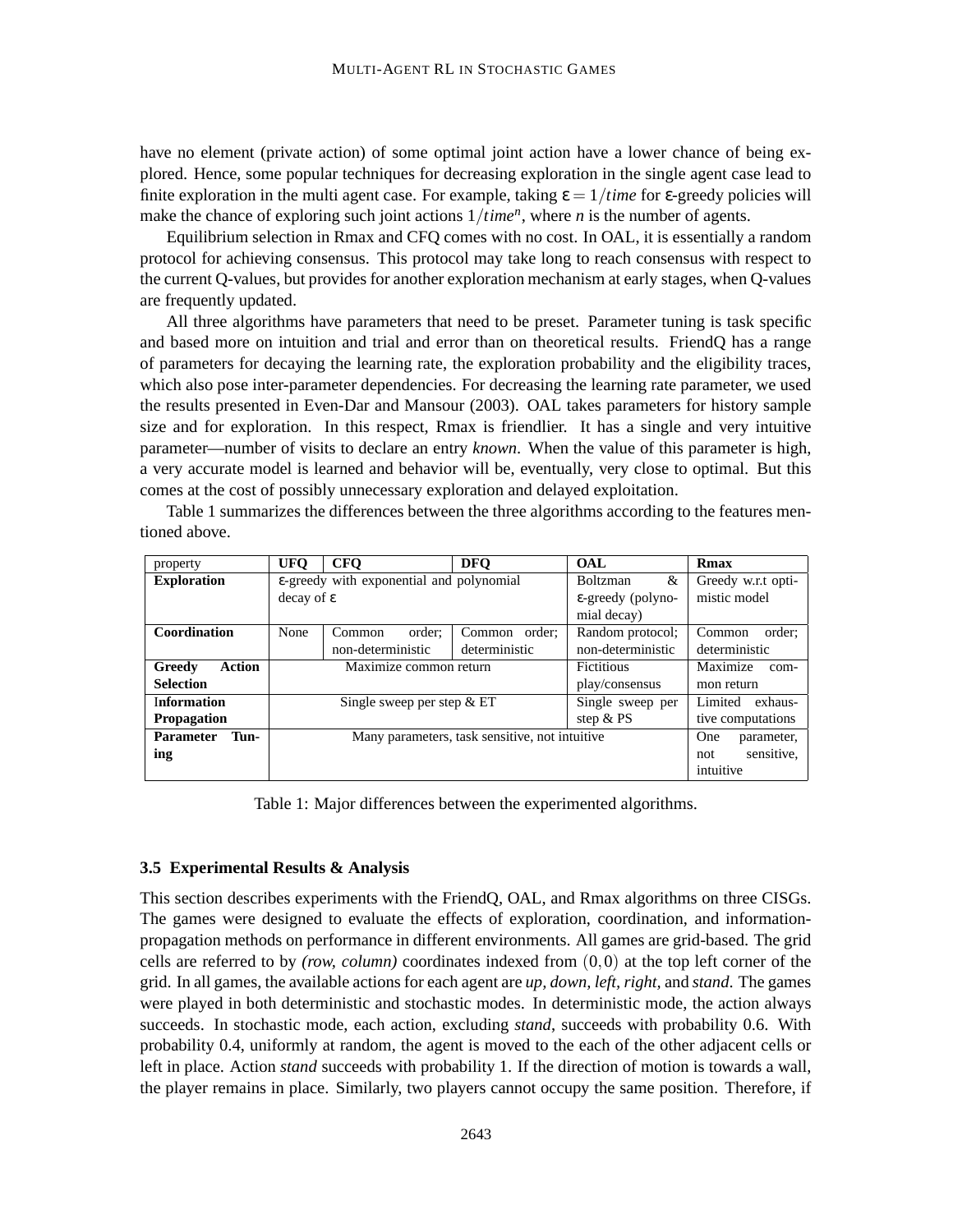two agents attempt to move into the same cell, they both fail and remain in their current place. Note that in stochastic mode, these rules apply to the actual (stochastic) outcome of the action.

Additionally, for each game, we examined the results of learning by heterogeneous agents, that is, agents using different learning algorithms. Finally, to test how well each algorithm scales up with the number of players, we introduced a fourth game in which the state and action spaces do not grow too fast with the number of players. With this game, we were able to play games with up to 5 players.

Adjusting the parameters of the different algorithms was done by a process of trial and error. The algorithms were repeatedly executed in an experimental setup, varying their parameters between executions until some optimum was reached. The parameters that achieved the best performance were then used throughout. Each set of experimental conditions, other than those related to Rmax, was subjected to 100 repeated trials. For Rmax, 20 trials were carried out using  $K1 = 50$ , 40 with  $K1 = 100$  and 40 with  $K1 = 200$ .<sup>8</sup> The discount factor was 0.98 in all trials. Unless mentioned otherwise, the presented results are averages over all trials.

The following parameter settings were tested:

## FriendQ

- **Exploration:** ε-greedy with (i)  $\varepsilon_t \leftarrow 1/count_t^{0.5000001}$  where *count<sub>t</sub>* is the number of exploratory steps taken by time *t*. (ii) $\varepsilon_t \leftarrow 0.99998^{count_t}$ . (Unless specified otherwise, (i) is used.) $9$
- **Learning rate:**  $\alpha_{s,a} \leftarrow 1/n(s,a)^{0.5000001}$  where  $n(s,a)$  is the number of times action *a* was taken in state *s*.

Q-value were initialized to 0.

## OAL

- **Exploration:** For  $\varepsilon$ -greedy,  $\varepsilon_t \leftarrow 1/coun_t^{0.5000001}$ , as in FriendQ. For Boltzman exploration, the temperature parameter was decreased by  $\tau \leftarrow 100/count^{0.7}$ .
- **History:** Random history sample size  $k = 5$ . History memory size  $m = 20$  (*m* must satisfy  $m \ge k \times (n+2)$ . OAL with  $\varepsilon$ -greedy exploration is referred to as  $\varepsilon$ -OAL, and OAL with Boltzman exploration is referred to as B-OAL.

Q-value were initialized to 0.

## Rmax

- **Sampling:** values of 50, 100, 200 and 300 for K1 (visits to mark an entry known) were tested.
- **Accuracy of Policy Iteration:** Offline policy iteration was halted when the difference between two successive approximations was less than 0.001.

<sup>8.</sup> Because Rmax is a deterministic algorithm, fewer samples were required.

<sup>9.</sup> Exponential decay of ε violates the infinite exploration condition for convergence.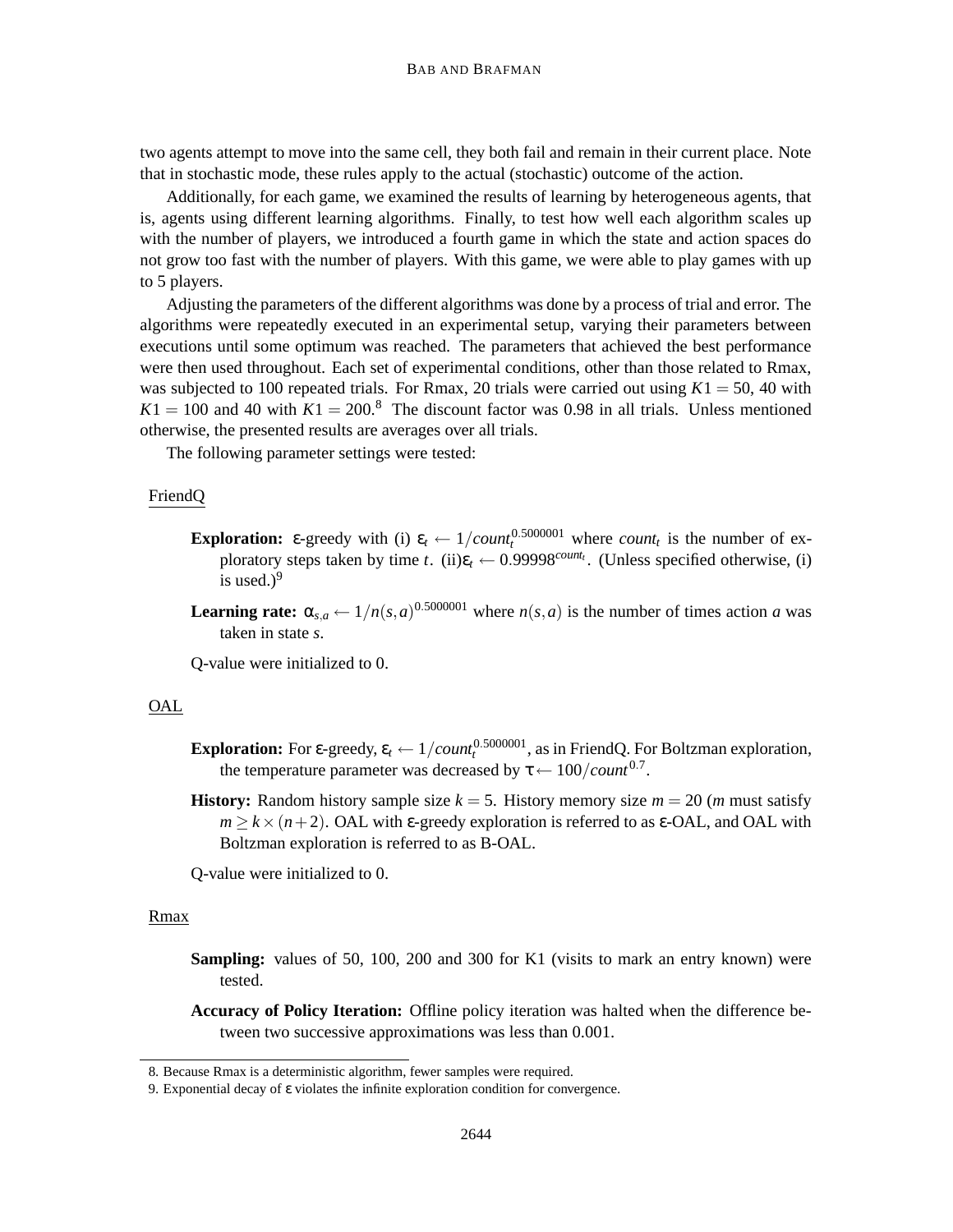## 3.5.1 GAME 1

This game, introduced in Hu and Wellman (1998), was devised to emphasize the effects of equilibriumselection methods. It has a single goal state (the only reward-yielding state) and several optimal ways of reaching it. The game is depicted in Figure 1.  $S(X)$  and  $G(X)$  are the respective initial and goal positions of agent *X*. In the goal state *G*, both agents are in their goal positions and their reward is 48. Upon reaching the goal, the agents are reset to their initial position. The underlying SG has 71 states. The optimal behavior in deterministic mode reaches *G* in four steps and yields an average reward per step (a.r.p.s.) of 12.<sup>10</sup> There are 11 different optimal equilibria. In stochastic mode, the optimal policies yield an a.r.p.s. of ~5.285. Algorithms were executed for 10<sup>7</sup> rounds on both settings.

| S(A) |  | G(B) |
|------|--|------|
|      |  |      |
| S(B) |  | G(A) |

Figure 1: Game 1 - initial and goal states.

#### **Deterministic Mode**

Table 2 reports the number of trials (of 100 in total) in which each algorithm learned a policy, with four levels of final performance based on the number of steps required to reach the goal. For this deterministic domain, we find this measure, which is directly correlated with the more standard a.r.p.s. measure, to be more informative. Here  $xFQ$  is a variant of FriendO in which the agents explore in unison but do not coordinate exploratory actions. The suffix "εed" denotes exponential decay of ε. In the present context, the agents' learning of an optimal policy means that their greedy choice of actions is optimal. That is, with any residual exploration deactivated. Figure 2 presents the a.r.p.s. obtained by the agents over time.

| steps to | UFQ | <b>CFQ</b> | xFQ          | <b>DFQ</b> | $DFQ\epsilon ed$ $\varepsilon$ -OAL |    | B-OAL | B-OALPS | MO. | Rmax |
|----------|-----|------------|--------------|------------|-------------------------------------|----|-------|---------|-----|------|
| goal     |     |            |              |            |                                     |    |       |         |     |      |
|          | 62  | 49         | 47           | 100        | 100                                 | 26 | 49    | 41/60   |     | 100  |
|          | 38  | 49         | 46           |            |                                     | 62 | 51    | 19/60   | 49  |      |
| $6+$     |     | ◠          | $\mathbf{r}$ |            |                                     | 12 |       |         | 29  |      |
| $\infty$ |     |            |              |            |                                     |    |       |         | 21  |      |

Table 2: Game 1 – classification of final performance of learned policies for 100 trials of each algorithm

<sup>10.</sup> As we noted earlier, our implementation is based on the widely used discounted reward model. But in our goal oriented domains, optimal and near-optimal strategies require a relatively small number of steps to reach the goal. Thus, we chose to report the performance of the learned policies using more intuitive measures such as average reward per step and average steps to reach the goal.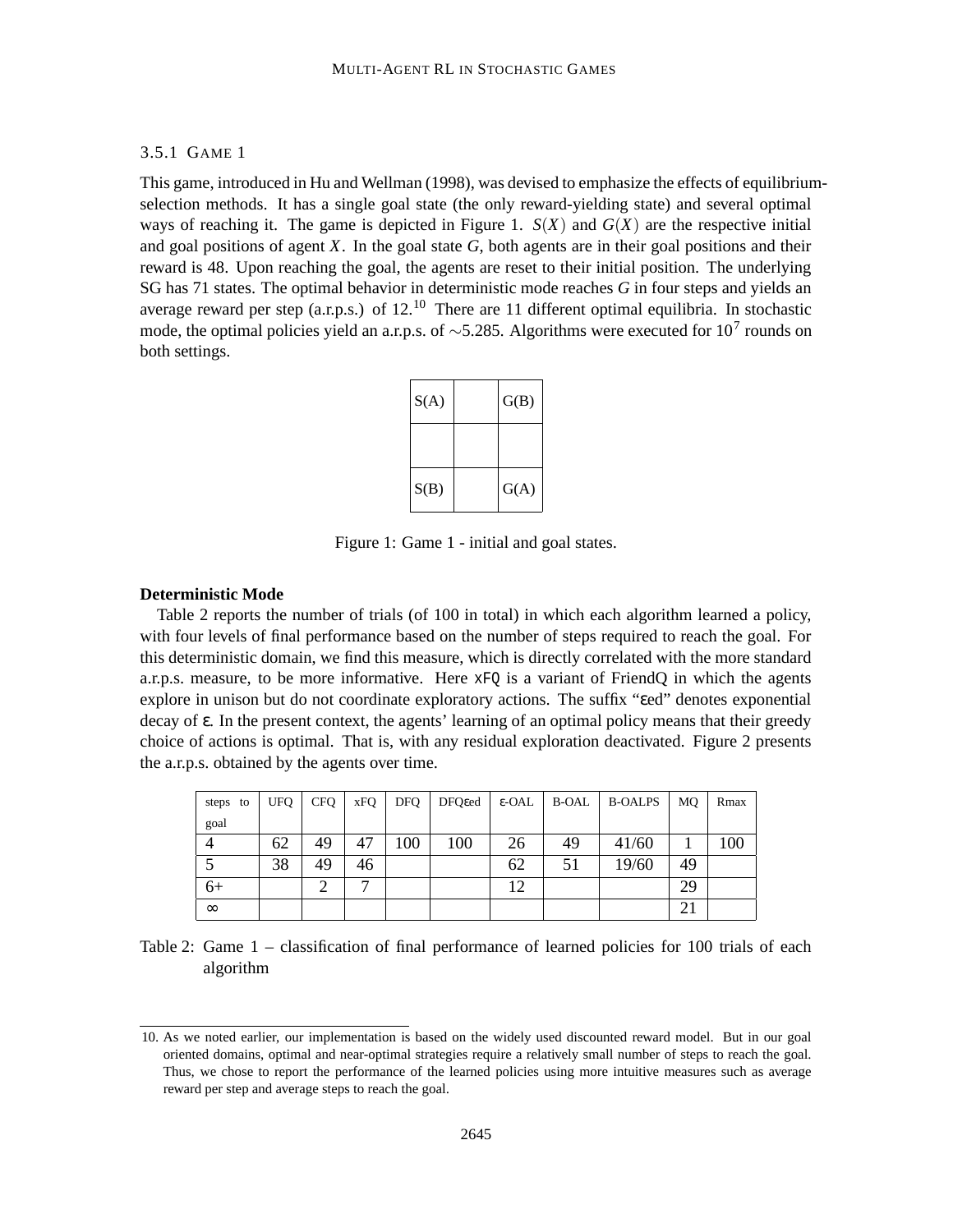

Figure 2: Game 1 – average reward per step under deterministic mode. (a) presents first  $8 \times 10^6$ rounds. (b), (c) and (d) present first  $10^6$  rounds.

As can be inferred from the table, in this problem optimal behavior is such that the agents reach the goal in four steps. FriendQ converges quickly to second-best behavior (Figure 2a). From that point on, the average learning curves of UFQ, CFQ and xFQ increase stepwise rather than continuously (although this is a bit difficult to see in the figure). This behavior results from a sudden switch of the FriendQ agents from sub-optimal to optimal behavior once the relative order of the Q-values of different agents changes.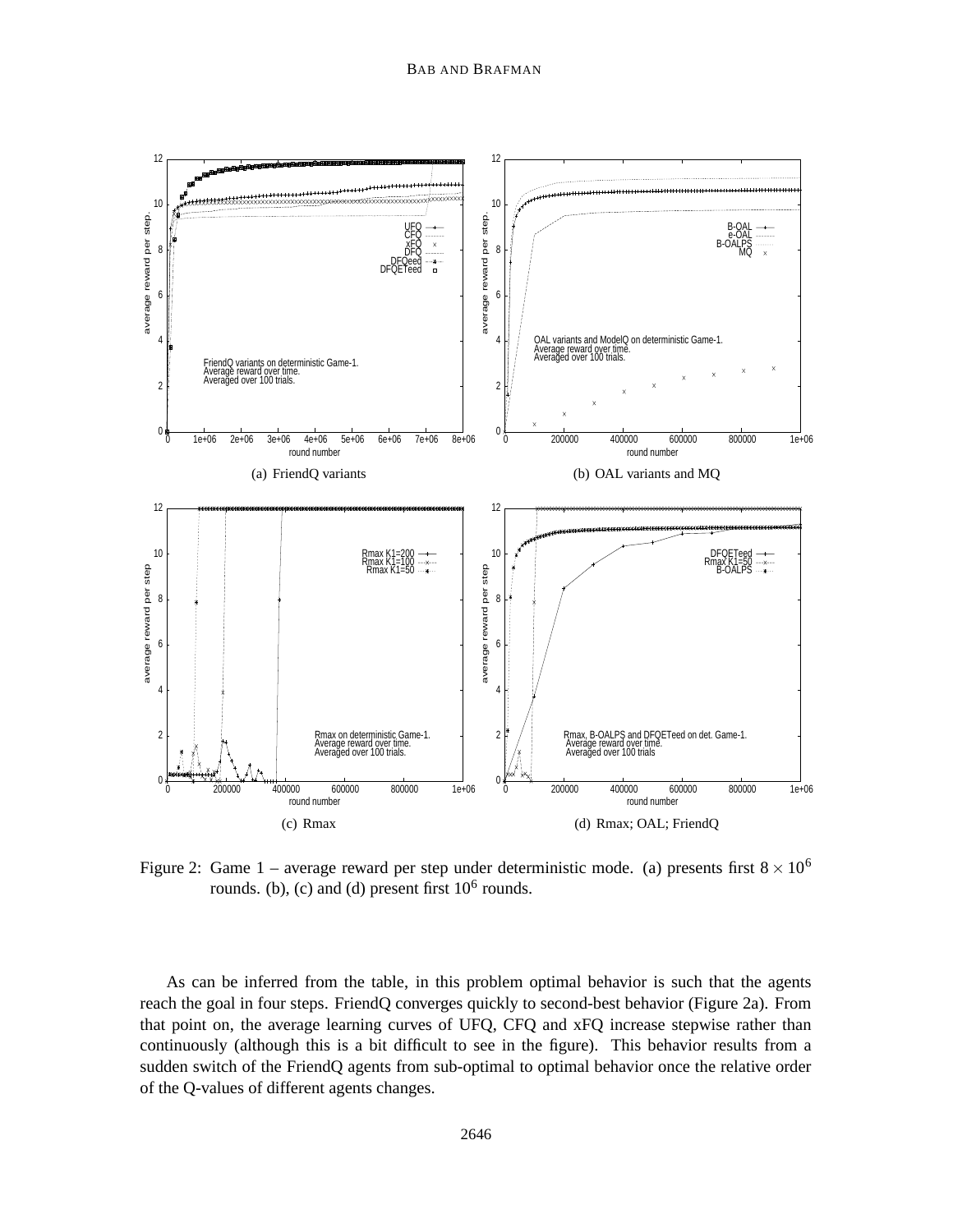ε-OAL does not present a similar trend. In the trials in which OAL converged to second-best behavior in the first  $2.5 \times 10^5$  rounds, it failed to find an optimal policy even after  $10^7$  rounds (Figure 2b). In DFQ, since exploration is deterministic, this switch is always at the same time, specifically after  $7 \times 10^6$  rounds(Fig. 2a).

Surprisingly, UFQ fares better than CFQ (Table 2, Fig. 2a), in spite of its less sophisticated coordination strategy. At an early learning stage, dis-coordination leads to exploration. Later on, the estimated Q-values of optimal actions are rarely equal, and thus, coordinating exploitation does not pose a problem (at the examined time interval). Exponential decay of ε supplies more exploration at an early period than polynomial decay (Fig. 3) leading to faster convergence of DFQεed (Fig. 2a).

Eligibility traces did not contribute much in this example. The parameters of eligibility traces were hard to tune and very sensitive to change in other parameters or environment dynamics.



Figure 3: Exponential vs. polynomial decay of ε-greedy exploration probability

OAL agents converge relatively quickly to optimal or second-best behavior, and from that time onwards stick to their behavior (Fig. 2b). Whether, in the latter case, they fail to structure the Qvalues properly, or the fictitious play prevents the agents from changing their behavior after the Q-values are ordered properly, is not clear from the data. B-OAL converges faster and more often to optimal than ε-OAL (Fig. 2b, Table 2). This behavior seems to stem from the effect of the decay methods we used. The Boltzman method yields more exploration than the ε-greedy method in the early period of learning. Later on, ε-greedy maintains a low exploration probability that decays very slowly while Boltzman exploration drops faster to zero. Thus, even when ε-OAL learns optimal behavior, it keeps achieving only near-optimal average-reward.

As expected B-OALPS improves on the performance of B-OAL (Fig. 2b, Table 2) because of its more rapid propagation of learned information.

The performance of ModelQ is inferior to that of OAL (Fig. 2b, Table 2), presumably because ModelQ does not explore as much as OAL: At early stages of learning, fictitious play provides OAL with other means of exploration. When the agents make many stochastic action choices in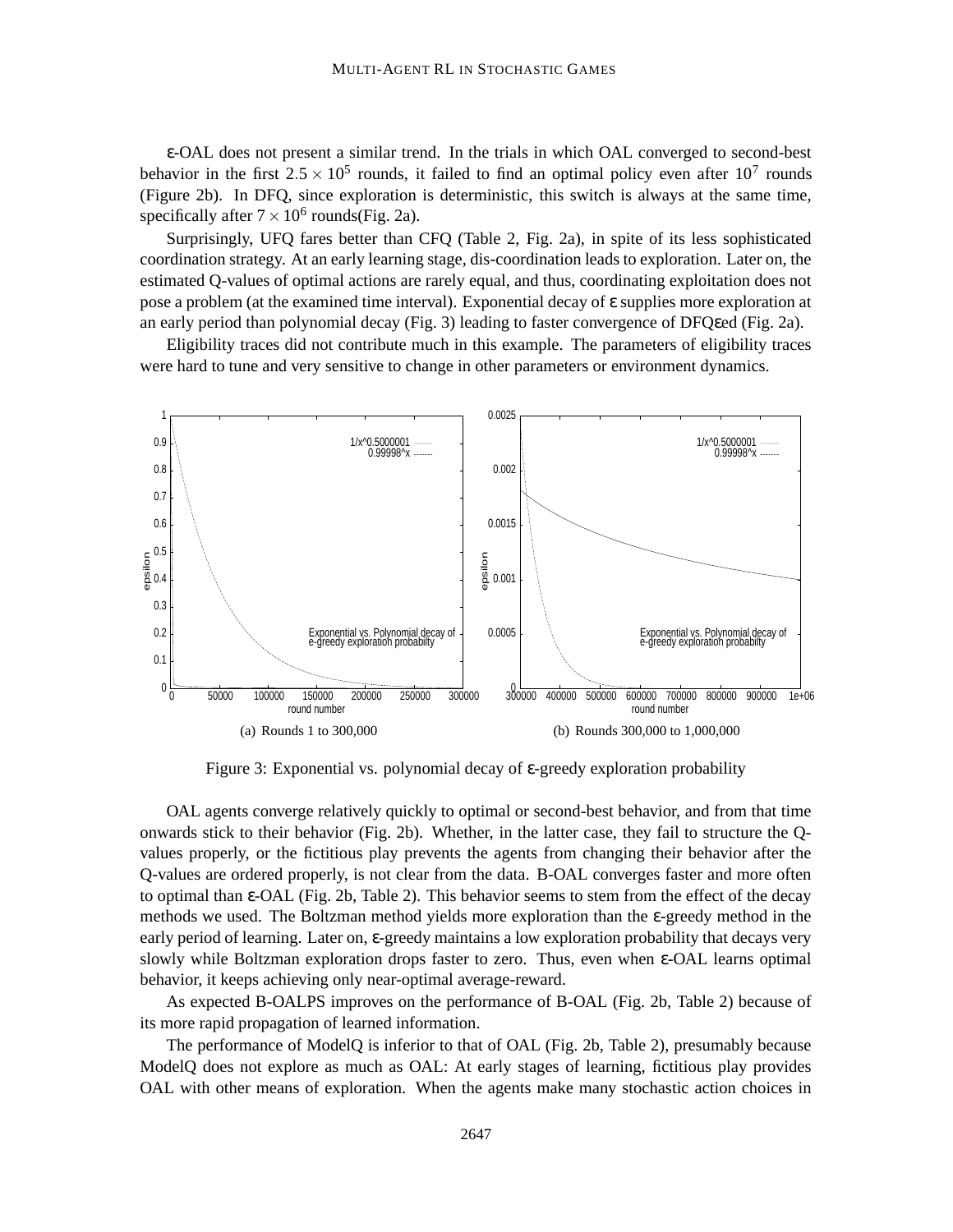early stages of learning, fictitious play amplifies the random behavior. However, at later stages of learning, deviation from constant action choice is rare and will probably not affect fictitious play. In this setting, ModelQ shows slower convergence than the model-free FriendQ.

The learning graph of Rmax can be precisely divided into two periods, an initial learning period in which Rmax attains very low return due to exploration, followed by a period of exploitation in which Rmax attains optimal return (Fig. 2c). The length of the initial period depends linearly on  $K1<sup>11</sup>$  Figure 2d compares the best performing variant of each algorithm.

## **Stochastic Mode**

Figure 4 presents the results for the stochastic mode. As expected, due to the stochastic effects of actions, the value of the optimal policy decreases, and more importantly, the learning algorithms require more trials to converge. By contrast to the deterministic case, MQ performs as well as ε-OAL (Fig. 4a). This improvement is attributable to additional exploration stemming from the stochastic nature of the environment. For the same reason, CFQ performs almost the same as UFQ (Fig. 4a). When we compare the gap between the DFQ to U/CFQ at the first  $10^6$  rounds in stochastic mode vs. the deterministic mode we find that the gap is smaller. This difference is due to the fact that the additional early exploration supplied by the exponential decay of  $\varepsilon$  is redundant in the stochastic case. The slightly higher return gained by DFQεed later on is due to the faster decay of ε. Another interesting difference from the deterministic setting is that initially ε-OAL gains lower return than B-OAL but while B-OAL keeps attaining the same average reward, ε-OAL improves slowly over time and eventually gains a higher average reward than B-OAL. In this case, the slower convergence of the exploration probability to zero enables ε-OAL to "overcome" randomly "bad" exploration in initial learning phases.

Rmax behaves similarly in stochastic and deterministic modes. While the other algorithms achieve only near-optimal return, Rmax attains optimal return (Fig. 4b,c). Rmax's strong exploration bias results in low return until model entries are known. From that point on, Rmax attains an optimal return. The histogram (Fig. 4d) shows that Rmax converges to higher return than the other algorithms not only in the average case but also in the worst case (i.e., almost all runs of Rmax were better than the best runs for the other algorithms). Very low values for *K*1, which mean rough transition probability estimates, are enough for computing near-optimal behavior. Indeed, the exploration vs. exploitation tradeoff is evident even in this simple example. We see how a smaller value of *K*1 leads to faster convergence, but at the cost of slightly smaller average reward.

Overall, it appears that the major issue for the FQ and OAL class of algorithms is exploration. As the space of joint-actions is quite large, there are many relevant options to try. Especially in the deterministic case, the rather standard exploration techniques we used appear to be insufficient. Although stochastic domains naturally lead to more exploration, we can see that the model-free algorithms are sub-optimal. It appears that model-free algorithms—at least in their standard form have difficulty determining whether certain states were explored sufficiently, and that standard exploration schemes are too crude. Overall, many of the phenomena observed in Game 1 were present in Games 2 and 3. Therefore, in the following experiments, only phenomena not observed in Game 1 will be emphasized.

<sup>11.</sup> If it is known ahead of time that the environment is deterministic, then *K*1 can be set to 1. Similar locality considerations on stochastic environments can help determine tight bounds on *K*1.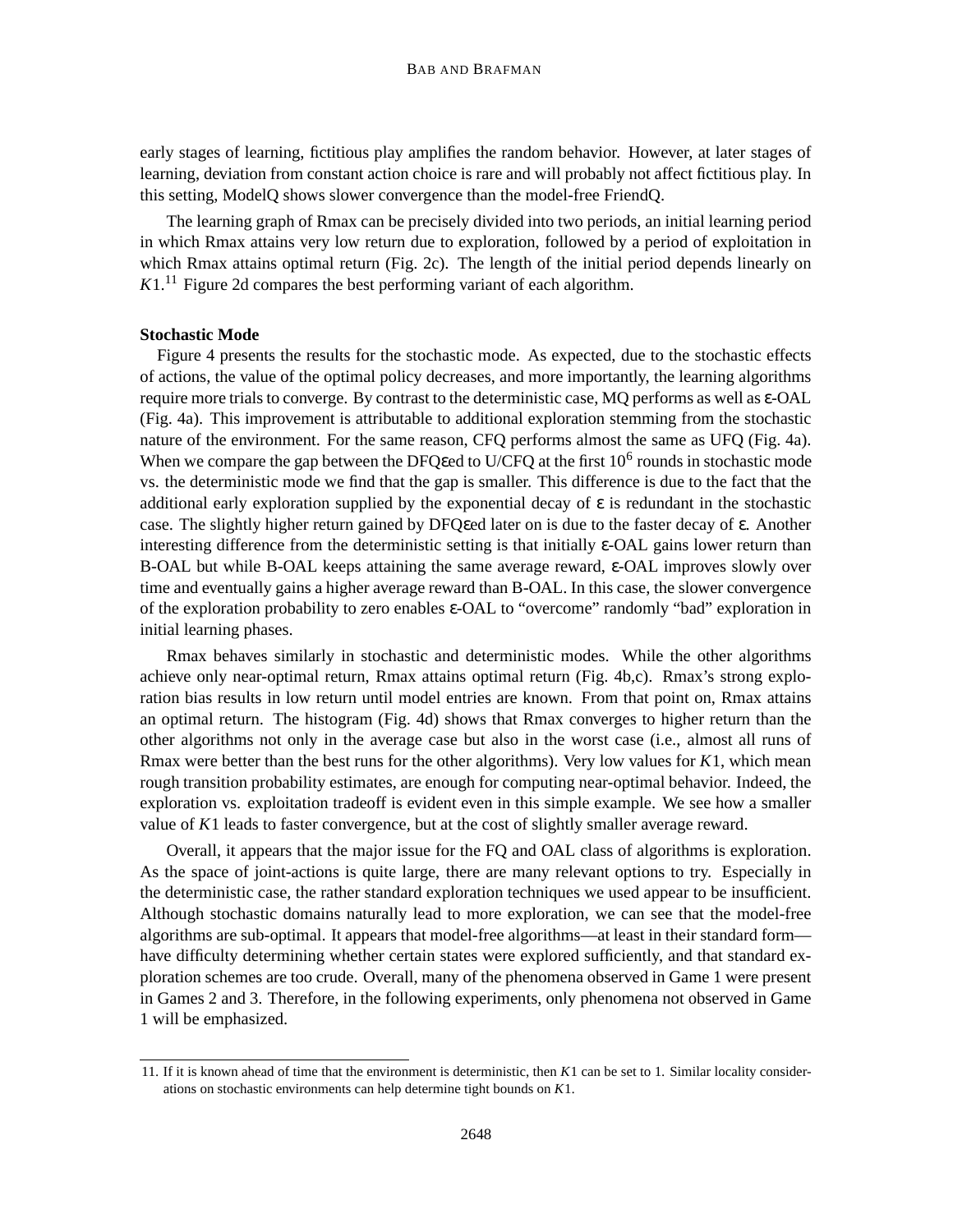

Figure 4: Game 1 – Average reward per step and learned policies per number of trials in stochastic mode. Subfigures (a) and (c) present all  $10^7$  rounds, while (b) presents the first  $10^6$ rounds.

## 3.5.2 GAME 2

This game was designed to minimize the effects of equilibrium selection, to show how GLIELPs may keep agents exploiting suboptimal possibilities, and to emphasize the importance of coordinated exploration. The game has four goal states and one optimal equilibrium. The game is depicted in Figure 5(a). It consists of an additional element, an object that can be moved by the agents. The agents can move in four directions or stay in place. They can push the object by standing to its right(left) and moving left(right) and pull the object by standing to its right(left) and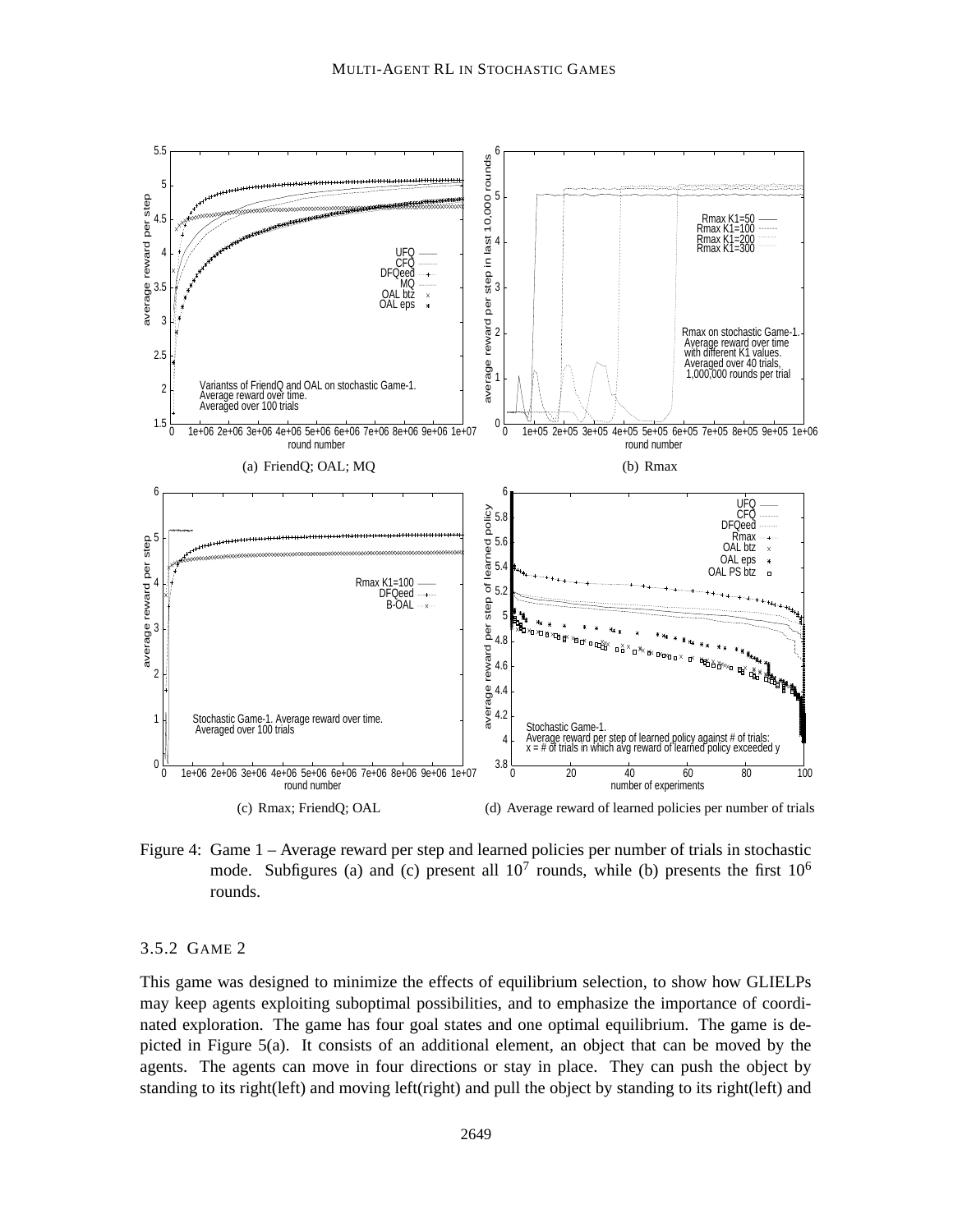moving right(left). However, the object is too heavy for one agent and requires cooperation of the two agents to be moved. The manner by which the object is moved is depicted in Figure 5(b). Note that the push/pull effect is a by-product of the agents' moves. Thus, in stochastic mode, what determines if the action is push or pull is not the chosen action but its actual effect.



(a) Initial state and Goal states.

|  |  | $\bullet$ $\left  \begin{array}{c} \overleftarrow{A} \\ A \end{array} \right  \left  \begin{array}{c} \overleftarrow{B} \\ B \end{array} \right  -$ |  | $\longrightarrow$ $\bullet$ $\upharpoonright$ $A$ $\upharpoonright$ $B$ |  |  |  |  |
|--|--|-----------------------------------------------------------------------------------------------------------------------------------------------------|--|-------------------------------------------------------------------------|--|--|--|--|
|--|--|-----------------------------------------------------------------------------------------------------------------------------------------------------|--|-------------------------------------------------------------------------|--|--|--|--|

(b1) Moving the object by pushing simultaneously.

<sup>(</sup>Agents' order does not matter).

| $\Box$<br>٠<br>$\blacksquare$ |  | $\Box$ $\blacksquare$ |
|-------------------------------|--|-----------------------|
|-------------------------------|--|-----------------------|

(b2) Moving the object by pushing and pulling simultaneously.

(Agents' order does not matter).



The agents' goal is to move the object into one of the upper corners of the grid, at which point the game is reset to its initial state. Moving the object to the upper right  $(G_1)$  or left  $(G_2)$  corner yields a reward of 80 and 27, respectively. The optimal behavior under deterministic mode is to move the object to  $G_1$  in 8 steps. The average reward per step of an optimal strategy under deterministic mode is 10, and the discounted return is  $\sim$  465. The second-best strategy is moving the object to  $G_2$  in 4 steps, with an a.r.p.s. of 9 and discounted return of  $\sim$  440. In stochastic mode, the optimal policy may stochastically lead to one of the goal positions. The a.r.p.s. of the optimal policy in stochastic mode is  $\sim$  3.8. The underlying CISG contains 164 states. Algorithms were executed for 3 × 10<sup>7</sup> rounds.

## **Deterministic Mode**

Table 3 classifies the number of trials (of 100 per algorithm) according to the algorithms and learned policies. Figure 6 shows the a.r.p.s. over time obtained by the different algorithms.

The main reasons for the sub-optimal performance of OAL and CFQ in this game are: (i) Random exploration has a greater chance of reaching  $G_2$  than  $G_1$ . Discovering  $G_2$  before  $G_1$  further reduces the chance of visiting  $G_1$  because of the increasing bias toward exploitation. (ii) Exploration of the CFQ and OAL agents is not coordinated. If reaching  $G_2$  is the current greedy policy, then *G*<sup>1</sup> will not be visited unless both agents explore simultaneously. Game 1 demonstrated an advantage of exponential decay of the ε-greedy exploration probability over polynomial decay of this probability. Game 2 demonstrates an opposite phenomenon, Fig. 6a and Table 3 show that CFQ does better with polynomial decay of ε than with exponential decay. This result stems from finite exploration supplied by exponential decay. However, this finite amount of exploration is sufficient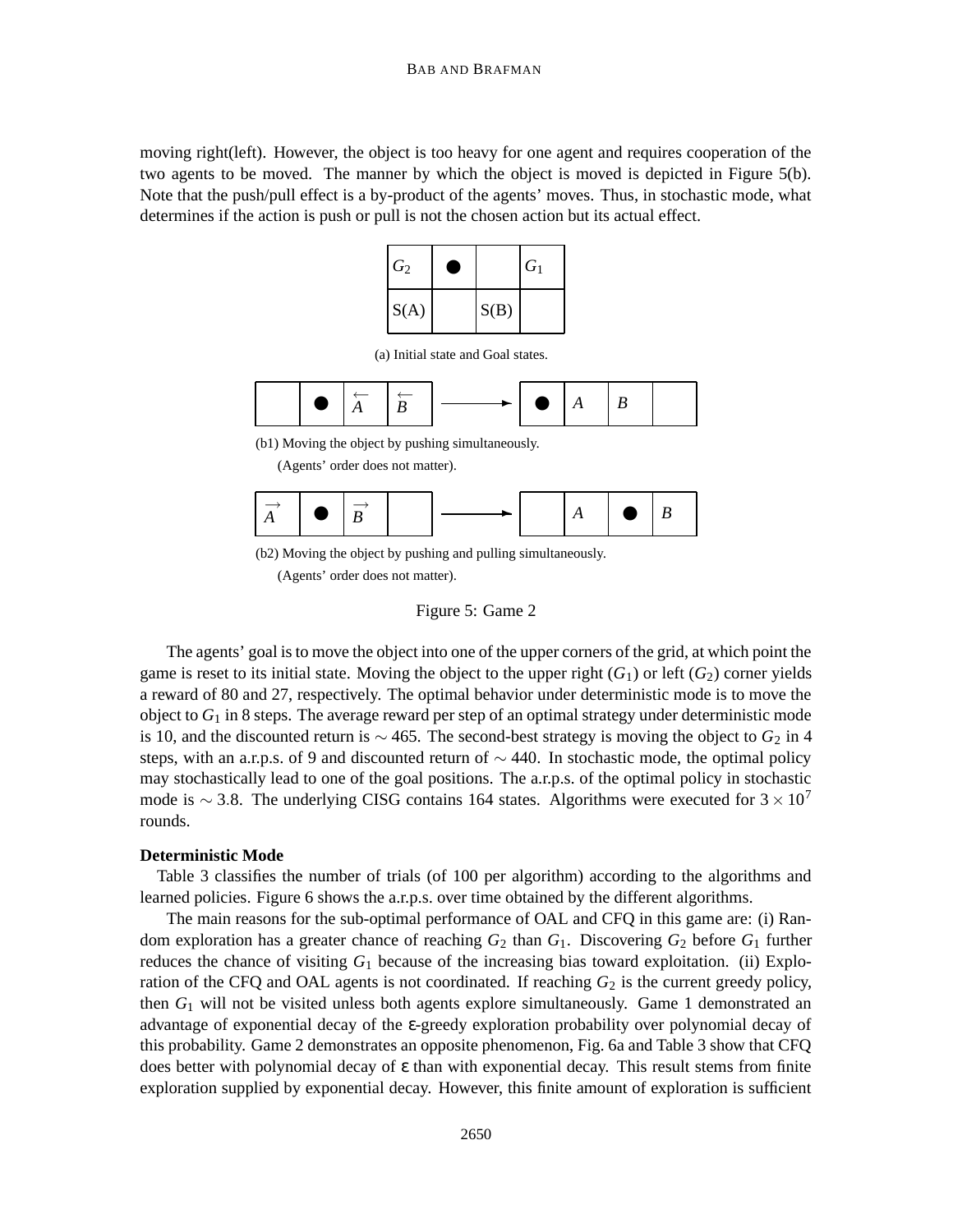| Goal           | steps |    |    | $CFQ$   CFQ eed   DFQ eed   $\varepsilon$ -OAL   B-OAL |    |    | Rmax |
|----------------|-------|----|----|--------------------------------------------------------|----|----|------|
|                | to    |    |    |                                                        |    |    |      |
|                | goal  |    |    |                                                        |    |    |      |
| $G_1$          |       |    |    | 100                                                    |    |    | 100  |
| $G_2$          |       | 99 | 65 |                                                        | 54 | 91 |      |
| G <sub>2</sub> |       |    | 35 |                                                        | 46 |    |      |

Table 3: Game 2 – Characteristics of the learned policy on a per-trial basis for each algorithm in deterministic mode.



Figure 6: Game 2 – Average Reward under deterministic mode. Subfigure (a) presents all  $3 \times 10^7$ rounds; Subfigure (b) presents first  $3 \times 10^6$  rounds.

when exploration is coordinated as shown by the learning curve of DFQεed (Fig. 6b) and by Table 3. Furthermore, DFQεed converges to optimal greedy behavior while both CFQ variants do not.

## **Stochastic Mode**

Figure 7 presents statistics for the stochastic mode. It exhibits two interesting phenomena that have not been observed in the previous experiments. One is that, in contrast to previous results, ModelQ outperforms ε-OAL (Fig. 7a,c). Since the only difference between ε-OAL and ModelQ is the greedy action selection method, a reasonable explanation is that BAP (OAL's action selection mechanism) delays behavioral change that should follow Q-value updates (which in turn may delay learning of Q-values). This outcome is because BAP plays a best response to the strategy implied by the other agent's past plays. Since both agents react to each other's past plays using BAP, it may take long to converge to a new NE when the optimal joint actions are changed. The second phenomenon is that Rmax requires larger values of *K*1 to converge to optimal behavior (Fig. 7b). This finding can be explained by the fact that the optimal behavior involves longer cycles of state transitions and hence the model has to be more accurate.

As in Game 1, we see that exploration strategies have a great impact on the ability of different algorithms to converge. In this respect, Game 2 highlights the need for coordinated exploration.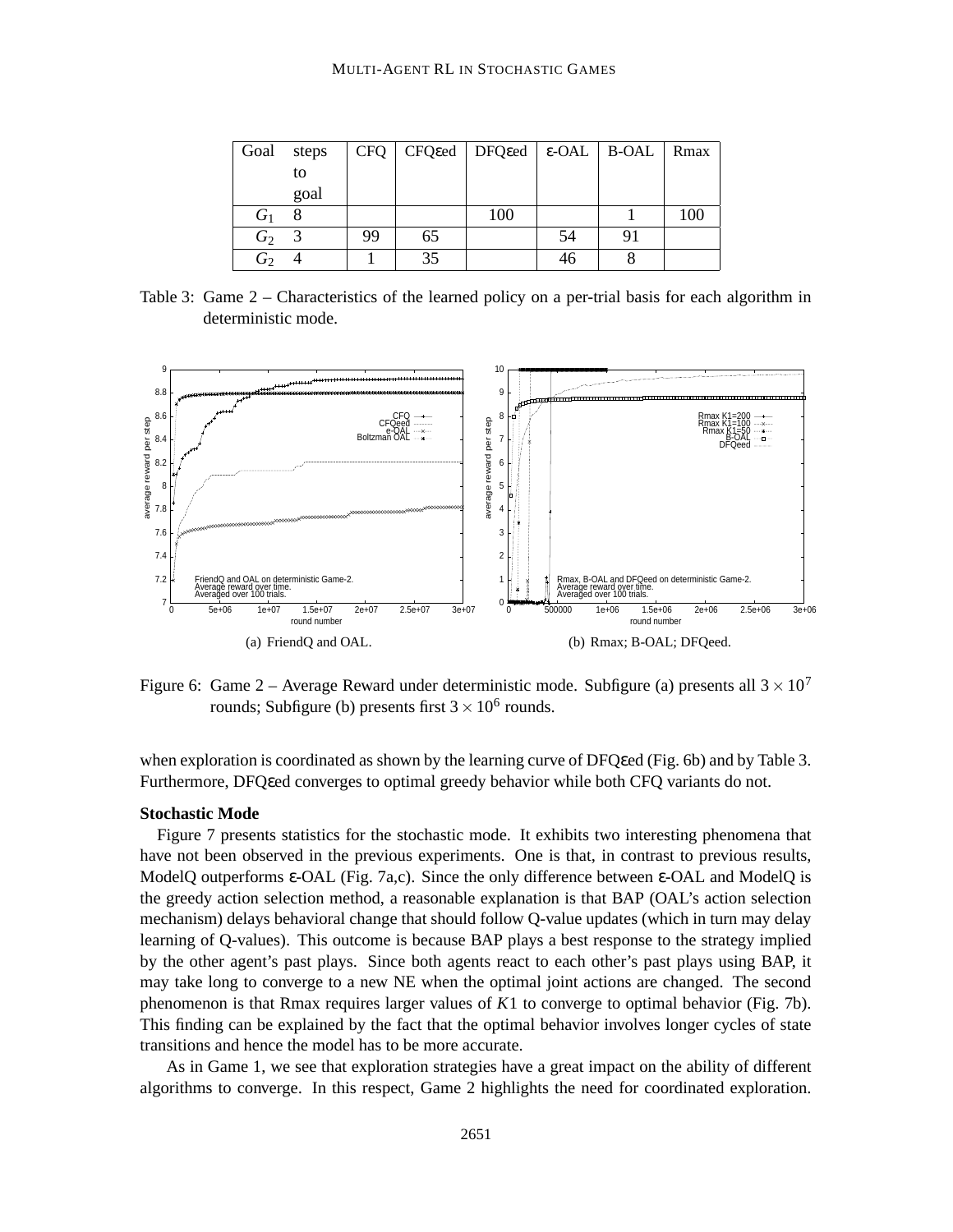#### BAB AND BRAFMAN

Thus, in cooperative multi-agent systems, we face the standard problem, clearly visible in Game 1, of ensuring sufficient exploration, but we need to ensure that this exploration is effective by coordinating exploratory moves of different agents.



(c) Average Reward of Learned Policies per Number of Trials

Figure 7: Game 2 – Average reward per step and learned policies per number of trials under stochastic mode. (a) presents all  $3 \times 10^7$  rounds; (b) presents first  $3 \times 10^6$  rounds.

## 3.5.3 GAME 3

In the previous games, one had to explore considerable parts of the state space in order to construct good policies. This game is characterized by a maximum return attainable by staying in a small local set of states anywhere on the state graph. The initial position of the agents within a  $3 \times 3$  grid is random. They are rewarded for reaching a position in which their locations are adjacent. If this position is attained by unaltered positions of both agents, the reward is 5. If movement is involved, the reward is 10. Algorithms were executed for  $10^6$  rounds.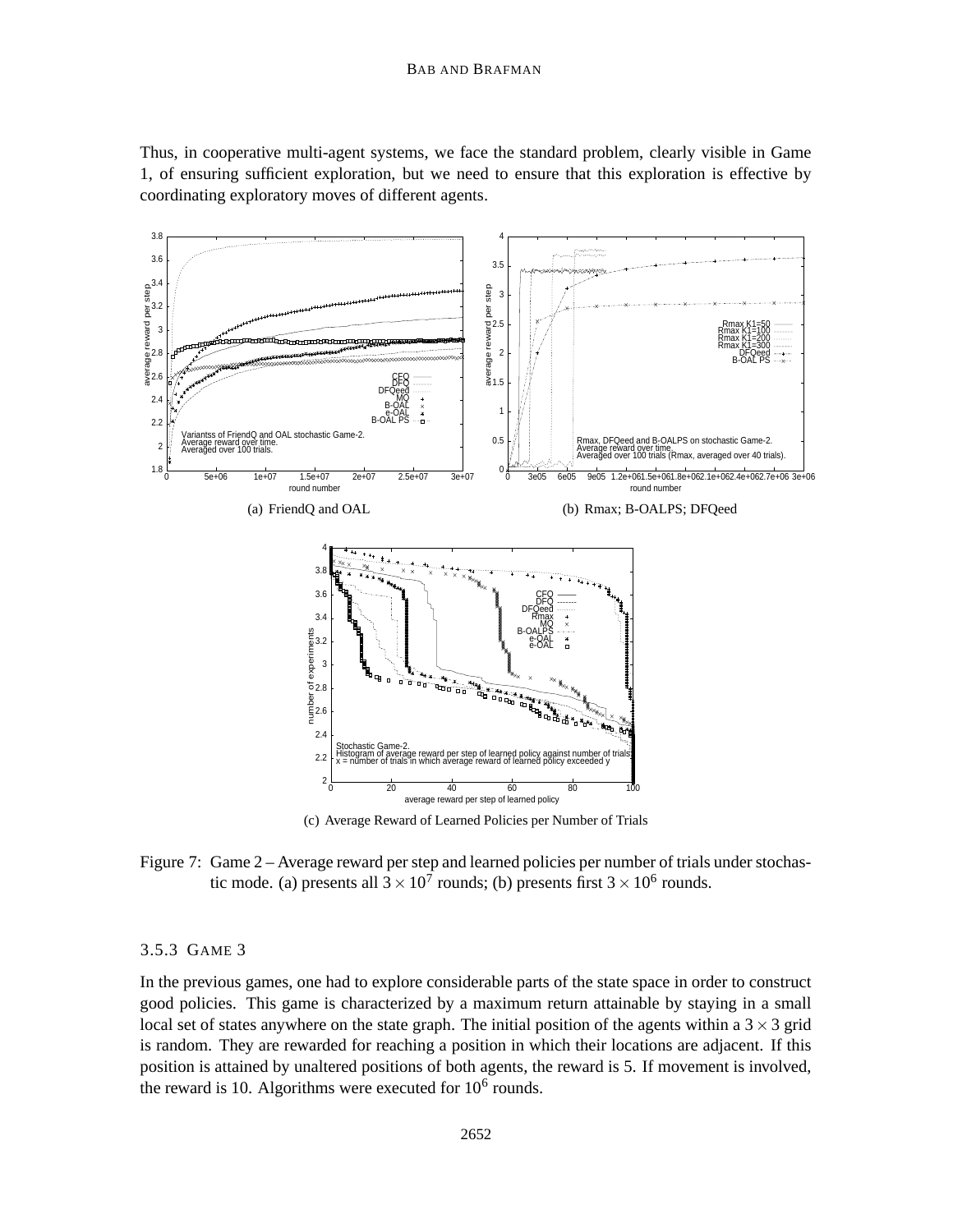As opposed to previous experiments, in deterministic mode, B-OAL and the FriendQ variants converged faster to optimal (greedy) behavior than Rmax (Fig. 8a). Rmax explores the whole model before it starts exploiting while FriendQ's and OAL's choice of greedy actions is optimal long before good estimates of all Q-values are attained. However, in stochastic mode the GLIELPs no longer have this advantage since stochastic transitions do not enable the agents to concentrate on exploiting a local set of states (Fig. 8b).



Figure 8: Game 3 – average reward per step under deterministic and stochastic modes.

## 3.5.4 HETEROGENEOUS PLAYERS

A CISG is most naturally viewed as a model of a distributed stochastic system. As such, it is natural to have in mind a view of a system's designer, and one would expect such a designer to equip the players with identical algorithms. However, CISGs arise also when self-interested agents need to coordinate, typically on the use of some resource, where coordination is beneficial to all parties involved. Examples include which side of the road to travel on, the meaning attached to a symbol, etc. Thus, it is natural to ask how the algorithms tested fare in the context of other algorithms. We reran the above experiments with pairs of different algorithms. The results, presented in Figure 9 are, quite uniform (similar performance is observed in the deterministic games). The top performance, and as is clearly visible, by a wide margin, was obtained by OAL+FriendQ. Pairs containing Rmax performed much worse, with Rmax+OAL typically fairing slightly better than Rmax+FriendQ. In fact, comparing the results to the homogeneous case, the OAL+FriendQ combination performed almost optimally in Game 1: 4.7 vs. 5. In Game 2 it obtained 2.3 vs. 3.8, and in Game 3 it achieved 5.85 vs. 7.2.<sup>12</sup> And while Rmax and, to a lesser extent, FriendQ do better against their own kind, OAL does better against FriendQ. It may be the case that for equilibrium selection, OAL's mechanism works best when one agent "insists" more on a particular equilibrium, thus more quickly breaking up symmetries.

These results might be interpreted as an indication of the "rigidity" of each of the algorithms. FriendQ is the simplest of the three algorithms, it makes no internal assumptions about its partners

<sup>12.</sup> The version of FriendQ used was CFQ with replacing traces. The OAL version used ε-greedy exploration.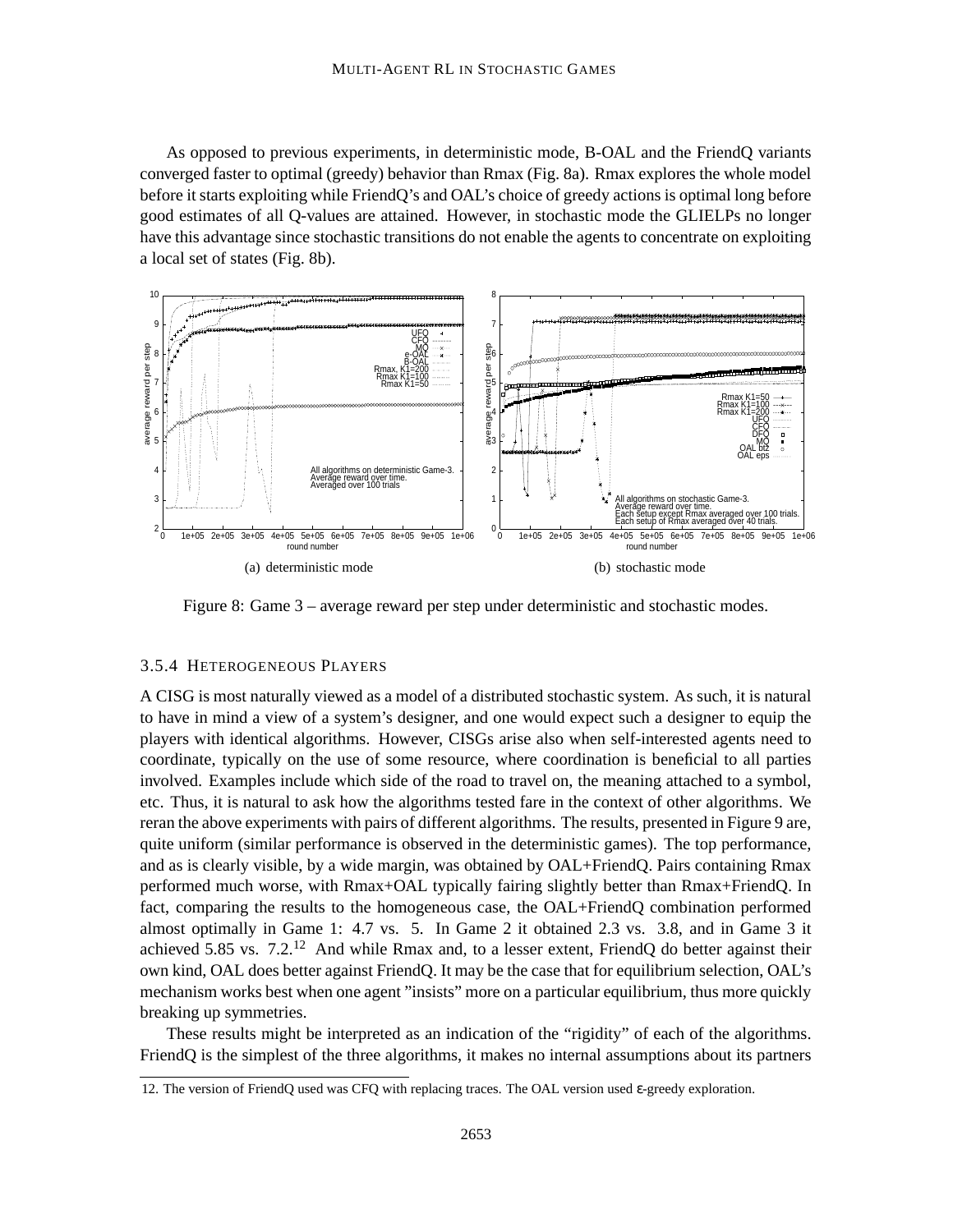

Figure 9: Heterogeneous play games 1-3.

and simply adapts. Rmax is at the other extreme, it strongly relies on the behavior of its partners in order to systematically explore and then exploit. OAL is somewhere in between. It does have a sophisticated mechanism for selecting among different equilibria, but this mechanism is stochastic and can handle noise, and is based on fictitious play, which is a mechanism that adapts to the empirical behavior of the other agents. Thus, one would expect Rmax to fail when its assumptions are not met, as its implicit coordination mechanism is based upon them. In contrast, FriendQ and OAL, which make weak internal assumptions about their peers, should work well, especially when their opponent shows some flexibility and adaptivity.

## 3.5.5  $n > 2$  PLAYERS

So far, we considered only two-player games. The reason is practical: Experiments conducted on large state spaces take long to execute. It is especially true for Rmax which must solve the MDP each time the model changes. This effort grows with the state-space, and the state-space grows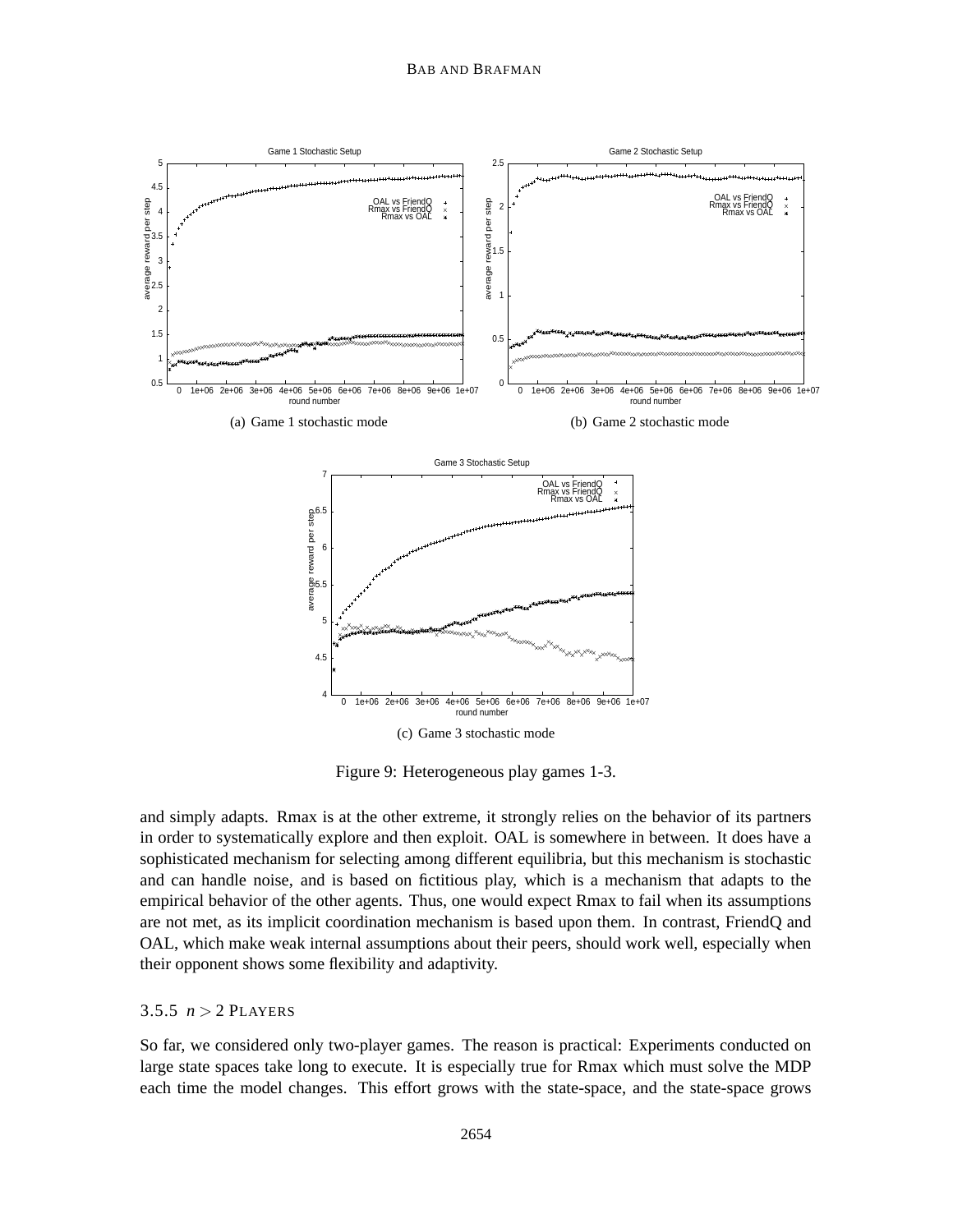exponentially with the number of players. Thus, to get an idea of how these algorithms fare with a large number of players, we devised a simpler, fourth game in which we could run experiment with up to 5 players. This is a simple linear grid with 5 positions. Players can move to the left and the right. When two players attempt to move to the same position, the result is with probability 1/3 none move, and with probability 1/3 each one of the players makes the move and the other stays in place. In the initial state, player *i* is in position 5−*i*. The goal position of each player is *i*. Generally, the reward at each state is the number of players located at their goal positions. However, when all players are in their goal position, they receive a reward of 3 *times* the number of players, at which point all players transition automatically to the initial position.



Figure 10: Results for 2-5 players on game 4.

The results are presented in Figure 10. Note the difference in scale for the *X*-axis for OAL and FriendQ, which is intended to show that the suboptimal a.r.p.s. to which they converge does not increase even when we look at millions of steps. As in the previous section, we used the CFQ version of FriendQ with replacing traces,  $\varepsilon$ -greedy exploration for OAL, and  $K_1 = 100$  for Rmax.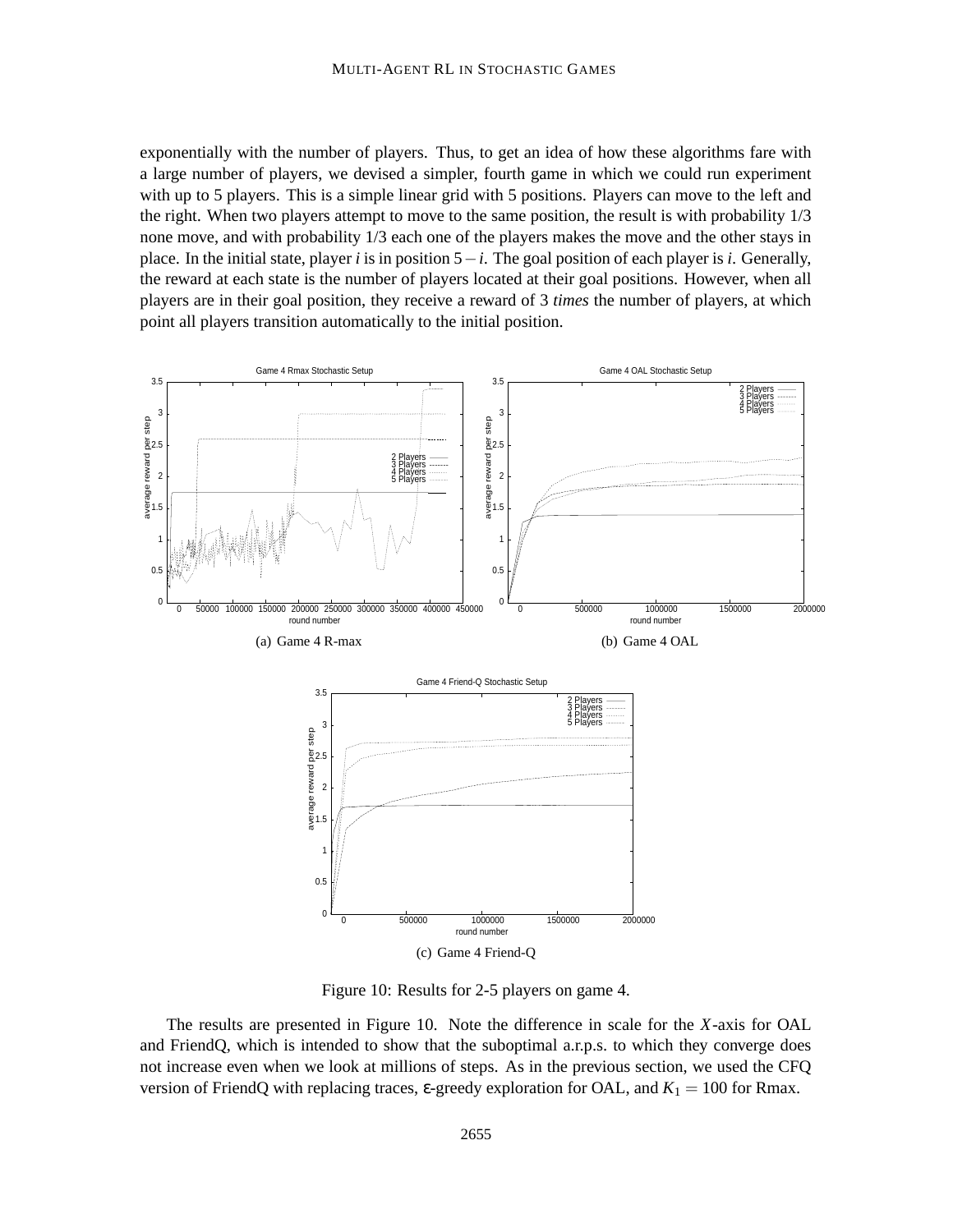#### BAB AND BRAFMAN

For all algorithms, the value is greater as the number of players increases due to the game's reward definition, which is sensitive to the number of players. All algorithms converge quickly on this game for all number of players. However, the values they converge to differ. Among the three algorithms, Rmax converges to the highest average per step reward, FriendQ is next, and OAL is last. The relative performance is consistent with the performance displayed in the three earlier two-player games. This finding is a reasonable indication that the relative performance of these algorithms is qualitatively similar regardless of the number of players, at least for small player sets.

## 3.5.6 SUMMARY

Section 3.5 presents an experimental study of three fundamentally different algorithm families for learning in CISGs. The results illustrate the strengths and weaknesses of different aspects of these algorithms in different settings, highlighting the accentuated importance of effective exploration, which is enabled in this class of games only by coordinated behavior, the advantage of deterministic behavior for attaining such coordinated behavior, and the benefits of propagation of information.

Each of the experimental domains emphasizes different aspects of the learning task in CISGs. The results show that the parameters of OAL and FriendQ are very sensitive to environmental topology and dynamic. Exploration and coordination strategies suitable for one environment may be very inefficient in other environments. Rmax, on the other hand, is stable in this respect. It has a single parameter, *K*1, that has to be preset. Its convergence time depends linearly on *K*1 (and the size of the state-action space) and it turns out that Rmax converges to near optimal behavior using values of *K*1 that achieve faster convergence than that of OAL and FriendQ. However, the convergence dynamics of Rmax does not suit tasks in which the agents must attain some value during the learning period, because during its exploration phase, Rmax is indifferent to rewards lower than *Rmax*. However, Rmax is also the simplest algorithm, and thus it is easy to alter it, for instance, to obtain satisficing behavior, for example, by lowering the value of  $R_{max}$  in the model, or by starting with a moderate value and then increasing it as better values are observed. Overall, when we control the algorithm of all agents in the system, Rmax seems to be the best alternative—it converges quickly to values higher than those of OAL and FriendQ, it does not seem to be sensitive to an increase in the number of players, except through its effect on the state space, and most importantly, it has very simple exploration strategy. As we saw in games 1 and 2, the choice of exploration strategy has much influence on the results of FriendQ and OAL, and the precise choice is sensitive to the nature of the game, number of equilibria and their nature. Thus, the simple exploration behavior of Rmax and the potential to alter it in various transparent ways is a clear benefit. Yet, when we may need to coordinate with other players with unknown coordination mechanisms, or if our underlying state space is too big for repeated value computations, FriendQ seems to offer the best choice.

## **4. Learning in FSSGs**

In two-player *Zero Sum* SGs (ZSSGs), the players' payoffs sum up to zero at every entry. That is,  $[R(s, a^1, a^2)]_1 = -[R(s, a^1, a^2)]_2$  for every  $s \in S$ ,  $a^1 \in A_1$  and  $a^2 \in A_2$ . Such payoffs indicate that the agents' interests completely conflict. A ZSSG can be modeled with a single payoff function  $R'(s, a^1, a^2) = [R(s, a^1, a^2)]_1$  by redefining Player's 2 objective as to minimize the IHDR (infinite horizon discounted reward). For the rest of this section, it is assumed that Player 1 is the maximizer and Player 2 is the minimizer the payoff function *R*. Let  $V(s, \pi_1, \pi_2)$  denote the expected IHDR for starting at state *s* and playing the profile  $(\pi_1, \pi_2)$  of stationary mixed policies there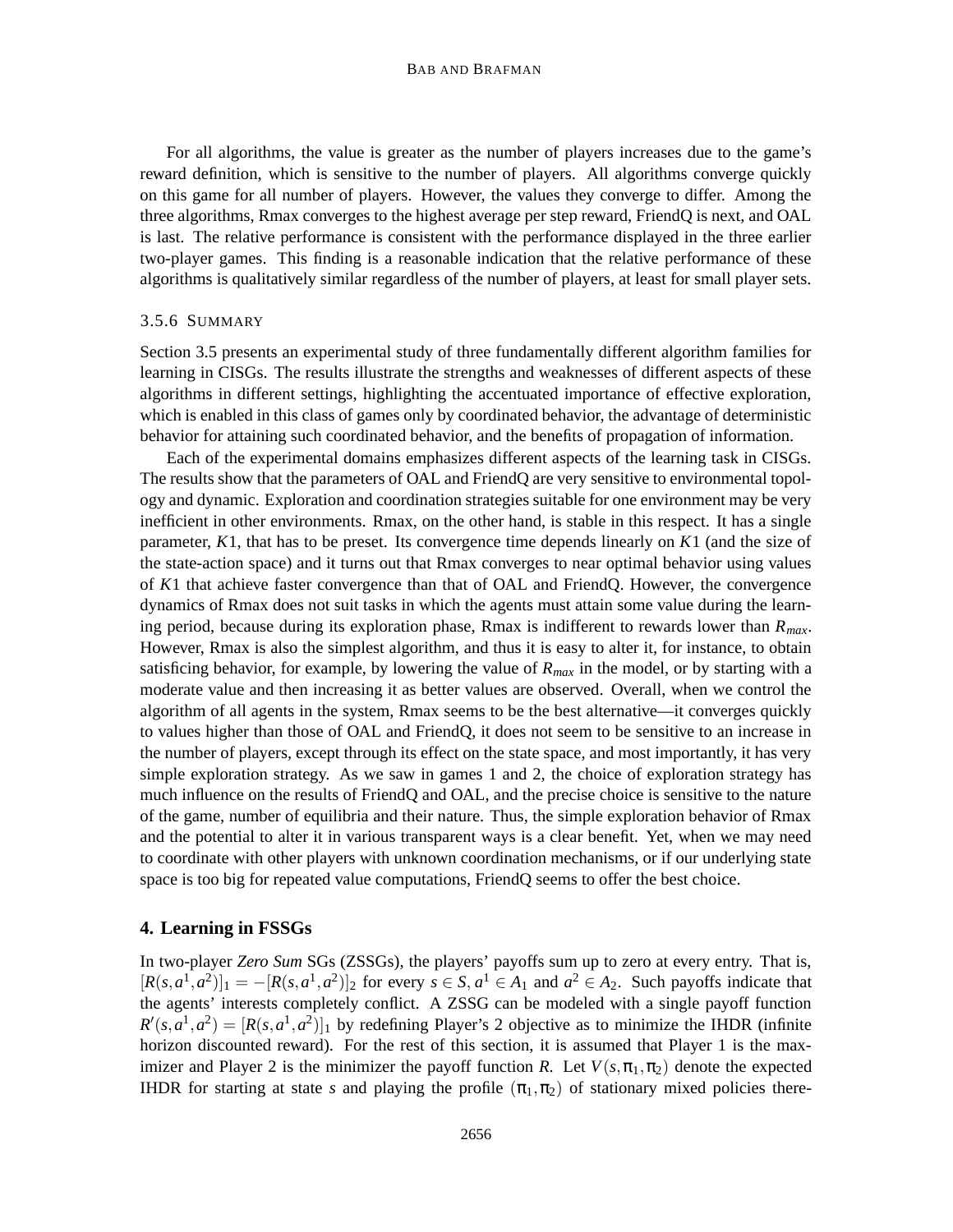after, and  $V(\pi_1, \pi_2) = (V(1, \pi_1, \pi_2), \dots, V(|S|, \pi_1, \pi_2))$ . Since the best response in a ZSSG is also the worst for the opponent, ZSSGs have a unique NE value. To see this, assume by negation that  $V(s, \pi_1, \pi_2) > V(s, \mu_1, \mu_2)$  and that both  $(\pi_1, \pi_2)$  and  $(\mu_1, \mu_2)$  are NE. Since  $\pi_2 \in BR(\pi_1)$ , it follows that  $V(s, \pi_1, \mu_2) \ge V(s, \pi_1, \pi_2) > V(s, \mu_1, \mu_2)$ , which contradicts  $\mu_1 \in BR(\mu_2)$ . The value of a policy  $\pi$  may be defined as  $V(\pi, BR(\pi))$ . In ZSSGs, this definition coincides with that of a NE (any pair of optimal policies is a NE and vice versa).

Consequently, the state-value function  $V(s)$  is redefined to be the expected IHDR under a profile of optimal policies and  $Q(s, a_1, a_2)$  the expected IHDR for taking joint action  $(a_1, a_2)$  in state *s* and continuing according to a NE thereafter. For any stationary strategy profile  $(\pi_1, \pi_2)$  in a ZSSG G,  $(\pi_1(s), \pi_2(s))$  is a NE for the matrix games defined by  $[Q(s, a^1, a^2)]_{a^1 \in A_1, a^2 \in A_2}$  for all  $s \in S$  if and only if  $(\pi_1, \pi_2)$  is a NE for G and the NE values for the matrix games correspond to the state values  $V(s, \pi_1, \pi_2)$  (Filar and Vrieze, 1997). Thus, the Bellman optimality equations can be rewritten for ZSSGs as

$$
Q^*(s, a^1, a^2) = R(s, a^1, a^2) + \gamma \sum_{s'} T(s, a^1, a^2, s') V^*(s')
$$
  

$$
V^*(s) = \sum_{a^1 \in A_1, a^2 \in A_2} \pi_1(a^1) \pi_2(a^2) Q(s, a^1, a^2)
$$
 (1)

where  $(\pi_1, \pi_2)$  is a NE for the matrix game defined by the Q-values in state *s*. Given a method that computes NE for zero sum matrix games, Equation (1) can be used as an iterative approximation rule to compute the Q-values (Littman, 1994) and given the Q-values an optimal policy can be derived. The NE policies for a zero sum matrix game  $M = [r(a_i, b_j)]_{i=1, j=1}^{k,l}$  are the solutions to the linear program that maximizes *v* under the constraints (Filar and Vrieze, 1997)

$$
\left\{\sum_{i=1}^k \pi(a_i)r(a_i,b_j) \geq v \mid j \in \{1,...,l\}\right\}.
$$

In the following sections, this linear program is abbreviated as:

$$
v = \max_{\pi \in PD(A)} \min_{b \in B} \sum_{a \in A} \pi(a)r(a,b).
$$

If SG  $G$  is obtained from ZSSG  $G'$  by adding a constant  $c$  to all payoffs of **both** players, then  $V_i^G(\pi_1, \pi_2) = V_i^{G'}$  $\int_i^{G'}(\pi_1,\pi_2) + c/(1-\gamma)$  for any policy profile  $(\pi_1,\pi_2)$  and the strategic properties of the game are unchanged. *G* is referred to as a Fixed Sum Stochastic Game (FSSG). The adversarial nature of FSSGs calls for agents that perform well not only in self play but also in *heterogeneous play*, namely when engaged by agents that employ different learning algorithms. Under this setting, the exploration/exploitation tradeoff wears a new guise as attempted exploration and exploitation may be interfered by the opponent.

This section compares three algorithms for learning in FSSGs: FoeQ (Littman, 1994, 2001), WoLF (Bowling and Veloso, 2002) and Rmax (Brafman and Tennenholtz, 2002). They were selected because they represent different approaches to the exploration/exploitation tradeoff and to information propagation while providing some theoretical guarantees. Specifically, Rmax and FoeQ converge to a NE in FSSGs in self-play, while WoLF is known to converge in 2 player, 2 action, repeated games.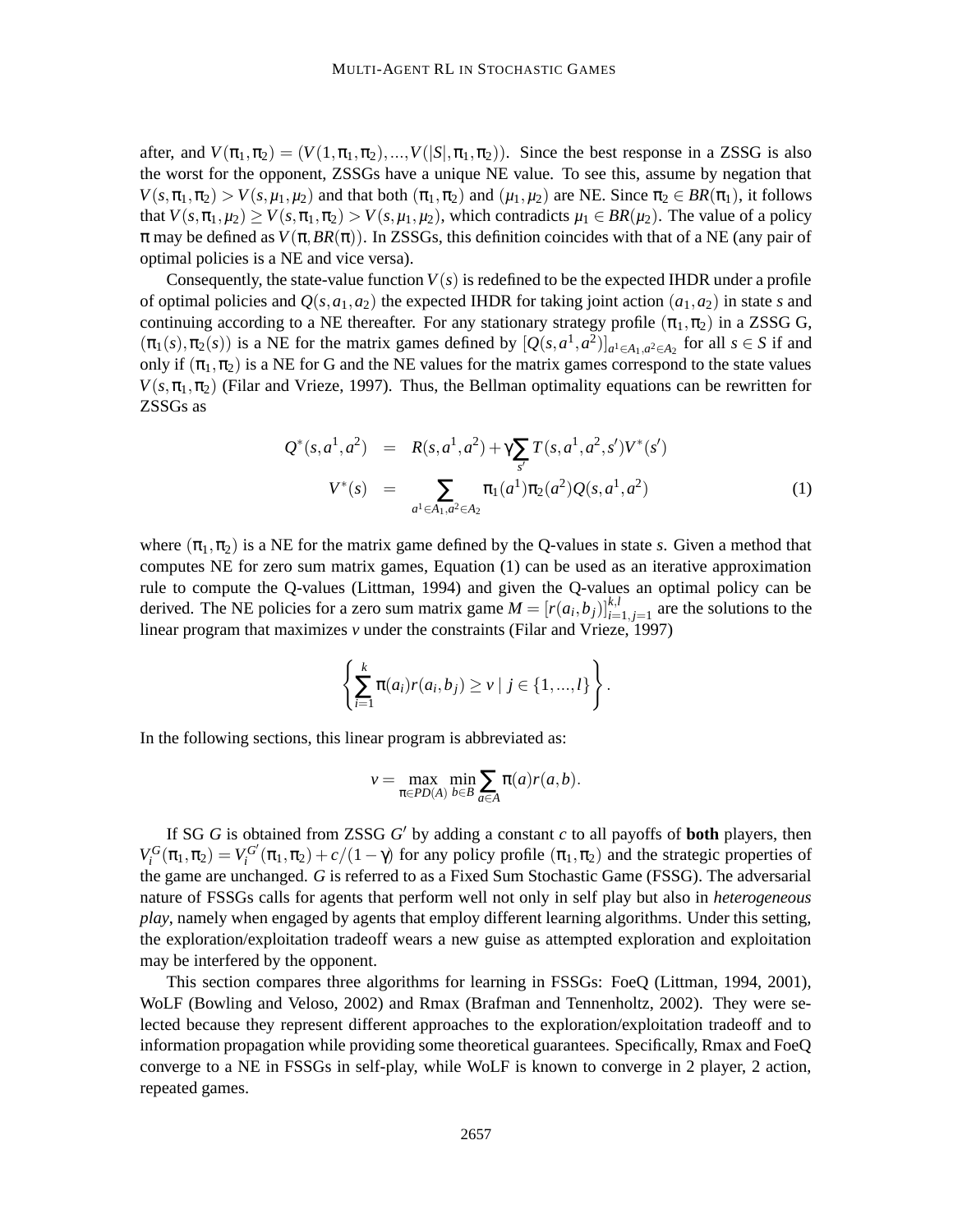## **4.1 FoeQ**

FoeQ (a.k.a MinimaxQ) (Littman, 1994, 2001) extends Q-learning into FSSGs by using a sample backup learning rule based on Equation 1 (Littman, 1994). After taking a joint action (*a*,*b*) in state *s* at time *t* and reaching state *s*' with reward  $r_{cur}$ , the agent updates the Q-value of  $\langle s, (a, b) \rangle$  by

$$
Q_t(s,a,b)\leftarrow (1-\alpha_t)Q_{t-1}(s,a,b)+\alpha_t\left(r_{cur}+\gamma \max_{\pi\in PD(A)}\min_{b'\in B}\sum_{a'\in A}\pi(a')Q(s',a',b')\right).
$$

 $Q_t$  converges in the limit to  $Q^*$  under the standard Q-learning conditions stated in Section 3.1. Also, for similar reasons to those stated in Section 3.1, FoeQ is executed with an ε-greedy learning policy.

## **4.2 WoLF**

WoLF (Bowling and Veloso, 2002) is designed to converge to a best response rather than a NE. WoLF does not explicitly consider an adversary. It applies the standard single-agent Q-learning rule to approximate Q-values of private actions and uses hill climbing to update its mixed policy. That is, the policy is improved by increasing the probability of selecting a greedy action according to a policy learning rate  $\delta$  (which is distinct from the Q-value learning rate  $\alpha$ ), enabling mixed policies. The uniqueness of WoLF is in using a *variable* policy learning rate according to the "Win or Learn Fast" (hence WoLF) principle: if the expected return of the current policy given the current Q-values is below (above) a certain threshold then a high,  $\delta_l$  (low,  $\delta_w$ ), learning rate is set. A good threshold would be the NE value of the game because if the player is receiving less than its value, its likely playing a sub-optimal strategy, whereas if it receives more than the NE value, the other players must be playing sub-optimally. Since the NE value is unknown, it is approximated by the expected return of the average policy (averaged over the history of the game) given the current Q-values. The motivation for the WoLF variable policy learning rate is to enable convergence to a NE. Indeed, Bowling and Veloso (2002) show that gradient ascent with WoLF is guaranteed to converge to a NE in self play on two-player, two-action, repeated matrix-games, while gradient ascent without a variable learning rate is shown not to. Furthermore, they provide empirical results on FSSGs in which WoLF converges to NE in self play. WoLF, as single agent Q-learning, is guaranteed to converge in the limit to a best response under the standard conditions and given that the opponent(s) converge to stationary policies.

## **4.3 Rmax**

Section 3.3 describes the Rmax algorithm in the context of MDPs. The same algorithm is applicable to FSSGs with the only difference that joint actions are considered and optimal policies with respect to the fictitious model are computed according to (1). As mentioned in Section 3.3, Rmax always behaves optimally with respect to an approximated, initially optimistic, model M' of the real model *M*. Since unknown entries are modeled in an attractive manner in  $M'$ , Rmax has a strong bias to explore. Seeing that the optimal policy maximizes return against the worst opponent, if the opponent prevents Rmax from visiting unknown entries then Rmax attains near-optimal return because the known entries are accurately modeled. Thus, Rmax is guaranteed to either attain near optimal return in the real model *M* or, with sufficiently high probability, visit unknown entries (Brafman and Tennenholtz, 2002). This property assures that Rmax will attain near-optimal average reward after a polynomial number of steps in FSSGs as well as in MDPs.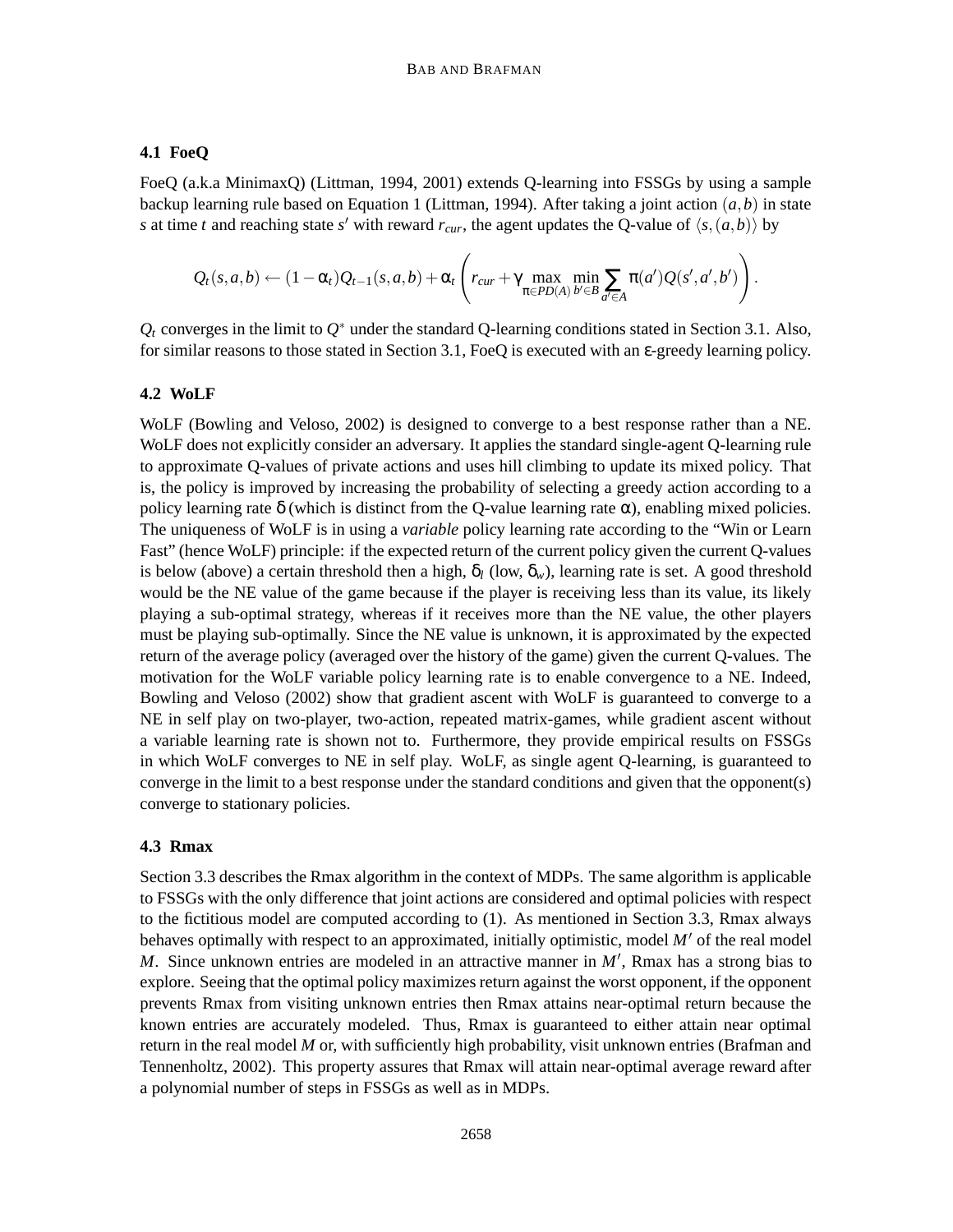As in the CISGs experiments, *K*1, the number of visits required to declare an entry known, is treated as a parameter that has to be preset and  $R_{max}$  is not assumed to be known. Instead,  $R_{max}$  is initialized to some positive value and updated online to be twice the highest reward encountered so far.

#### **4.4 Discussion of Algorithms**

The shortcoming of GLIELPs discussed in Section 3.4, namely the possibility of untimely greediness, applies also to FoeQ and WoLF in fixed sum environments and may be further exploited by an informed adversary. Furthermore, FoeQ and WoLF do not reason about how the opponent affects exploration. Thus, attempted exploration may result, depending on the opponent's action choice, in joint actions that are of low informative and materialistic value. FoeQ's and WoLF's single step backups and possible premature decrease of the Q-learning rates may cause poor use of new experience.

WoLF compensates for the above limitations by the following properties: (i) Hill climbing adjustment of the policy for enhanced exploration. Specifically, this exploration is regulated by the variable policy learning rate to explore more while "winning". The gradual policy update also prevents formation of big gaps between Q-values of different entries and thus contributes to both fast adjustment to changes in the adversary's behavior and reduction of the effect of untimely greediness. (ii) WoLF's greedy policy is a best response rather than a NE. This fact results in high payoffs during learning, fast growth of Q-values and hence fast convergence. (iii) WoLF does not explicitly model the opponent. It maintains Q-values for the small action space of private actions resulting in faster propagation of state-action values.

A major conceptual difference between WoLF and both Rmax and FoeQ is the target of learning, which also implies the definition of greediness during learning. Rmax's and FoeQ's greedy policies are NE policies. Playing a NE policy is the best strategy against a rational opponent. It also makes sense even if the adversary does not play a BR since it ensures at least the value of the game. However, playing a NE policy w.r.t. a non-accurate model/Q-values during learning makes the hidden assumption that the opponent is not only rational but also acts according to the same model/Q-values. Under heterogeneous play, this assumption is not valid and may result in low payoffs during learning. FoeQ typically maintains pessimistic Q-values during learning. The resulting (greedy) NE learning policy will attempt to avoid entries that are not well known since they seem unprofitable. Thus, FoeQ's greedy action choice may have low informative and materialistic value when engaged in heterogeneous play. For model free algorithms, fast convergence depends on high payoffs during learning. Rmax does not distinguish exploration from exploitation and guarantees to either exploit or explore independent of the adversary's actions. Thus, low payoffs during learning are traded for faster convergence to a NE policy. However, Rmax is biased to explore and may play exploratory actions even when it "knows" a submodel in which the value is attainable. WoLF pursues the best response policy during learning. This strategy is efficient against adversaries that converge to stationary policies. However, an adversary that knows WoLF's strategy may play a "decoy" policy until WoLF's learning is slow and then switch to a best response.

Notwithstanding formal results (Even-Dar and Mansour, 2003), parameter tuning is still a task that requires expert experience and intuition. In this respect, WoLF is the most complicated among the three algorithms. On top of the parameters for decaying exploration and Q learning rates, which also appear in FoeQ, it involves presetting the decay rate of the policy-learning rates and the relation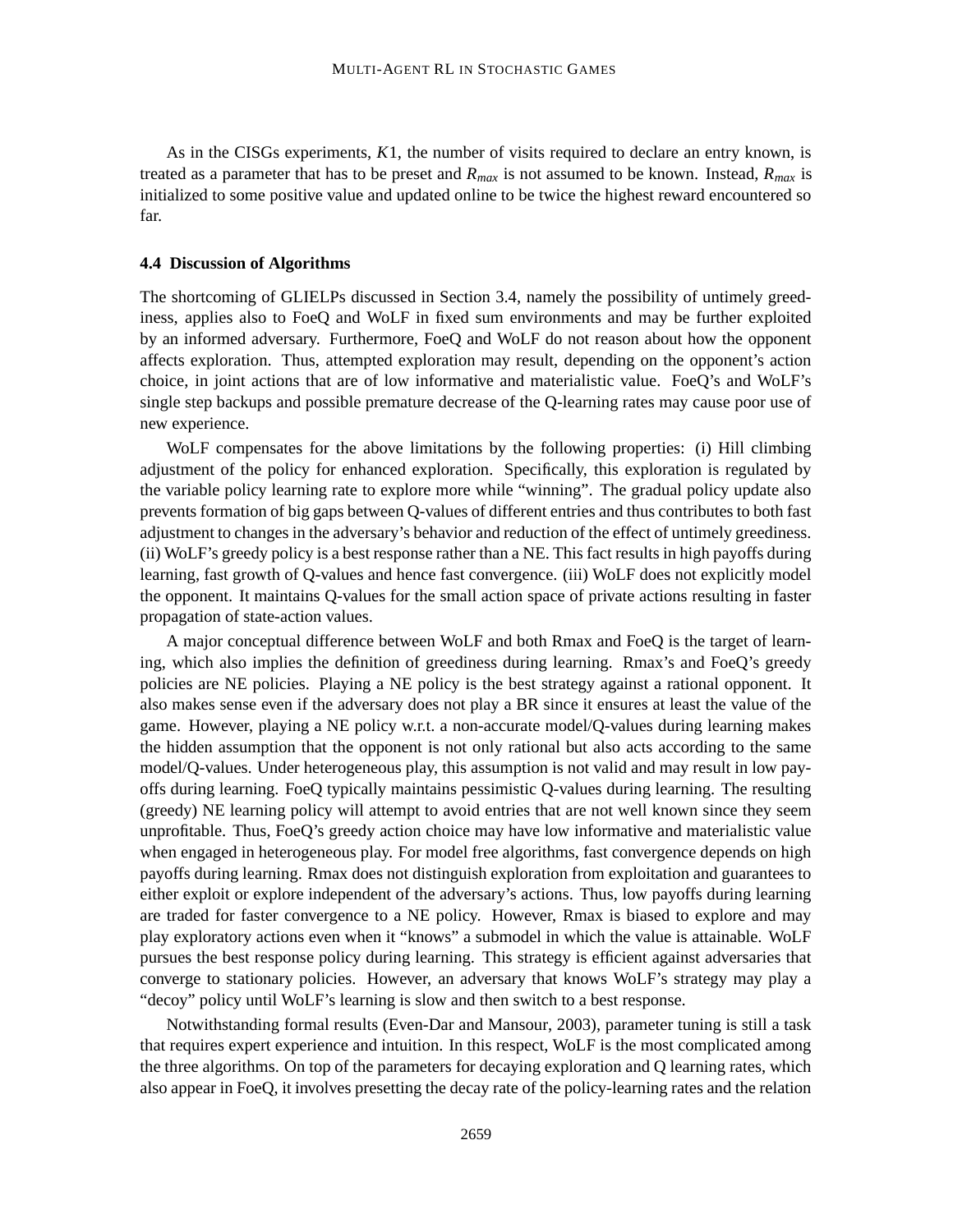between the two policy-learning rates  $\delta_w$  and  $\delta_l$ . Rmax is the simplest to tune among the three with a single parameter, *K*1, the number of visits to declare an entry "known".

Finally, We note that our discussion of convergence rates and the especially our experimental evaluation focuses on the number of time steps,or multi-agent encounters rather than CPU-time. Although the algorithms we evaluated are all considered practical for online reinforcement learning, it should be noted that WoLF requires considerably less computation than FoeQ or Rmax since it does not involve linear programming computations of equilibria.

## **4.5 Experimental Results & Analysis**

This section describes experimental results on three 2-agent fixed-sum grid games. The games were designed to evaluate the effects of exploration, information propagation, action selection and other methods, on the performance of FoeQ, WoLF and Rmax in different environments. The algorithms were tested in both self play and heterogeneous play. The available actions, indexing of the grid, transition probabilities for the deterministic and stochastic modes, discount factor etcare the same as in the CISG experiments. The process of adjusting the parameters was also similar to the CISG experiments and was conducted on the "deterministic  $3 \times 3$  Wall game" (see below).

The following parameter settings were used for testing:

## FoeQ

- **Exploration:**  $\varepsilon$ -greedy,  $\varepsilon_t$   $\leftarrow$  max  $\{0.99999^{count_t}, 1/count_t^{0.5000001}\}$  where *count<sub>t</sub>* is the number of exploratory steps taken by time *t*.
- **Learning rate:**  $\alpha_{s,a} \leftarrow \max\left\{0.99908^{n(s,a)}, 1/n(s,a)^{0.75}\right\}$  where  $n(s,a)$  is the number of times action *a* was taken in state *s*.

Q-values were initialized to 0.

## WoLF

**Exploration:**  $\varepsilon$ -greedy,  $\varepsilon_t \leftarrow \max\left\{0.5000001^{count_t}, 1/count_t^{0.5000001}\right\}.$ 

**Q** Learning rate:  $\alpha_{s,a} \leftarrow \max\left\{0.95^{n(s,a)}, 1/n(s,a)^{0.0.5000001}\right\}.$ 

**Policy Learning rate:**  $\delta_l = 0.7 \times \alpha_{s,a_g}$ ,  $\delta_w = 0.175 \times \alpha_{s,a_g}$  where  $a_g$  is a greedy action in the current state *s*.

## Rmax

**Sampling:** values of 50, 100 and 200 for *K*1 (visits to mark an entry known) were tested.

**Accuracy of Policy Iteration:** Offline Policy Iteration was halted when the difference between two successive approximations was less than 0.001

4.5.1  $3 \times 3$  WALL GAME

In this  $3 \times 3$  grid game, one player, A, is an Attacker and the other, D, is a Defender. Figure 11a depicts the initial position of the game. *A*'s goal is to reach the rightmost column of the grid. If both players try to enter the same square or to enter each other's current positions (that is, switch places) then their locations are unchanged. The only exception to this rule is when the players are in diagonally adjacent squares—in this case *A* moves and *D*'s position is unchanged (Fig. 11b), so that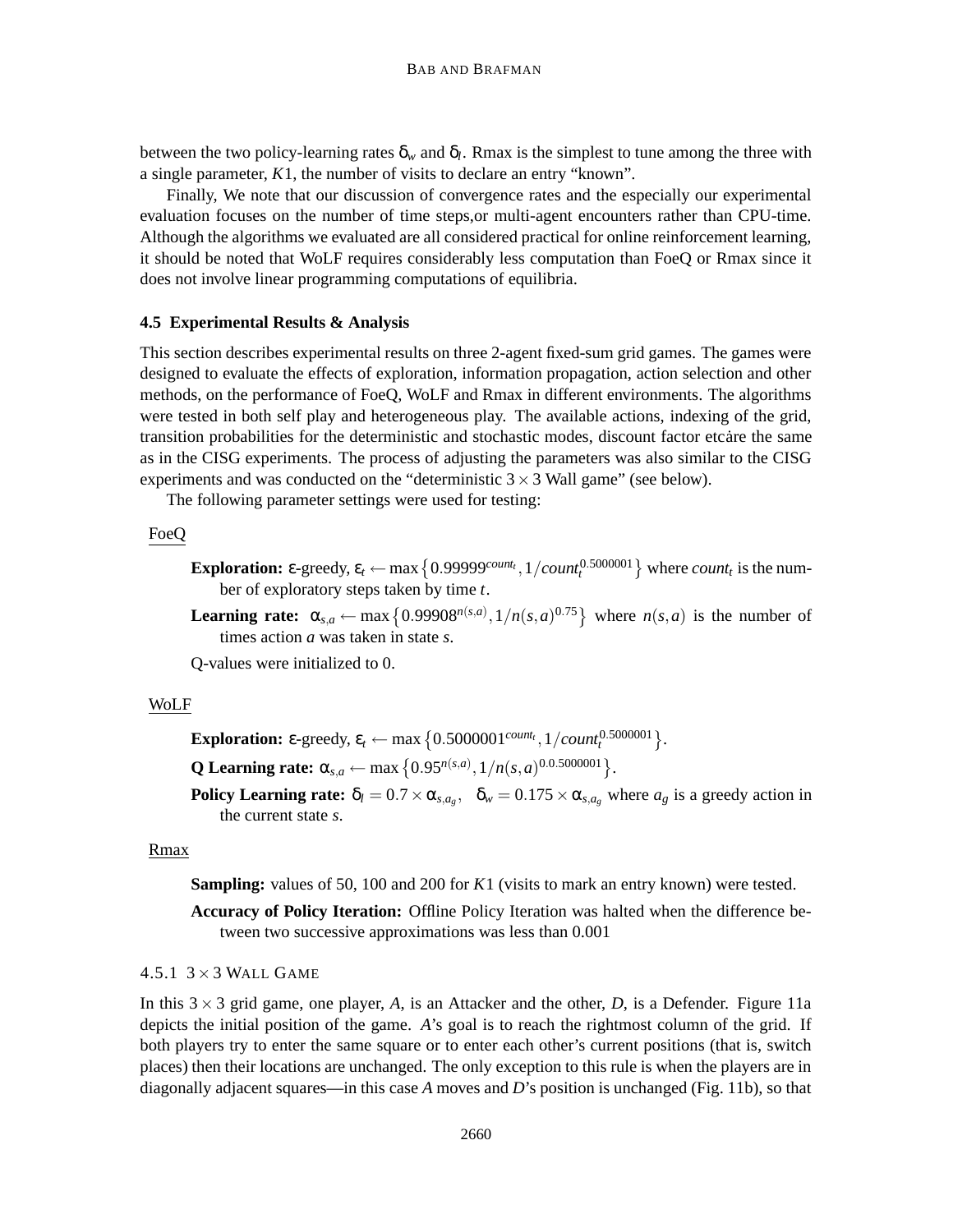the attacker has a slight advantage. The fixed sum of the game is 40. When *A* reaches the rightmost column of the grid, it receives a reward of 40, *D* receives a reward of 0 and the players are reset in their initial positions. For any other move, *A* is rewarded by 15 and *D* is rewarded by 25. The game was played under deterministic transition probabilities. Every experimental trial was over  $4 \times 10^6$ rounds. The minimax a.r.p.s. for the Attacker is  $\sim$  21.36.





Figure 11: 3x3 wall game



**rounds**)

Figure 12: 3x3 wall game – average reward per step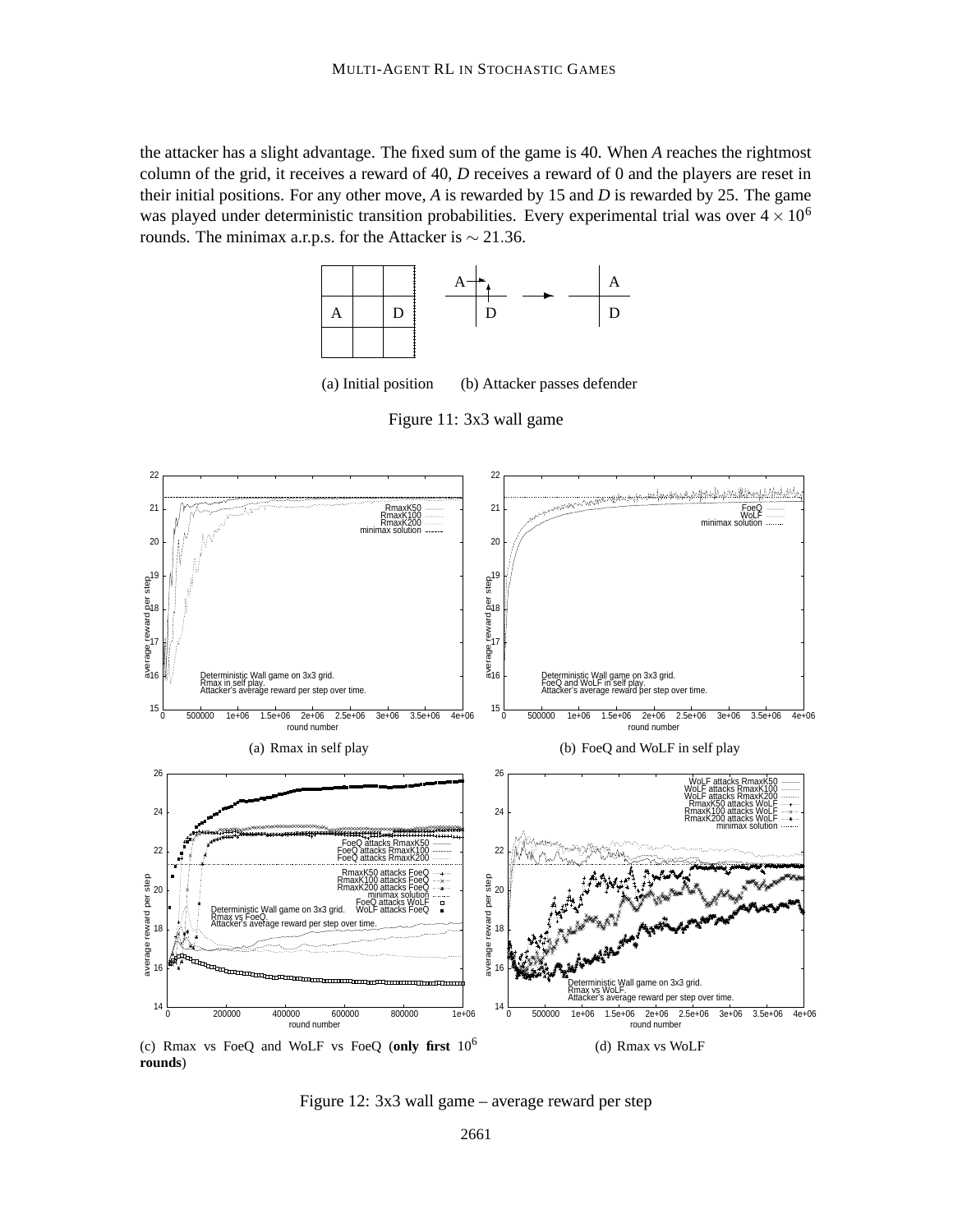|        |                |               |              |                  |                  | Attacker's policy |                  |                          |           |                  |      |                  | Defender's policy |                  |          |      |
|--------|----------------|---------------|--------------|------------------|------------------|-------------------|------------------|--------------------------|-----------|------------------|------|------------------|-------------------|------------------|----------|------|
| И      | D              | K1            | $\mathbf{u}$ |                  | d                | r                 | S                | O-val KE                 |           | u                |      | d                | r                 | S                | Q-val KE |      |
| OptOpt |                |               | .514         | $\boldsymbol{0}$ | $\boldsymbol{0}$ | .486              | $\boldsymbol{0}$ |                          | 1053 1200 | $\boldsymbol{0}$ | .383 | $\boldsymbol{0}$ | .617              | $\boldsymbol{0}$ | 947      | 1200 |
|        | RX RX 50       |               | .514         | .0               | .0               | .486              | .0               |                          | 838       | .0               | .383 | .0               | .617              | $\Omega$ .       |          | 838  |
|        |                | RX RX  100    | .514         | .0               | $\Omega$         | .486              | .0               |                          | 833       | .0               | .383 | $\Omega$         | .617              | $\Omega$ .       |          | 833  |
|        |                | RX RX 200     | .515         | .0               | .0               | .485              | .0               |                          | 831       | .0               | .385 | .0               | .615              | 0.               |          | 831  |
| FQ FQ  |                |               | .415         | .0               | .297             | .288              | .0               | 966                      |           | .0               | .383 | .0               | .327              | 290              | 947      |      |
|        | WFWF           |               | .279         | .006             | .279             | .432              | .004             | 1095                     |           | .067             | .309 | .022             | .278              | .324             | 966      |      |
|        | RX FO 50       |               | .213         | .0               | .181             | .606              | .0               | $\overline{\phantom{0}}$ | 391       | .087             | .022 | .0               | .525              | .366             | 265      |      |
| RX FO  |                | 100           | .382         | .0               | .225             | .393              | .0               |                          | 295       | .054             | .066 | .068             | .597              | .215             | 452      |      |
| RX FO  |                | <b>200</b>    | .154         | .0               | .241             | .605              | 0.               |                          | 249       | .074             | .023 | .009             | .630              | .264             | 715      |      |
|        | FQ RX 50       |               | .040         | .094             | .0               | .727              | .139             | 204                      |           | .026             | .484 | .017             | .473              | 0.               |          | 638  |
|        |                | FQ RX 100     | .018         | .084             | .033             | .800              | .065             | 338                      |           | .048             | .683 | .075             | .194              | 0.               |          | 516  |
| FO     |                | <b>RX</b> 200 | .009         | .115             | .005             | .847              | .025             | 517                      |           | .033             | .810 | .037             | .120              | $\cdot$          |          | 391  |
|        | RX WF 50       |               | .262         | .0               | .262             | .476              | .0               |                          | 583       | .06              | .147 | .013             | .334              | .446             | 958      |      |
|        |                | RX WF 100     | .388         | .0               | .170             | .442              | .0               |                          | 579       | .109             | .043 | .027             | .419              | .402             | 997      |      |
|        |                | RX WF 200     | .442         | .025             | .348             | .185              | 0.               |                          | 510       | .253             | .031 | .142             | .237              | .337             | 1055     |      |
|        | <b>WFRX 50</b> |               | .238         | .0               | .185             | .577              | 0.               | 1061                     |           | .0               | .384 | .004             | .426              | .186             |          | 487  |
|        |                | WFRX  100     | .214         | .0               | .231             | .555              | .0               | 1060                     |           | .002             | .371 | $\Omega$         | .532              | .095             |          | 411  |
|        |                | WFRX 200      | .314         | 0.               | .303             | .378              | .005             | 1082                     |           | .026             | .401 | .010             | .524              | .039             |          | 365  |

Table 4:  $3 \times 3$  wall game – The first row reports the action probabilities of a NE policy profile in the initial state, the Q-values for action  $\langle stand, stand \rangle$  in the initial state and the number of entries in the game. The next rows classify the average learned policies in the initial state, the average learned Q-values for actions  $\langle stand, stand \rangle / \langle stand \rangle$  by the FoeQ/WoLF players, respectively, in the initial state and the average number of known entries by Rmax, after  $4 \times 10^6$  rounds, according to the players' types. RX, FQ and WF are abbreviations for Rmax, FoeQ and WoLF respectively. The first column, titled *A*, provides the Attacker's type. The second column, titled *D*, provides the Defender's type. The third column, titled *K*1, states the value of Rmax's *K*1 parameter. The columns titled *u*, *l*, *d*, *r*, *s* specify the probabilities for actions *up, left, down, right,* and *stand*, respectively, according to the learned policies. The columns titled *Q*-*val* and *KE* specify the learned Q values by FoeQ or WoLF and the number of known entries by Rmax.

Figure 12 presents the a.r.p.s. obtained by the different agents playing the Attacker's role in self and heterogeneous play.<sup>13</sup> Table 4 classifies some significant variables of the average state of the learning algorithms after  $4 \times 10^6$  rounds according to the players' types.

## **Self Play**

In self play, all algorithms converge to minimax or almost minimax values (Fig. 12a,b). FoeQ converges to within 0.5 of the minimax value within the first  $10<sup>6</sup>$  rounds and from then on improves very slowly because of its increasing bias to exploit combined with its decreasing learning rates. The FoeQ Defender learns correct Q-values and an optimal policy while the Attacker learns a rough estimation of the Q-values and a suboptimal policy (Table 4).<sup>14</sup> WoLF converges to the minimax value within  $1.5 \times 10^6$  rounds and then oscillates around this value while the players keep updating

<sup>13.</sup> In figures where the behavior does not change after a certain point, we show only the initial phases. For example, in Figure 12c).

<sup>14.</sup> The first row of Table 4 presents the policies as outputted by a value-iteration solver. It should be noted that there are equivalent optimal policies in the initial state: i. For the Attacker, a probability mass of .514 may be divided in any way between the actions *up* and *down*; ii. For the Defender, the actions *right* and *stand* are equivalent since it is next to the right border of the grid, and for the Attacker, *left* and *stand* are equivalent.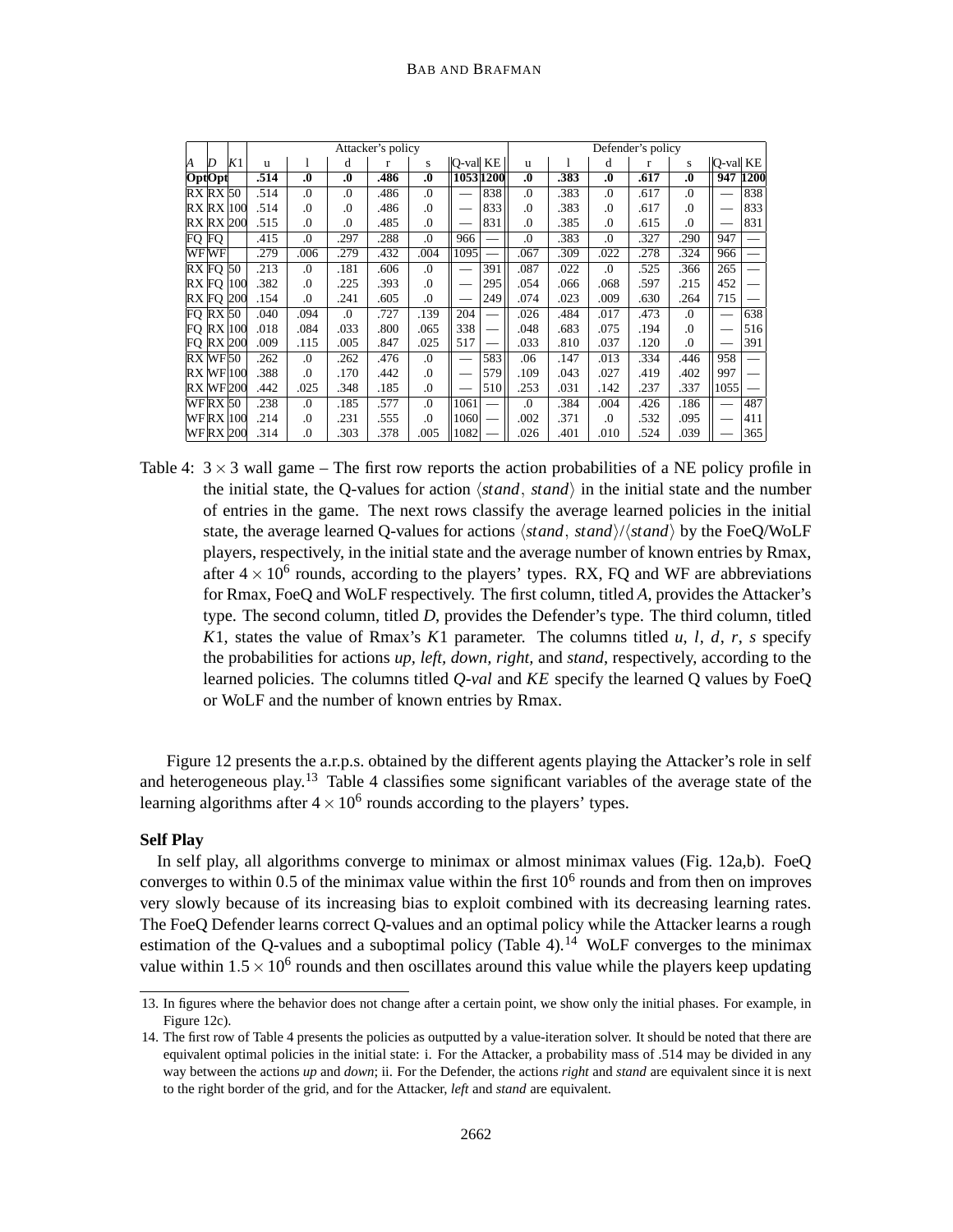their best responses to each other (Fig. 12b). WoLF learns almost optimal policies and Q-values (Table 4). Three main differences make WoLF more robust than FoeQ: first, it maintains a considerably smaller state-action space since it considers only private actions. This difference results in more efficient back propagation of the Q-values. Second, its learning policy is a best response policy rather than an equilibrium policy. For this reason, it collects higher rewards during early phases of learning and in turn the Q-values converge faster. And third, the hill climbing policy updates combined with the variable learning rate serve as an additional exploration mechanism. As long as the WoLF players have not converged to equilibrium, an increased policy learning rate will always be used by one of the players. As in the CISG case, Rmax's learning period depends almost linearly on *K*1. With  $K1 = 50$ , Rmax converges to the minimax value within 10<sup>6</sup> rounds (Fig. 12a). Unlike the CISG case, Rmax converges to optimal policies before all entries become *known* (Table 4), thus the unknown entries will not be (unnecessarily) further explored.

In self play, the identical exploration and exploitation techniques of both players gives rise to efficient *joint* exploration and hence to fast convergence to policies that are close or equal to the minimax policies. In contrast, when the opponents employ different learning algorithms, joint exploration is impeded.

## **Heterogeneous Players**

Figure 12c depicts the average learning curves for plays of FoeQ against Rmax. The curves start at  $\sim$  16.25, which is the a.r.p.s. for the Attacker when random policies are played. The learning curve for the FoeQ Attacker may be divided into three phases: in the first 50,000 to 100,000 rounds (depending on *K*1), FoeQ's a.r.p.s. increases rapidly, then drops back down to  $\sim$  17 and changes very slowly thereafter. During the first phase, Rmax plays exploratory policies that enable FoeQ to reach its goal states by playing suboptimal policies. As a result, FoeQ propagates Q-values of entries that are not frequently visited by the NE strategies of the game and constructs a wrong estimate of the strategic structure of the game. During the next phase, Rmax learns improved strategies. At this stage, FoeQ is too biased to exploitation and the learning rates for some entries are too small to overcome the distorted estimation in the first phase. In the third phase, new entries rarely become known because of FoeQ's bias to exploit and its slow learning. For lower values of the *K*1 parameter in Rmax, FoeQ yields lower return in the first phase but recovers faster in the third phase because the first phase is shorter for lower values of *K*1. This property in turn results in lower estimation of the Q-values (Table 4) and hence smaller gaps between the true strategic structure of the game and the strategic structure estimated by FoeQ after the first phase. The smaller gaps are easier to overcome in the third phase. The learning curves and learned values and policies for the opposite mode, Rmax Attacks FoeQ, are a bit less distinct but express similar dynamics. The main advantages of Rmax over FoeQ, expressed in the results, are: An exploration technique that is not time dependent instead of increasing greediness, exhaustive computations instead of single backup per step, and the Rmax learning technique that is guaranteed to either explore or attain return that is at least near the minimax, instead of heuristic exploration. Since, from some early stage, FoeQ mainly attempts to exploit w.r.t. its inaccurate estimation of Q-values and strategic structure and since unknown entries are estimated by FoeQ as having low Q-values, the joint policy does not frequently reach unknown entries but rather yields high rewards for Rmax.<sup>15</sup> Figure 12c also shows the learning curves for

<sup>15.</sup> It is known that Q-learning with low initial values can behave sub-optimally. Thus, the observed behavior of FoeQ may be a consequence of the fact that Q-values are initialized to 0. However, unless prior information about the possible rewards or their magnitude is available, this appears to be the most unbiased choice.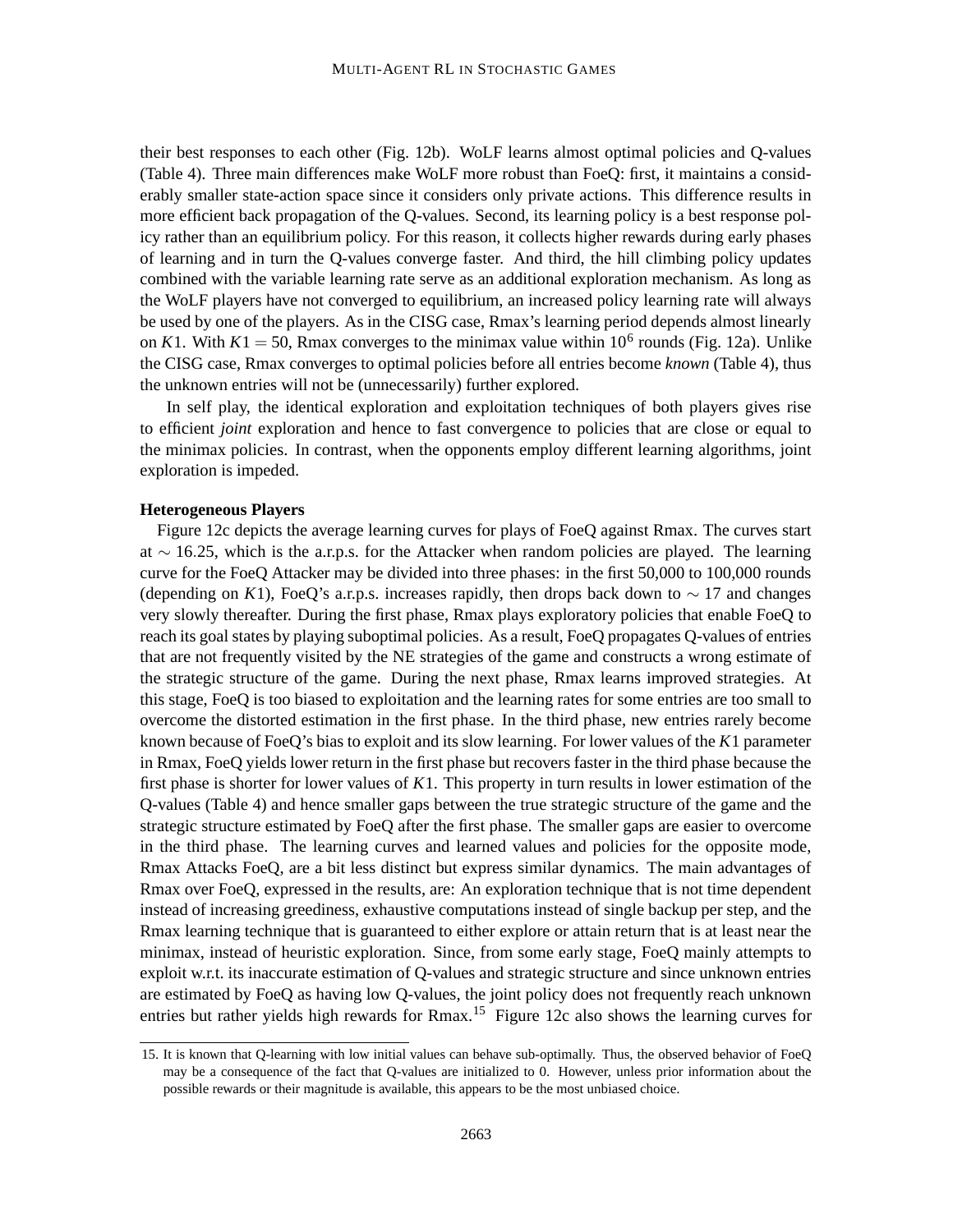plays of FoeQ against WoLF. The combination of FoeQ's slow learning, fast "aging" and playing an equilibrium policy w.r.t. its pessimistic estimated Q-values with WoLF's fast learning of a good response produces very poor performance for FoeQ in our particular set of experiments.

The average learning curves for plays of WoLF against Rmax, presented in Figure 12d, converge to the minimax value within the examined time interval under the following settings: Rmax Attacks and  $K1 = 50$ , Rmax Defends and  $K1 = 50$  or  $K1 = 100$ . Prior to convergence, WoLF gains return higher than the minimax. In the cases of convergence to minimax value, Rmax also converges to, at least almost, a NE policy. WoLF in these cases does not converge to NE but rather to some other best response (Table 4). The dynamic of the learning process can roughly be divided into stages, defined by the discovery of new entries by Rmax and the following policy updates. Rmax starts off with a uniformly mixed policy. Before new entries become known to Rmax, WoLF learns a deterministic response policy with a higher return to WoLF than the minimax value. In turn, entries associated with WoLF's deterministic policy are the first to become known to Rmax. Each joint policy that results from Rmax's policy updates has one of the following properties: (i) The new joint policy seldom visits unknown entries. This policy provides Rmax with return close to or greater than the minimax. (ii) The new joint policy frequently visits unknown entries and provides Rmax with higher return than its average so far. (iii) The new joint policy frequently visits unknown entries and provides Rmax with return equal or lower than its average return so far. In cases (i) and (ii), WoLF will switch to "learn fast" mode and, unless Rmax is already playing the minimax policy, will manage to learn a new response policy with return higher than the minimax before the next stage. This joint policy is guaranteed to visit unknown entries but directs exploration to entries more profitable to WoLF. WoLF's hill climbing method, variable learning rate and small action space enable it to adjust fast to Rmax's new policies and maintain an average return higher than the minimax until Rmax converges to the NE policy. Since Rmax starts off with highly exploratory policies, WoLF is able to attain high payoffs at an early learning phase and thus maintain a high threshold for determining switching of learning rates. By playing a best response, WoLF directs joint exploration as to delay convergence of Rmax on one hand and encourage fast growth of its estimated Q-values on the other.

The relation between the value of *K*1 in Rmax to the convergence time is not as clear as in self play because higher values for *K*1 give WoLF more time to adapt and exploit each new policy of Rmax. It should be noted that for deterministic models, *K*1 can be set to 1, leading to very rapid convergence of Rmax. However, our parameter selection attempts to optimize for a wide range of environmental dynamics and assumes this dynamic is not known ahead of time.

The phenomena observed in this game were repeated in the games described in the following sections. Therefore, in the following, only phenomena not observed in the  $3 \times 3$  Wall game are discussed.

## 4.5.2  $5 \times 2$  WALL GAME

The transition rules of this game are identical to the  $3 \times 3$  Wall game. It is played on a  $5 \times 2$  grid under deterministic transition probabilities. Figure 13 depicts the initial position of the game and *A*'s reward structure. When *A* reaches the right column of the grid in row *i*, it is rewarded by *r<sup>i</sup>* , where  $r_0 = 100$  and  $r_i = r_{i-1} + 10i$  for  $i \in \{1, 2, 3, 4\}$ , and the agents are reset in their initial positions. Otherwise *A* is rewarded by 90. The fixed sum of the game is 200. The minimax a.r.p.s. for the Attacker is  $\sim$  105.18. The game is designed to fool GLIELPs with random exploration played by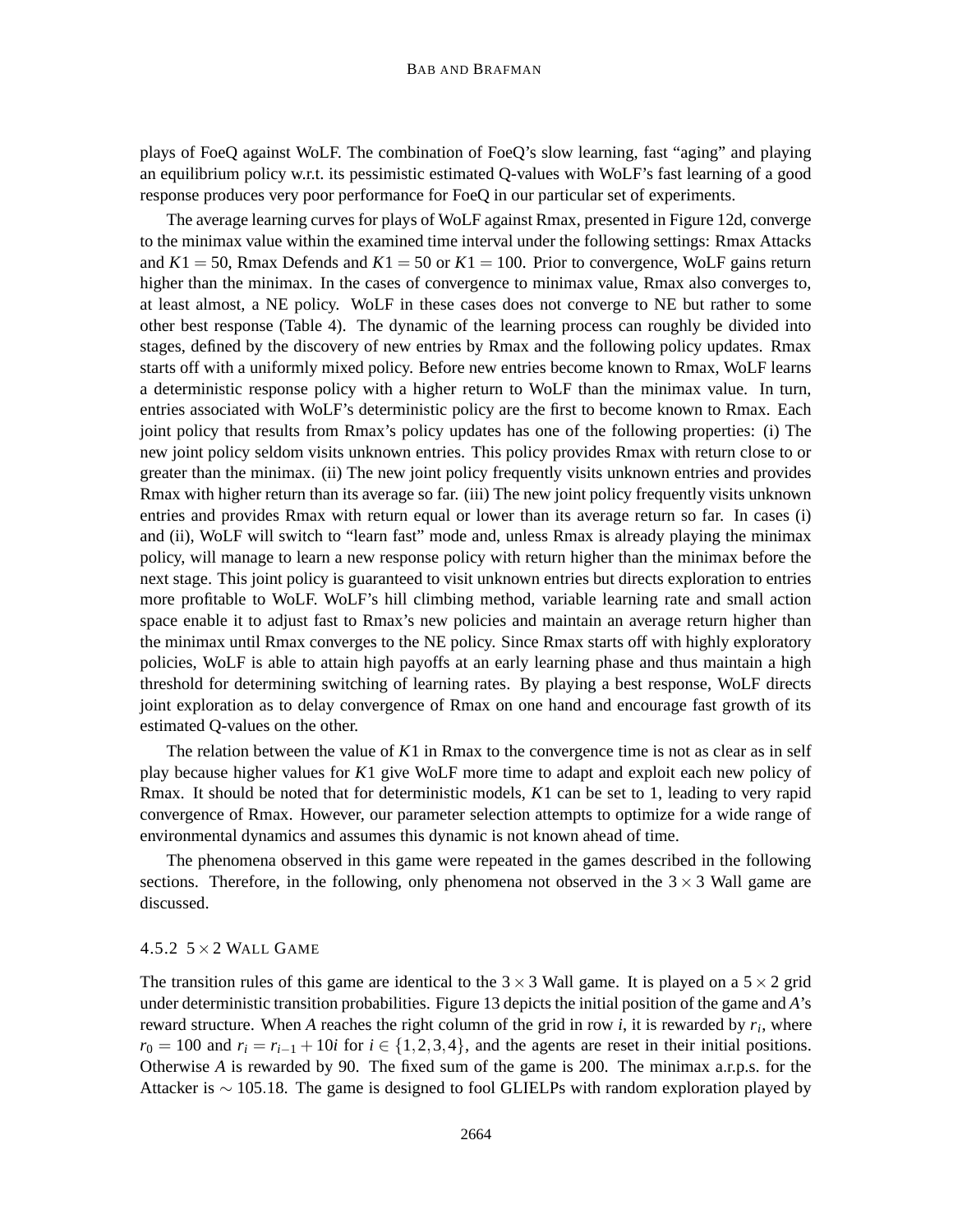*A*. If *A* explores randomly, it will probably discover the high rewards in the top rows before it will discover the higher rewards in the lower rows. Later, its growing bias to exploit will prevent it from sufficiently exploring the lower rows.



Figure 13:  $5 \times 2$  wall game – initial position and rewards



Figure 14:  $5 \times 2$  wall game – average reward per step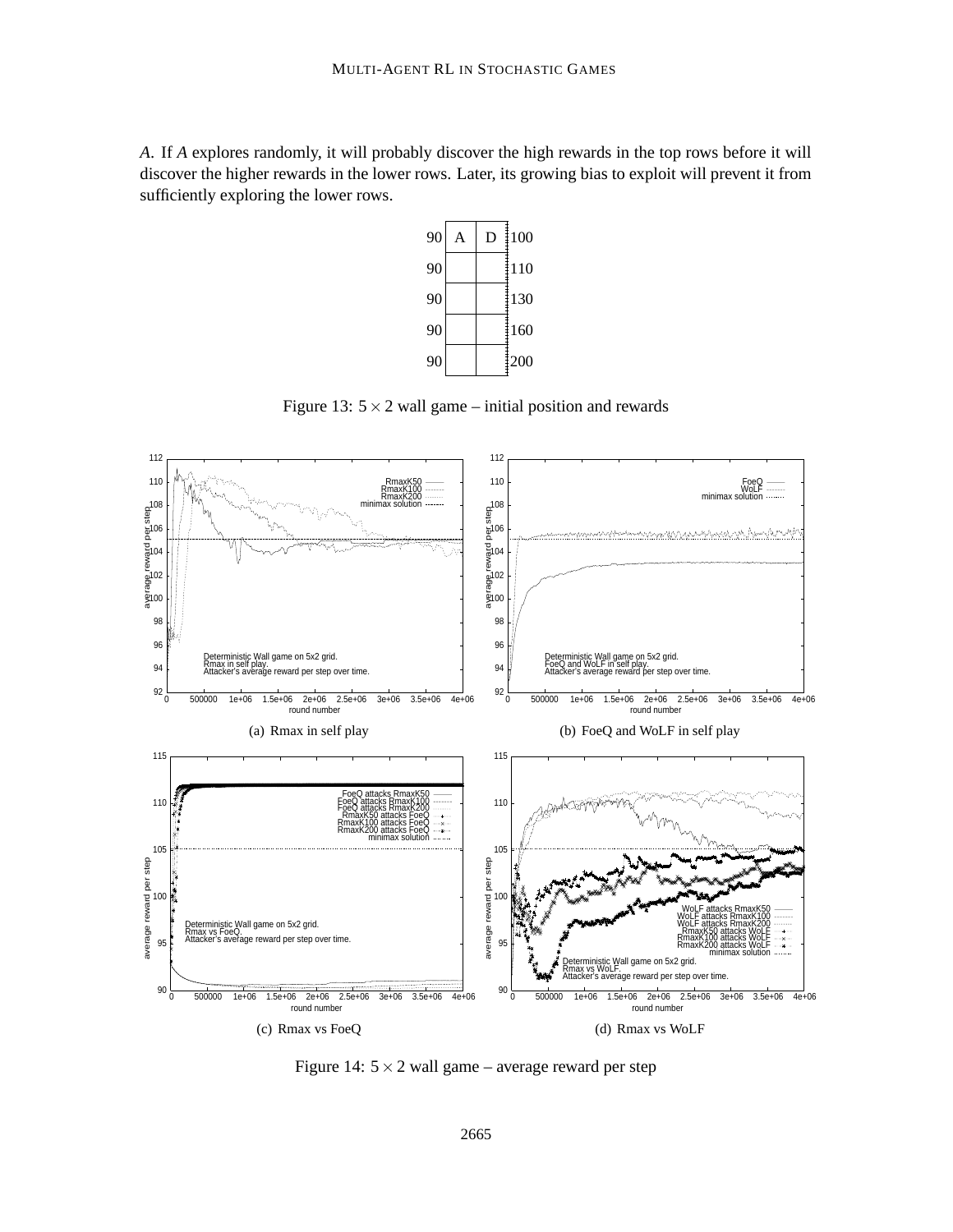|   |                |                  |                  |                  |          | Attacker         |                  |                 |           |                  |                  |          | Defender         |                  |           |     |
|---|----------------|------------------|------------------|------------------|----------|------------------|------------------|-----------------|-----------|------------------|------------------|----------|------------------|------------------|-----------|-----|
| И | D              | K1               | u                | 1                | d        | r                | s                | <b>O-val</b> KE |           | u                | 1                | d        | r                | S                | Q-val KE  |     |
|   | OptOpt         |                  | $\boldsymbol{0}$ | $\boldsymbol{0}$ | 1.0      | $\boldsymbol{0}$ | $\boldsymbol{0}$ |                 | 5209 1125 | $\boldsymbol{0}$ | $\boldsymbol{0}$ | 1.0      | $\boldsymbol{0}$ | $\boldsymbol{0}$ | 4790 1125 |     |
|   | $RX$ $RX$ $50$ |                  | .0               | .0               | 1.0      | .0               | .0               |                 | 761       | .0               | .0               | 1.0      | $\Omega$         | $\Omega$ .       |           | 761 |
|   |                | $RX$ $RX$ $100$  | .0               | .0               | .971     | .029             | $\cdot$          |                 | 745       | .0               | .0               | 1.0      | $\cdot$          | $\cdot$          |           | 745 |
|   |                | <b>RX RX 200</b> | .002             | .005             | .803     | .185             | .005             |                 | 723       | .0               | .051             | .903     | .046             | $\cdot$          |           | 723 |
|   | FQ FQ          |                  | .648             | .0               | $\Omega$ | .306             | .045             | 4783            |           | .897             | .0               | .0       | .053             | .050             | 4403      |     |
|   | WFWF           |                  | .0               | .003             | .938     | .057             | .002             | 5316            |           | .001             | .0               | .999     | $\Omega$ .       | $\Omega$ .       | 4742      |     |
|   | $RX$ FO $50$   |                  | .0               | .0               | 1.0      | $\Omega$ .       | .0               |                 | 272       | .925             | .026             | .004     | .036             | .009             | 507       |     |
|   |                | <b>RX FO 100</b> | .0               | .004             | .970     | .026             | .0               |                 | 229       | .949             | .006             | $\Omega$ | .023             | .022             | 586       |     |
|   |                | <b>RX FO 200</b> | .049             | .053             | .473     | .075             | .350             |                 | 199       | .807             | .024             | .025     | .091             | .053             | 728       |     |
|   | $FO$ RX $50$   |                  | .213             | .081             | .158     | .293             | .255             | 1726            |           | .407             | .492             | .026     | .025             | .050             |           | 88  |
|   |                | $FQ$ RX 100      | .252             | .193             | .014     | .319             | .222             | 2861            |           | .297             | .652             | .007     | .031             | .013             |           | 58  |
|   |                | <b>FO RX 200</b> | .312             | .165             | .033     | .318             | .172             | 3926            |           | .055             | .931             | .007     | .007             | $\Omega$ .       |           | 43  |
|   | RXWF50         |                  | $\Omega$ .       | .029             | .971     | $\Omega$ .       | .0               |                 | 456       | .0               | .0               | 1.0      | $\Omega$         | $\Omega$ .       | 4795      |     |
|   |                | $RX$ WF $100$    | .0               | .056             | .813     | .117             | .014             |                 | 438       | .0               | .0               | .992     | .004             | .004             | 4832      |     |
|   |                | <b>RX WF 200</b> | $\Omega$ .       | .014             | .718     | .268             | .0               |                 | 406       | .0               | .007             | .916     | .025             | .052             | 4863      |     |
|   | <b>WFRX 50</b> |                  | $\Omega$ .       | $\Omega$ .       | .996     | .004             | .0               | 5223            |           | .0               | .0               | 1.0      | $\Omega$         | $\Omega$ .       |           | 449 |
|   |                | <b>WFRX</b> 100  | .025             | .049             | .856     | .021             | .050             | 5400            |           | .133             | .059             | .675     | .106             | .026             |           | 361 |
|   |                | WFRX 200         | .181             | .083             | .619     | .064             | .053             | 5475            |           | .176             | .213             | .391     | .084             | .136             |           | 221 |

Table 5:  $5 \times 2$  wall game – NE policies and Average learned policies for state  $\langle (2,0),(2,1) \rangle$ , average learned Q-values for action  $\langle stand, stand \rangle$  in the initial state by FoeQ/WoLF, respectively, and average number of known entries by Rmax, after  $4 \times 10^6$  rounds, classified by players' types. See format explanation in Table 4.

Figure 14 presents the a.r.p.s. obtained by the different agents playing the Attacker's role. Table 5 classifies the average learned policies in state  $\langle (2,0),(2,1) \rangle$  (both players on middle row), the average learned values for action *(stand, stand)/(stand)* in the initial state by the FoeQ/WoLF players and the average number of known entries by the Rmax players, according to the agents playing *A* and *D*. The minimax policy for *A* and *D* when they are both in rows 0, 1 or 2 is to move *down*. When *A* and *D* are both in rows 3 or 4 their minimax policy is mixed.

## **Self Play**

Rmax with  $K1 = 50$  converges to the minimax values (Fig. 14a) and policies (Table 5). With values of 100 and 200 of K1, Rmax still has a small exploration bias after  $4 \times 10^6$  rounds (Table 5) and attains almost the minimax value (Fig. 14a). WoLF's convergence to near the minimax value is exceptionally fast in this domain, despite its GLIELP (Fig. 14b). The gradual increase in payoffs for attacking in lower rows both guides exploration and speeds up learning by causing many switches in the learning rate. By employing a high policy learning rate to find a best response, the WoLF Attacker very quickly discovers the high return in the bottom rows and the WoLF Defender follows by defending them. FoeQ on the other hand falls in the designed trap and converges to a suboptimal policy (Fig. 14b). The FoeQ Attacker believes that it can gain higher rewards in the top rows and assigns a high probability to action *up* in state  $\langle (2,0),(2,1) \rangle$  instead of *down*. The FoeQ defender, as well, believes that the upper rows are more worth defending and also assigns a high probability to action  $up$  in this state (Fig. 14b, Table 5).<sup>16</sup>

#### **Heterogeneous Players**

Figure 14c shows *A*'s a.r.p.s. over time for plays of FoeQ against Rmax. FoeQ's behavior is

<sup>16.</sup> Again, this behavior, too, could be attributed to low initial Q-values.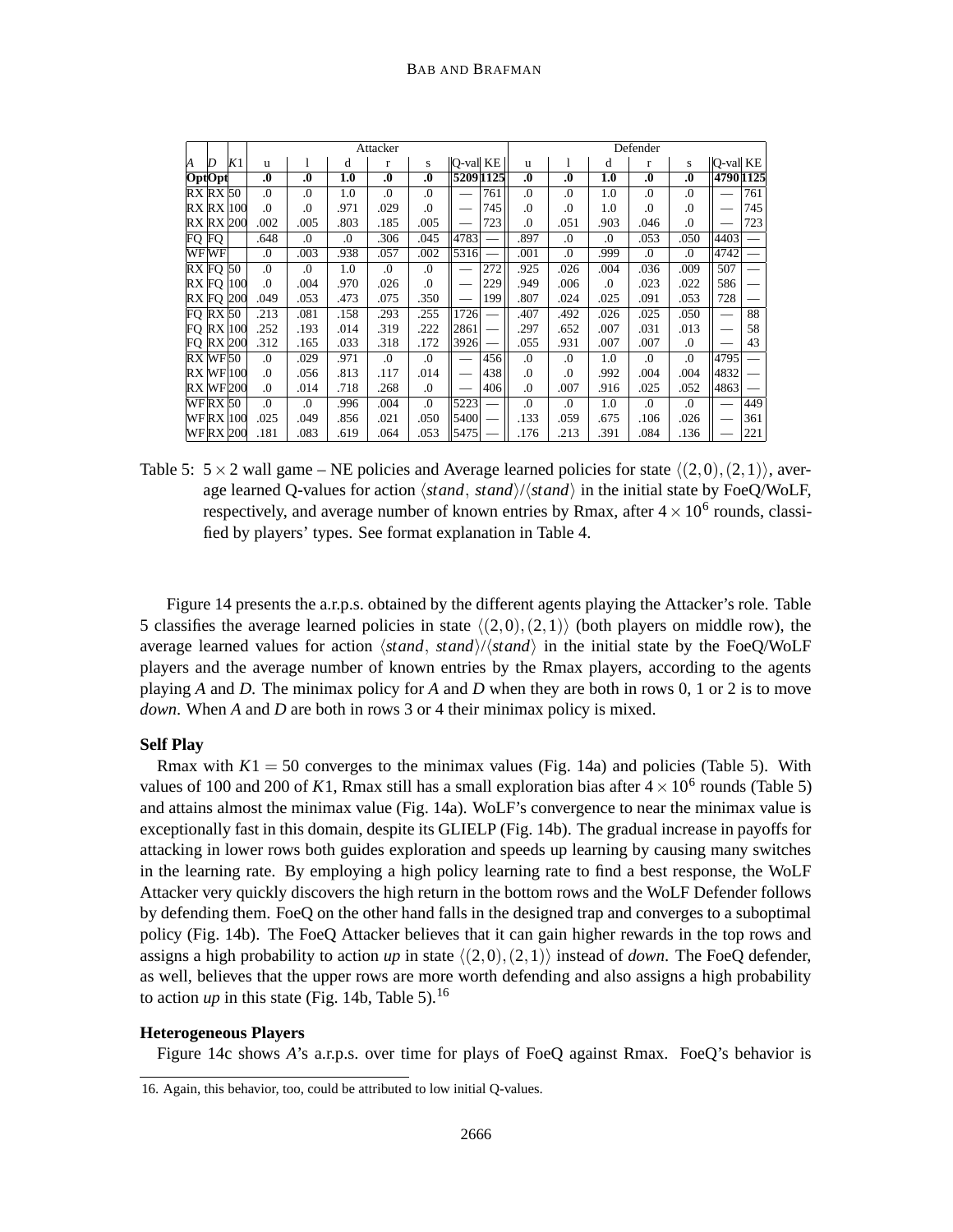similar to its behavior in self play. When *D* is played by FoeQ, it attempts to defend the top rows while Rmax attacks in the bottom ones. When *A* is played by FoeQ, it attempts to Attack only in the top rows (Table 5). Since the entries associated with states of both players being in the bottom rows are unknown to the Rmax Defender, they are modeled as unrewarding by FoeQ, and hence, its policy defends only in the top rows. The low numbers of known entries to Rmax (Table 5) is evidence of FoeQ's inability to sufficiently explore.

In plays of Rmax against WoLF, the players converge to minimax in the examined time interval only for Rmax with  $K1 = 50$  and WoLF gains a.r.p.s. higher than the minimax all the way to convergence (Fig. 14d). During the learning period, WoLF's policy is "one step ahead" of Rmax's. In particular, it assigns a greater probability to action *down* in the middle row. This advantage is also expressed by the differences in the probability assigned to action *down* between the learned policies for the different values of *K*1 (Table 5). When WoLF plays the Defender, it adjusts quickly to the behavioral changes of Rmax. When WoLF plays the Attacker, the gradual increase of rewards for attacking in lower rows directs WoLF's exploration while maintaining a high a.r.p.s.

#### **Removing the Intermediate Rewards**

To eliminate the incentive to explore and learn quickly given to WoLF by the intermediate rewards, we studied a variant of the  $5 \times 2$  Wall game: the Attacker's payoffs for attacking in the second and third rows are modified to 100. All the other payoffs and transitions are unchanged. The minimax policies and values are also unchanged since the attacker's optimal policy in both settings attacks only in the two bottom rows.



Figure 15: Modified  $5 \times 2$  wall game – a.r.p.s. over time

The convergence of WoLF in self play (Fig. 15a) is slower than its convergence on the first reward structure, yet still faster than the other algorithms in self play. In plays of WoLF against Rmax, WoLF has a disadvantage when it plays as the Attacker: The threshold for switching learning rates does not grow in early learning and hence a low learning rate is more frequent while more exploration is required to discover the benefits of attacking in the bottom rows. As an Attacker, WoLF gains a lower return than the minimax value all the way to convergence (Fig. 15a). In the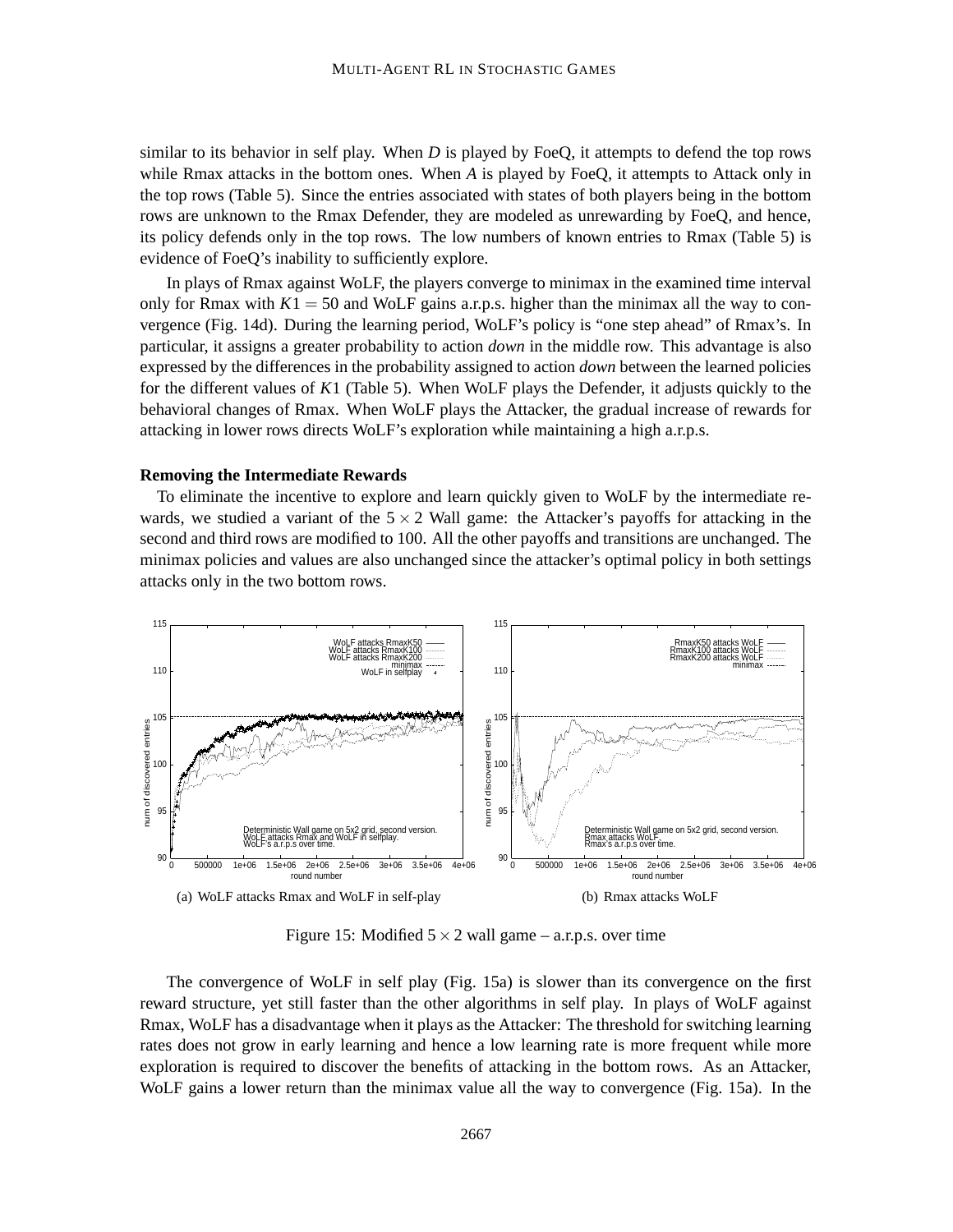Defender's role, WoLF's variable learning rate responds to the Rmax Attacker's "initiatives," and WoLF gains higher return than the minimax value all the way to convergence (Fig. 15b).

## $4.5.3$   $2 \times 4$  Tag GAME

This section describes the results of executing the algorithms on a *stochastic* Tag game. The game is played on a  $2 \times 4$  grid with a missing corner. One of the players, C, is the tagger and the other, *E*, is the Escaper. Fig. 16 depicts the initial configuration of the game. A tagging event (tag) occurs when both players have the same positions. In the case of a tag, *C* receives a reward of 40, *E* receives a reward of 0 and the players' positions are unchanged. Otherwise *C*'s reward is 15 and *E*'s reward is 25. *C*'s a.r.p.s. under the minimax policy is ∼ 18.22. *C*'s optimal strategy is to attempt to trap *E* in the rightmost cell of the grid while *E*'s optimal strategy is to avoid this situation. To this end, the minimax strategy is deterministic at all states except  $\langle (0,2), (0,3) \rangle$ .<sup>17</sup> For example, in state  $\langle (0,1),(1,1) \rangle$  the Escaper should move *left* and not *right* to avoid the danger of being forced to the corner.



Figure 16: 2x4 tag game – initial position

Figure 17 presents the a.r.p.s. obtained by the different agents playing the tagger's role. Table 6 classifies the average learned policies in state  $\langle (0,1),(1,1)\rangle$ , the average learned values for action  $\langle$ *stand*, *stand* $\rangle$  /  $\langle$ *stand* $\rangle$  in state  $\langle$ (0,2),(0,3) $\rangle$  by the FoeQ/WoLF players, and the average number of known entries by the Rmax players, after  $4 \times 10^6$  rounds, according to the agents playing C and *E*.

## **Self Play**

In self play, the Rmax Escaper does not learn an optimal policy. Furthermore, in contrast to the deterministic games, *E*'s policy improves with greater values of *K*1, although fewer entries become known (Table 6).<sup>18</sup> This is because more sampling is required to approximate the transition probabilities. However, the learned policies yield an 0.2-optimal return (Fig. 17a), closer to the optimal value than the other algorithms. FoeQ and WoLF converge to near the minimax value within the first  $6 \times 10^5$  rounds and both learn almost optimal/minimax policies. FoeQ performs much better in this domain than in the previous deterministic domains because the stochastic transitions amplify exploration.

## **Heterogeneous Players**

When Rmax plays against FoeQ, more entries become known and FoeQ's value estimates are better compared to the deterministic games, again due to the amplification of exploration by the

<sup>17.</sup> Positions are denoted *(row,column)*, with (0,0) being the upper left position. From state  $\langle (0,2), (0,3) \rangle$  the players can transit to state  $\langle (0,3), (0,2) \rangle$  by the joint action  $\langle right, left \rangle$  without the occurrence of a tag.

<sup>18.</sup> Recall that as *K*1 increases, more visits are required to mark an entry known. Therefore, fewer entries will be marked within a given time frame.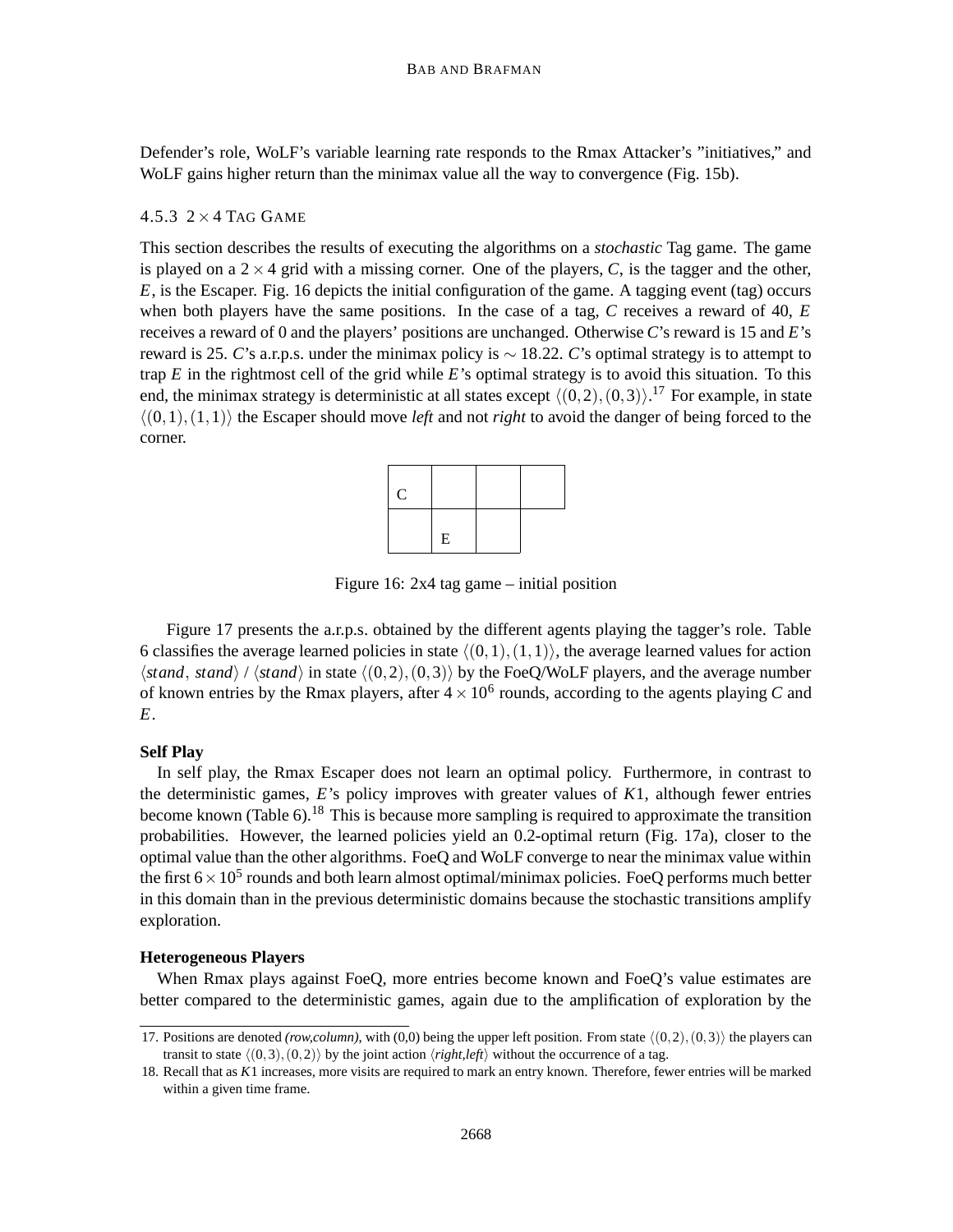

Figure 17:  $2 \times 4$  tag game – average reward per step

stochastic environmental dynamic. When FoeQ plays Escaper against Rmax, FoeQ learns better policies when Rmax uses larger values of *K*1 (Table 6) and receives a greater average reward (Fig. 17b)—opposite to what was observed in the  $3 \times 3$  Wall Game. It seems that the longer periods of Rmax playing fixed policies enable FoeQ to better approximate the different Q-values associated with that policy. Despite the stochastic nature of the environment playing "in favor" of FoeQ, Rmax is still superior in heterogeneous play. In plays of Rmax against WoLF, the algorithms converge to the minimax value in five out of the six different configurations, whereas in the deterministic games they converged in two or three out of the six. The convergence dynamic is similar to that observed in the first two games, and WoLF receives an a.r.p.s. greater than the minimax value all the way to convergence.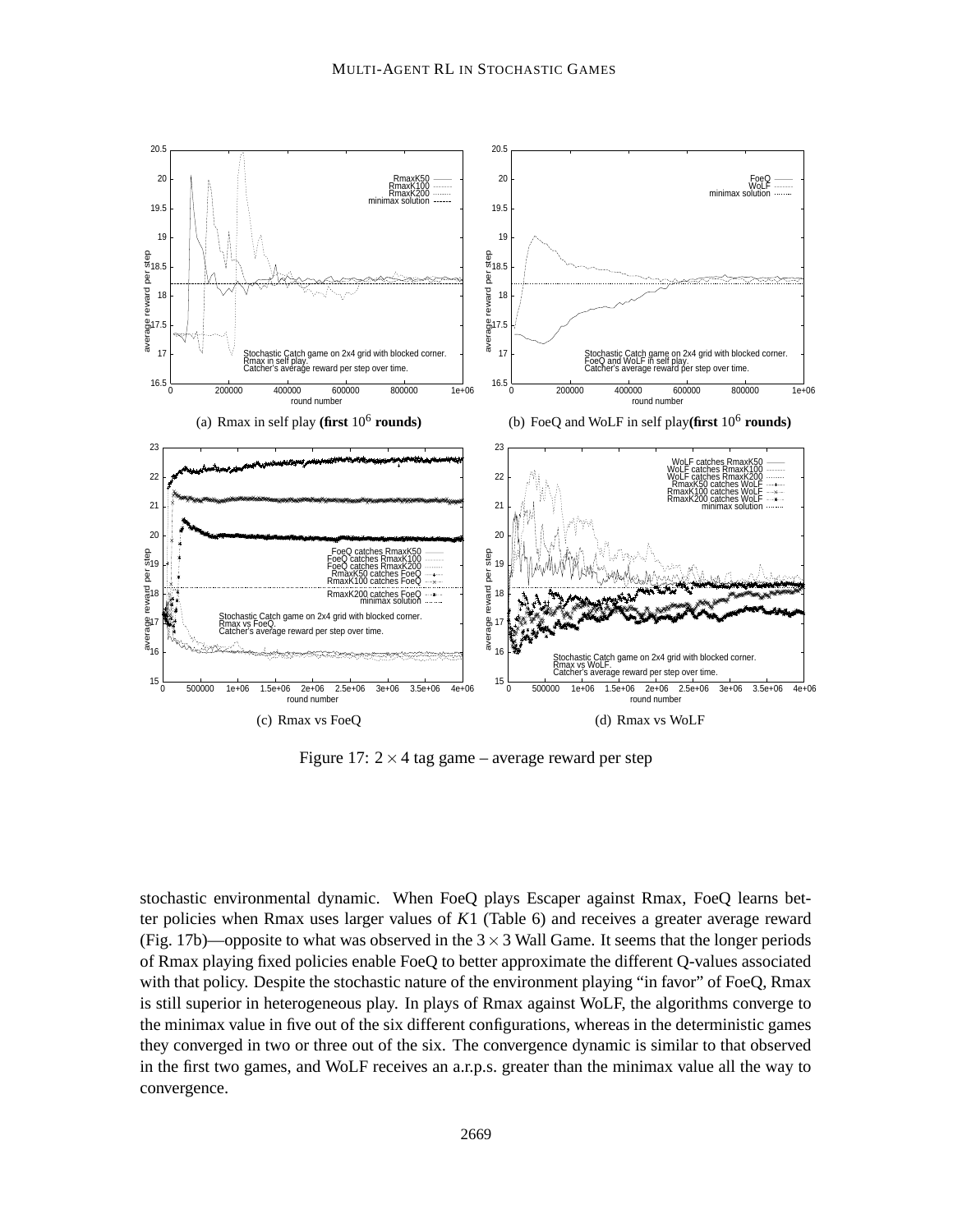|       |                |                  |                  |          |      | Tagger           |                  |                |                          |                  |      |                  | Escaper          |                  |           |     |
|-------|----------------|------------------|------------------|----------|------|------------------|------------------|----------------|--------------------------|------------------|------|------------------|------------------|------------------|-----------|-----|
| И     | D              | K1               | u                |          | d    | $\mathbf{r}$     | S                | $ Q$ -val $KE$ |                          | u                | 1    | d                | r                | S                | Q-val KE  |     |
|       | OptOpt         |                  | $\boldsymbol{0}$ | $\bf{0}$ | 1.0  | $\boldsymbol{0}$ | $\boldsymbol{0}$ |                | 956 1050                 | $\boldsymbol{0}$ | 1.0  | $\boldsymbol{0}$ | $\boldsymbol{0}$ | $\boldsymbol{0}$ | 1044 1050 |     |
|       | $RX$ $RX$ $50$ |                  | .0               | .0       | 1.0  | .0               | .0               |                | 844                      | .0               | .450 | .0               | 550              | $\Omega$ .       |           | 844 |
|       |                | <b>RX RX 100</b> | $\Omega$         | .0       | 1.0  | 0.               | .0               |                | 838                      | .0               | .750 | .0               | 250              | $\Omega$ .       |           | 838 |
|       |                | <b>RX RX 200</b> | $\Omega$         | .0       | 1.0  | .0               | .0               |                | 833                      | .0               | 850  | .0               | .150             | $\Omega$ .       |           | 833 |
| FQ FQ |                |                  | $\Omega$         | .0       | .995 | .005             | .0               | 889            | $\overline{\phantom{0}}$ | .002             | .769 | .0               | 229              | $\Omega$ .       | 1048      |     |
|       | WF WF          |                  | .0               | .0       | 1.0  | 0.               | .0               | 922            |                          | .005             | .655 | .0               | 340              | $\Omega$ .       | 1089      |     |
|       | $RX$ FQ $50$   |                  | .0               | .0       | .950 | .050             | .0               |                | 742                      | .138             | .278 | .164             | 225              | .195             | 566       |     |
|       | RX FO          | 100              | .0               | .0       | 1.0  | .0               | .0               |                | 649                      | .067             | .150 | .064             | .618             | .101             | 802       |     |
|       |                | <b>RX FO 200</b> | .0               | .0       | 1.0  | $\Omega$ .       | .0               |                | 572                      | .038             | .320 | .061             | .541             | .040             | 952       |     |
|       | $FQ$ RX $50$   |                  | .090             | .094     | .476 | .120             | .220             | 448            |                          | .0               | .750 | .0               | .025             | $\Omega$ .       |           | 789 |
|       |                | $FQ$ RX $100$    | .112             | .029     | .471 | .049             | .339             | 618            |                          | .0               | .575 | .0               | .413             | .012             |           | 711 |
|       |                | <b>FO RX 200</b> | .175             | .051     | .539 | .020             | .215             | 720            |                          | .0               | .461 | .001             | .438             | .100             |           | 622 |
|       | $RX$ WF $50$   |                  | .0               | .0       | 1.0  | .0               | .0               |                | 583                      | .020             | .668 | .0               | .317             | $\Omega$ .       | 1050      |     |
|       |                | <b>RX WF 100</b> | $\Omega$         | .0       | .983 | .0               | .017             |                | 547                      | .015             | .601 | .002             | .383             | $\Omega$ .       | 1063      |     |
|       |                | <b>RX WF 200</b> | $\Omega$ .       | .050     | .850 | .0               | .010             |                | 488                      | .020             | .392 | .001             | .531             | .056             | 1098      |     |
|       | WF RX 50       |                  | .0               | .0       | .992 | .0               | .008             | 973            |                          | .0               | .7   | .0               | $\cdot$ 3        | $\Omega$ .       |           | 608 |
|       |                | WFRX  100        | .003             | .001     | .994 | 0.               | .002             | 977            |                          | $\boldsymbol{0}$ | .65  | .0               | .35              | $\cdot$          |           | 567 |
|       |                | WFRX 200         | .032             | .019     | .928 | .008             | .013             | 992            |                          | .0               | 0.7  | .0               | 0.3              | .0               |           | 508 |

Table 6:  $2 \times 4$  tag game – NE policies and average learned policies for state  $\langle (0,1),(1,1)\rangle$ , average Q-values for action  $\langle stand, stand \rangle$  /  $\langle stand \rangle$  in state  $\langle (0,2), (0,3) \rangle$  by FoeQ/WoLF and average number of known entries by Rmax, after  $4 \times 10^6$  rounds, classified by players' types. See format explanation in Table 4.

## 4.5.4 SUMMARY

The adversarial exploration/exploitation tradeoff in FSSGs is more complicated than that observed in the common interest CISG case. Optimizing behavior during learning introduces a tradeoff between exercising opponents' exploration in order to gain higher return (may-be at the expense of fast convergence to some fixed learning target), to exercising opponents' exploration for joint exploration. When one algorithm takes the time to explore, the other algorithm can exploit and obtain payoff higher than the NE. To this end, learning a best response proves better than learning a NE, when combined in the WoLF algorithm with other properties that ensure fast adaptation to a changing adversary.

Indeed, WoLF appears to be the preferred algorithm in heterogeneous play, with good performance in self-play as well. Nevertheless, WoLF fails to converge to NE in heterogeneous play against an adversary that does converge to a NE, which may be its Achilles heel. WoLF's robustness makes up for the classic weakness of GLIELPs discussed in Section 3.4 (that is, the great sensitivity to the exploration schedule in some domains), but not completely. Thus, while in most cases WoLF is preferable over the other presented algorithms, in some situations this anomaly manifests itself and Rmax outperforms WoLF.

Additional practical issues may affect the choice of algorithm for a specific task. WoLF is computationally more efficient, mainly because it does not involve equilibrium computations. Rmax is much simpler for pre-tuning, with a single intuitive parameter, but requires solving the underlying stochastic game.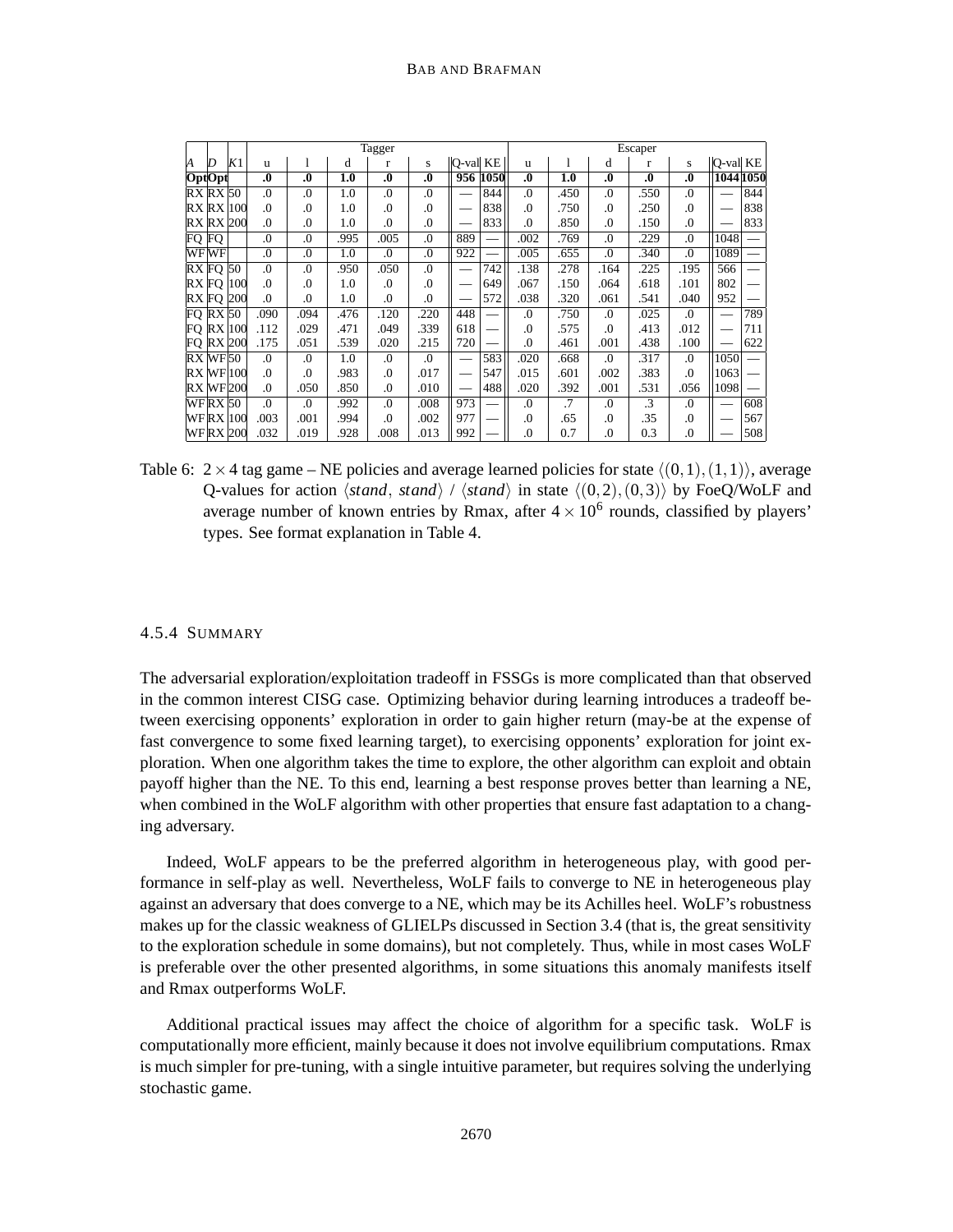## **5. MGS**

MGS is a Markov Game Simulation system designed to evaluate online performance of MARL algorithms. Three main software components take part in a simulation:

**Players** – user-defined implementations of MARL algorithms.

**Referee** – a user-defined program that represents a multi-agent environment.

**Simulator** – mediates between the Players and Referee.

MGS provides Java interfaces and an abstract Referee class that implements the backbone of typical grid-world environments and makes the programming of grid worlds simple and easy. It should be noted that the description of software components and methods in the rest of this section is for illustrative purposes and is partial and incomplete.

Modeling real world environments (or simplifications of such environments) as Stochastic Games is a tedious task for humans. To simplify the modeling task, MGS supports simple creation of gridworld environments referred to as Grid Games (GG). In a GG, agents can move about between squares of a grid, move/carry objects etc. GGs induce MGs in which the set of states *S* are the possible assignments to the state variables, which are typically the position of the agents and various objects. Actions change the positions of the agents and the state of the objects.

## **5.1 The Referee**

This program represents a GG. The state variables of the GG are memory variables of the Referee program and reachable internal states of the Referee correspond to possible assignments to the state variables. The Referee may manage additional memory variables, that is, variables that capture the previous assignment to the state variables in order to implement the payoff function. The Referee implements methods that simulate the environment such as:

- getStateIndex() enumerates the state space. Returns a unique integer that corresponds to the current state of the Referee.
- giveActions(int[] actions) receives the action choices of the players and updates the state variables to characterize the new state of the environment.
- getPlayerReward(int p) returns the payoff for player p.

## **5.2 The Players**

They implement the methods:

- play(int s) returns the action choice in state s.
- update(int s, int[] acts, double  $r$ ) updates the algorithm's model/values according to the new state s, other Players' actions acts and payoff r.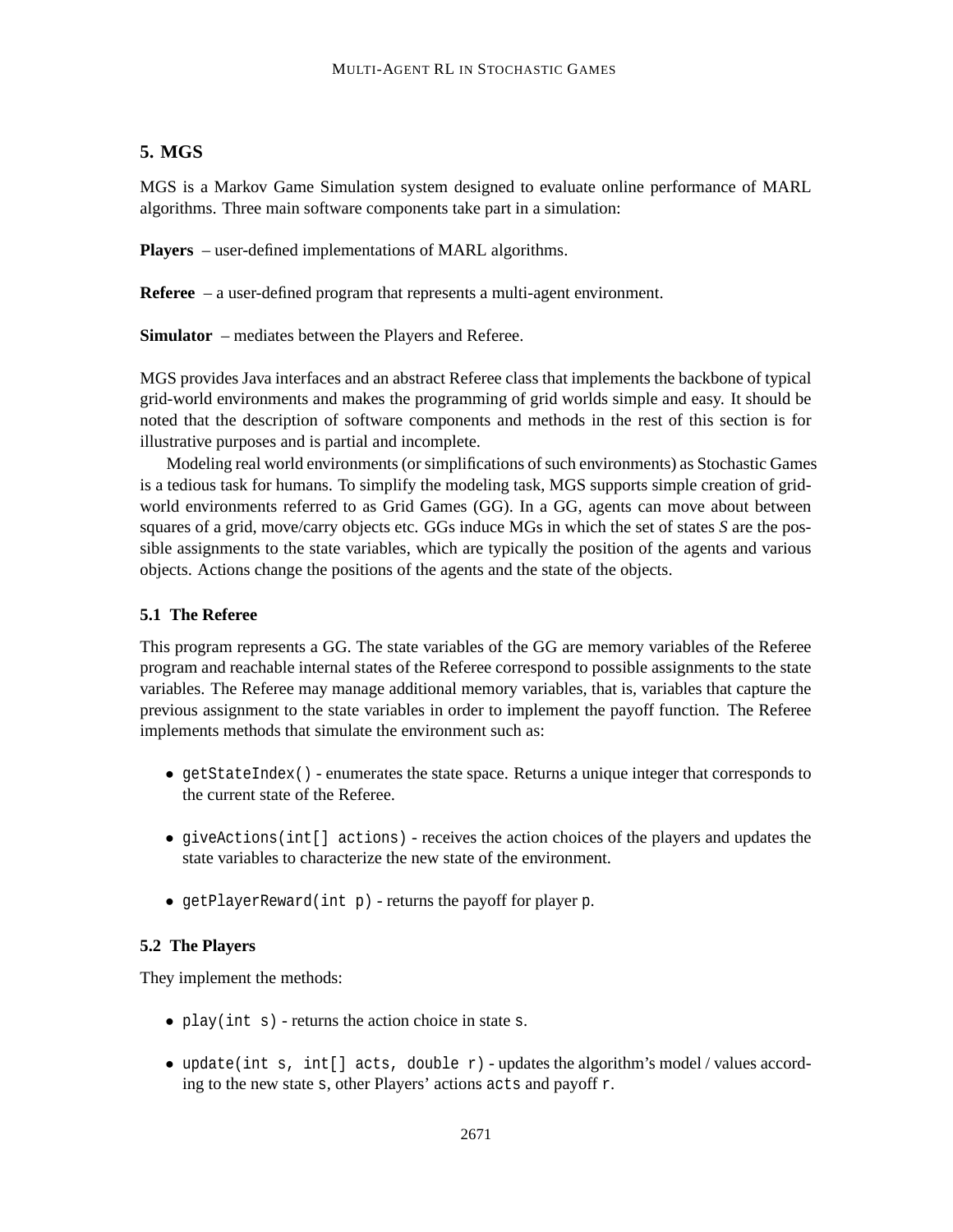## **5.3 The Simulator**

This module is the active process during simulation. Schematically, the Simulator loops over the following steps:

- 1. get the Players' actions in the current state.
- 2. pass the joint action to the Referee.
- 3. compute the index of the new state of the environment.
- 4. pass the new state index and payoffs to the players.

Typically, GGsinvolve actionsthat move the agents up, down, left and right on a two-dimensional grid. To unburden the user from modeling these aspects of the environment, they are already built into the system. The abstract Referee class implements various methods for manipulating the positions of the agents on a grid represented by a two dimensional integer array. The Simulator also computes the new positions of the agents according to the five default actions up, left, down, right and stand, and according to user input transition probabilities. In Step 2 above, the Simulator also passes to the Referee the results of this computation in the form of suggested new positions for the players.

MGS is a very flexible tool. Despite the implemented GG features, it can in fact be used to model *any* discrete state-action space MG (although doing so may require more complicated programming than the simple implementation of GGs). MGS offers various features that make it a convenient experimental tool. Input can be specified either by a GUI or by a script. Scripts may specify multiple independent simulations and may also include parameters for the Players' algorithms. MGS logs statistics of payoffs and selected actions and also supports logging by the Players. For further information on MGS, see http://www.cs.bgu.ac.il/˜mal.

## **6. Conclusions**

This paper presents a large empirical study of representative MARL algorithms conducted using the MGS tool. Such comprehensive studies in this area are rare. The only other related study we are aware of appeared in Powers and Shoham (2005) and involved the much simpler class of repeated games with known game matrices. While most authors run some empirical studies, these often focus on their algorithms and do provide a comprehensive comparison of strengths and weaknesses.

We believe that our results and analysis can serve to guide researchers in developing more powerful algorithms and formal analytic tools, and practitioners in selecting and tuning algorithms for specific tasks. Some of our results are closely related to phenomena observed in single-agent reinforcement-learning algorithms, especially in common-interest environments, which can be viewed as describing a distributed version of single-agent RL. In this domain, the issue of exploration vs. exploitation appears to play a major role in the success of different algorithms. Here, we found Rmax's exhaustive approach to be very useful, being much less susceptible to being stuck in local minima compared to GLIELP exploration. Of course, one does expect this almost-exhaustive exploration approach to be costly in large domains. However, in our examples, Rmax was able to perform well with small sample sizes, partly due to the locality of actions—that is, the fact that most actions have a small number of possible outcomes and these effects do not change the agent's state drastically. In general, many real-world domains tend to have this property. We believe that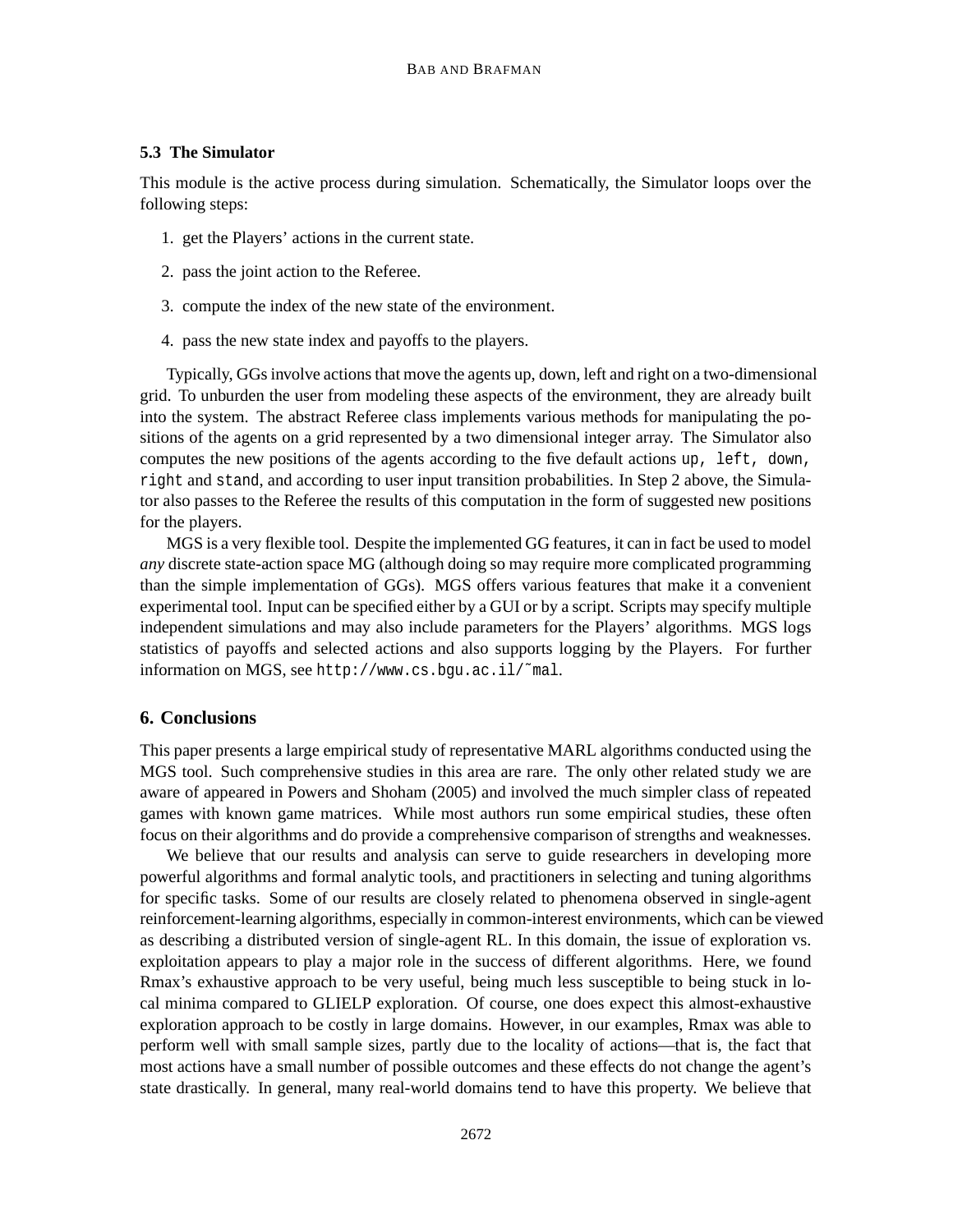online identification of locality properties may be used to construct more practical variants of Rmax as well as other methods. Rmax also provides another capability we found important in common interest games: coordinated exploration. It also seems to scale well with the number of agents. Perhaps most important is the fact that it is very simple to understand its behavior, and consequently, we believe, to modify it given background knowledge. However, Rmax is completely inadequate if cooperation is to be obtained given a system with heterogeneous agents.

Fixed sum games provided an interesting setting, where we could test algorithms against each other. We found that learning is more efficient when the greedy component of the learning policy is a best response rather than a minimax strategy. The WoLF algorithm achieves fast adaptation to a changing opponent by maintaining values for only the private action space and by regulating behavior according to the dynamics of the learning process, and it seems to be the best choice in such competitive environments.

Overall, it seems that there is much potential for improved performance by multi-agent learning algorithms. We hope this study will motivate the design of algorithms that improve upon the current state of the art, and we believe that the MGS test bed can be a useful tool for testing such new techniques.

## **Acknowledgments**

We are grateful to the reviewers for their useful suggestions and comments, and to the associate editor, Michael Littman, for his many useful and detailed comments. Partial support was provided by the Paul Ivanier Center for Robotics Research and Production Management, by the Lynn and William Frankel Center for Computer Science, and by the Israel Science Foundation.

## **References**

- A. Bab and R. I. Brafman. An experimental study of different approaches to reinforcement learning in common interest stochastic games. In *ECML*, pages 75–86, 2004.
- M. H. Bowling and M. M. Veloso. Multiagent learning using a variable learning rate. *Artificial Intelligence*, 136(2):215–250, 2002.
- R. I. Brafman and M. Tennenholtz. R-max a general polynomial time algorithm for near-optimal reinforcement learning. *JMLR*, 3:213–231, 2002.
- R. I. Brafman and M. Tennenholtz. Learning to coordinate efficiently: A model based approach. *JAIR*, 19:11–23, 2003.
- R I. Brafman and M. Tennenholtz. Efficient learning equilibrium. *Artif. Intell.*, 159:27–47, 2004.
- G. W. Brown. Iterative solution of games by fictitious play. In T. C. Koopmans, editor, *Activity Analysis of Production and Allocation*. Wiley, 1951.
- G. Chalkiadakis and C. Boutilier. Coordination in multiagent reinforcement learning: A Bayesian approach. In *AAMAS'03*, 2003.
- C. Claus and C. Boutilier. The dynamics of reinforcement learning in cooperative multi-agent systems. In *Proc. Workshop on Multi-Agent Learning*, 1997.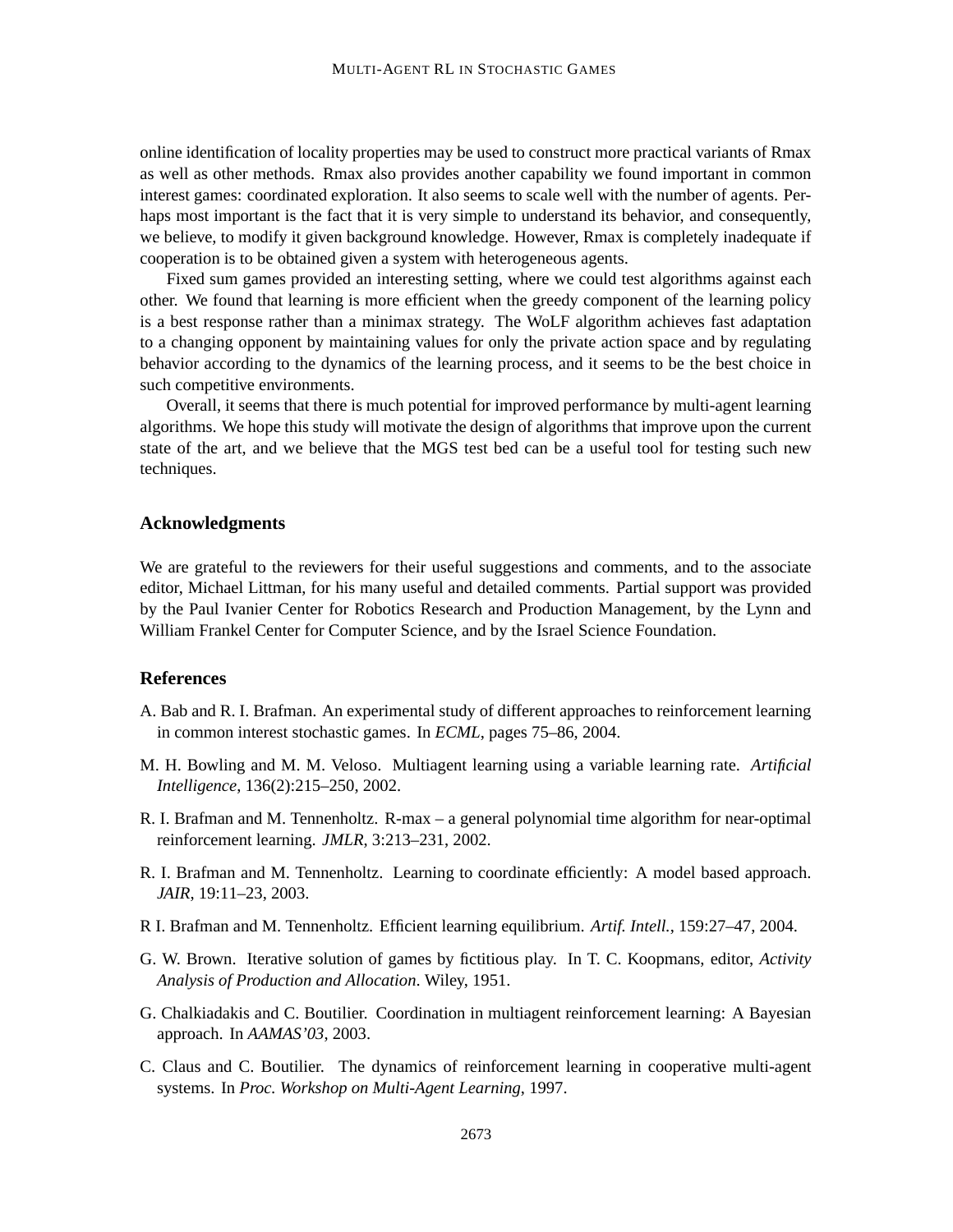- R. Dearden, N. Friedman, and D. Andre. Model based bayesian exploration. In *UAI'99*, 1999.
- R. Dearden, N. Friedman, and S. Russell. Bayesian Q-learning. In *AAAI-98*, 1998.
- E. Even-Dar and Y. Mansour. Learning rates for *Q*-learning. *Journal of Machine Learning Research*, 5:1–25, 2003.
- J. Filar and K. Vrieze. *Competitive Markov Decision Processes*. Springer-Verlag, 1997.
- J. Hu and M.P. Wellman. Multiagent Reinforcement Learning: Theoretical Framework and an Algorithm. In *Proceedings of the Fifteenth International Conference on Machine Learning (ICML-98)*, pages 1095–1100, 1998.
- L. P. Kaelbling. *Learning in Embedded Systems*. The MIT Press: Cambridge, MA, 1993.
- L. P. Kaelbling, M. L. Littman, and A. W. Moore. Reinforcement learning: A survey. *Journal of Artificial Intelligence Research*, 4:237–285, 1996.
- M. L. Littman. Friend-or-foe Q-learning in general-sum games. In *Proc. 18th International Conf. on Machine Learning*, 2001.
- M. L. Littman. Markov games as a framework for multi-agent reinforcement learning. In *Proc. 11th International Conference on Machine Learning*, 1994.
- A. W. Moore and C. G. Atkeson. Prioritized sweeping: Reinforcement learning with less data and less time. *Machine Learning*, 13:103–130, 1993.
- R. Powers and Y. Shoham. Learning against opponents with bounded memory. In *Proc. 19th International Joint Conf. on Artificial Intelligence*, 2005.
- M. Puterman. *Markov Decision Processes*. Wiley, New York, 1994.
- A. Schaerf, Y. Shoham, and M. Tennenholtz. Adaptive load balancing: A study in multi-agent learning. *Journal of Artificial Intelligence Research*, 2:475–500, 1995.
- Y. Shoham, R. Powers, and T. Grenager. If Multi-Agent Learning is the Answer, What is the Question? *Artificial Intelligence*, 171(7):365–377, 2007.
- S. P. Singh and R. S. Sutton. Reinforcement learning with replacing eligibility traces. *Machine Learning*, 22(1-3):123–158, 1996.
- M. Sridharan and G. Tesauro. Multi-agent Q-learning and regression trees for automated pricing decisions. In *Proc. 17th International Conf. on Machine Learning*, pages 927–934. Morgan Kaufmann, San Francisco, CA, 2000.
- R. S. Sutton and A. G. Barto. *Reinforcement Learning: An Introduction*. MIT Press, 1998.
- W. Uther and M. Veloso. Adversarial reinforcement learning. Technical report, Carnegie Mellon University, 2003.
- J. M. Vidal and E. H. Durfee. Predicting the expected behavior of agents that learn about agents: the clri framework. *Autonomous Agents and Multi-Agent Systems*, 6(1):77–107, 2003.